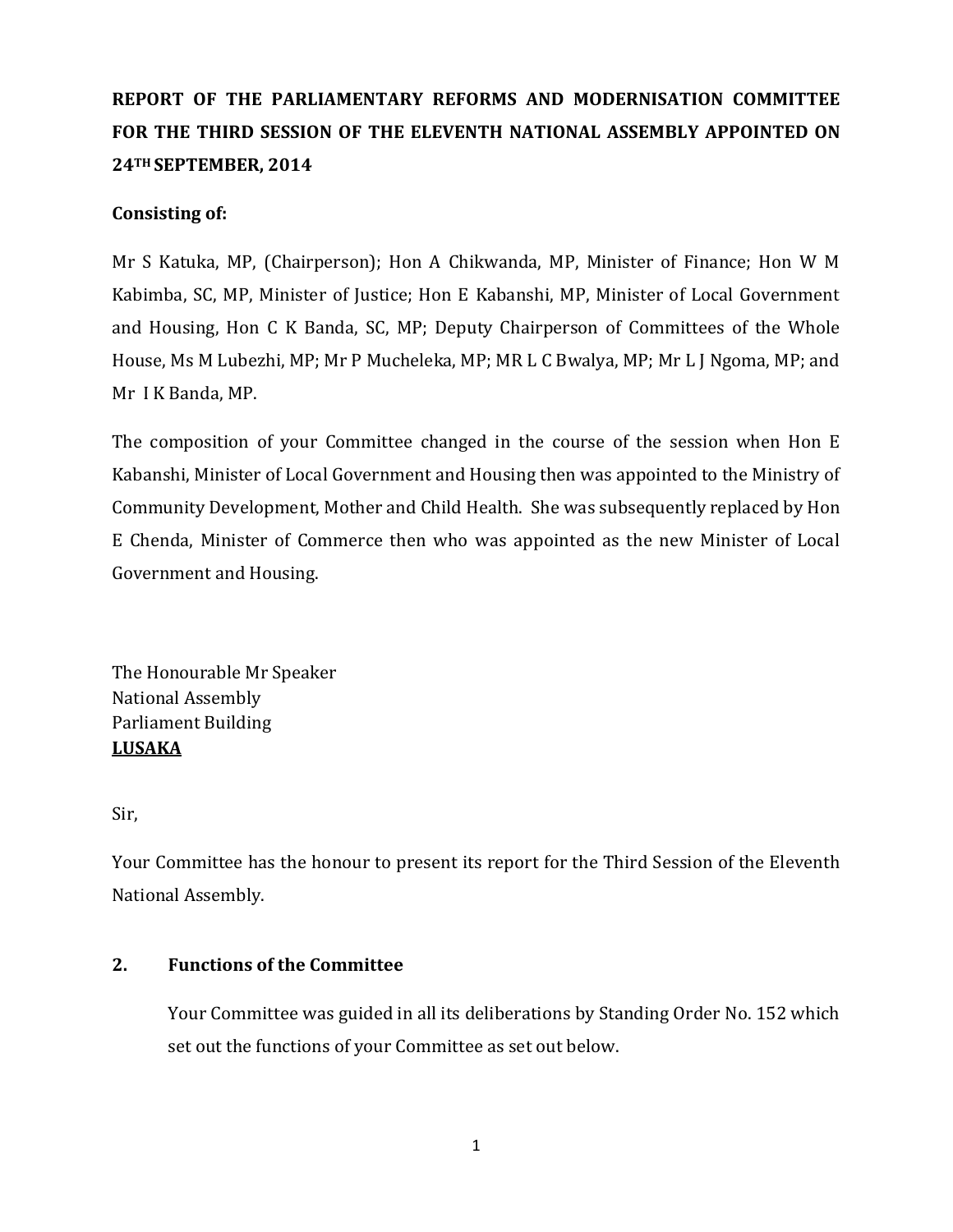- (i) In addition to any other work placed upon it by any Standing Orders of the Assembly, it shall be the duty of the Committee to examine and propose reform to the powers, procedures and practices, organisation and facilities of the Assembly, provided that in proposing such reforms, the Committee shall bear in mind the balance of power between the respective constitutional responsibilities, roles of the National Assembly and the Government and the duties of other House Keeping Committees.
- (ii) The Committee shall have powers, when considered necessary, to adjourn and travel from place to place inside and outside Zambia to solicit information and seek evidence on matters under examination, and shall enjoy the powers, rights, privileges and immunities provided to the Committees of the House by the Standing Orders.
- (iii) In its reports to the House, the Committee shall include recommendations of any reforms proposed in such reports.

## **3. Meetings/Tours of the Committee**

Your Committee held fourteen (14) meetings during the period under review. Your Committee also undertook local tours to Chongwe, Lukashya and Lupososhi to assess the progress and quality of construction of the new Constituency Offices. The Committee also undertook local tours to Kasama Central, Lukashya, Malole, Mpulungu, Mbala, Lubansenshi, Lupososhi, Lunte, Mporokoso and Chimbamilonga Constituency Offices to sensitise the public on the existence and role of Constituency Offices and the functions of the Member of Parliament.

## **4. Committee's Programme of Work**

During the period under review, your Committee's Programme of Work was as follows:

(i) consideration of the topical issue on the sensitisation of the public on the existence and the role of Constituency Offices and the functions of the Member of Parliament;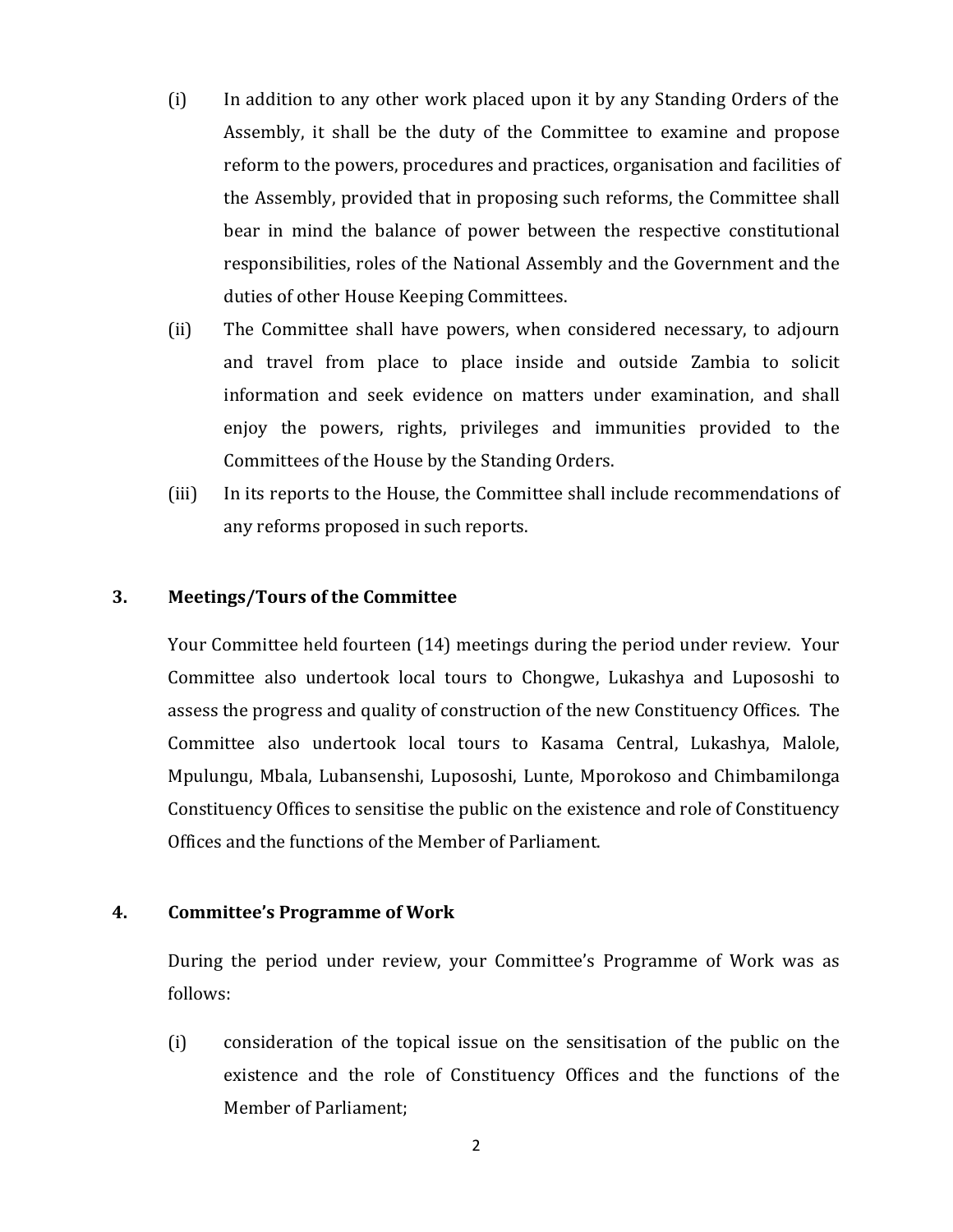- (ii) consideration of the topical issue on the new reforms to be undertaken by National Assembly of Zambia;
- (iii) consideration of the Memorandum on the construction of Constituency Offices in 2014; and
- (iv) tours to be undertaken based on the topical issues under consideration.
- (v) The Committee also considered partnership with Cooperating Partners with a view to guiding the Programme Implementation and Development of the programmes supported by co-operating partners.

## **5. Procedure of the Committee**

Your Committee invited the following stakeholders to give an input on the first and second topical issues under consideration:

- (i) The Permanent Secretary (Economic Management and Finance) Ministry of Finance;
- (ii) The Acting Permanent Secretary Ministry of Information and Broadcasting Services;
- (iii) The Executive Director Non-Governmental Organisations' Coordinating Council (NGOCC);
- (iv) The Secretary General National Restoration Party (NAREP);
- (v) The Secretary General Forum for Democracy and Development (FDD);
- (vi) The Deputy National Secretary Patriotic Front (PF);
- (vii) The Vice President United National Independence Party (UNIP);
- (viii) The Executive Director Civil Society for Poverty Reduction (CSPR);
- (ix) The Secretary General Movement for Multi-party Democracy (MMD);
- (x) The Executive Director CARITAS Zambia;
- (xi) The Executive Director Evangelical Fellowship of Zambia (EFZ);
- (xii) The Executive Director MISA Zambia;
- (xiii) The Professional Assistant Kapoche Constituency Office;
- (xiv) The Professional Assistant Mumbwa Constituency Office;
- (xv) The Professional Assistant Munali Constituency Office;
- (xvi) The Chairperson Public Accounts Committee (PAC);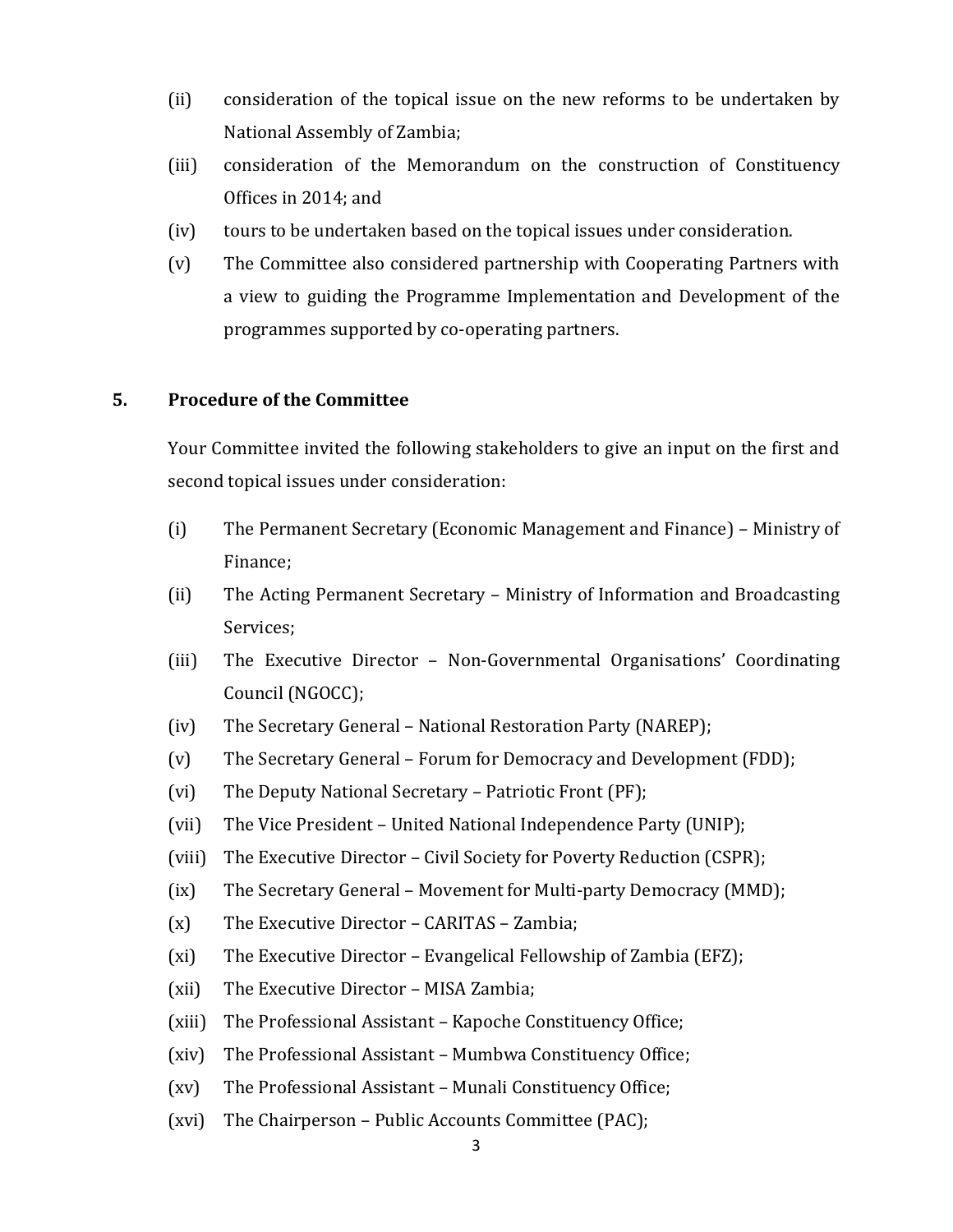- (xvii) The Chairperson Committee on Delegated Legislation;
- (xviii) The Chairperson Committee on Government Assurance;
- (xix) The Chairperson Committee on Estimates;
- (xx) The Chairperson Committee on Agriculture;
- (xxi) The Chairperson Committee on Economic Affairs, Energy and Labour;
- (xxii) The Chairperson Committee on Communications, Transport, Works and Supply;
- (xxiii) The Chairperson Committee on Lands, Environment and Tourism;
- (xxiv) The Chairperson Committee on Health, Community Development and Social Services;
- (xxv) The Chairperson Committee on National Security and Foreign Affairs;
- (xxvi) The Chairperson Committee on Local Governance, Housing and Chiefs Affairs; and
- (xxvii) The Chairperson Committee on Youth and Sport.

The Committee also considered and adopted the Memorandum from the Clerk of the National Assembly on the construction of Constituency Offices in 2014.

Further, the Committee undertook local tours and held public hearing sessions in all the areas visited.

Finally, the Committee considered the partnership with Cooperating partners with a view to guiding the programme implementation and development of programmes supported by Cooperating Partners.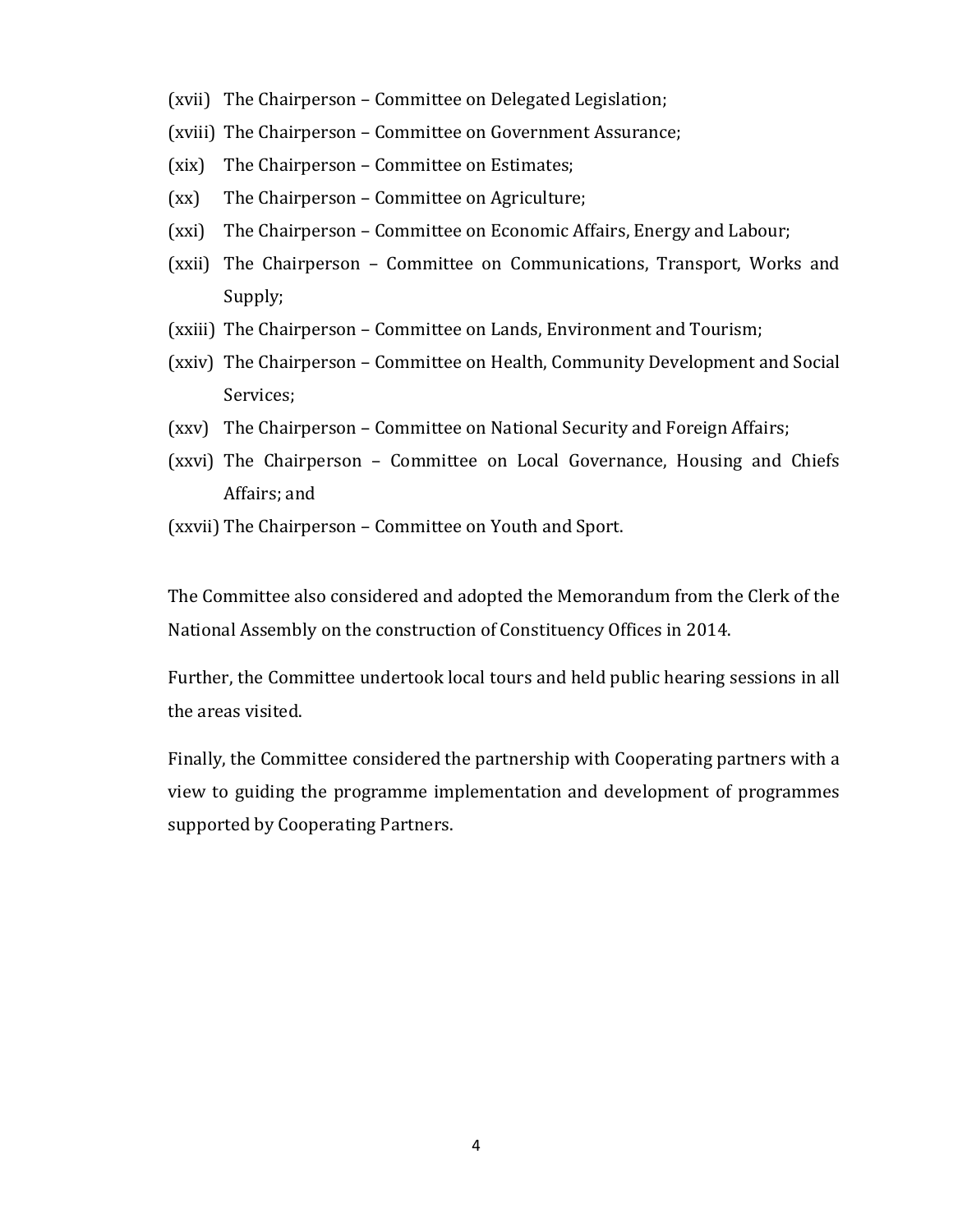# **6.0 SENSITISATION OF THE PUBLIC ON THE EXISTENCE AND ROLE OF CONSTITUENCY OFFICES AND THE FUNCTIONS OF THE MEMBER OF PARLIAMENT**

## **6.1 Background to the Establishment of Constituency Offices in Zambia and the Roles of the Member of Parliament**

The National Assembly of Zambia through its Parliamentary Reform Programme has established Constituency Offices in all the 150 Constituencies in the country. This was pursuant to one of the recommendations which was made by the Adhoc Committee on Reforms in 2000. The Offices were established with a view to improving the Member constituent relationship by increasing the frequency and quality of interaction between Members of Parliament and the people. This interaction was perceived to be something that would enable Parliament to be accepted as legitimate, accountable and transparent by constituents. The Constituency Offices were established during the period 2003 to 2006.

Research has established that by and large, very few people know about the existence and role of the Constituency Offices. Further, this is compounded by the notion that people do not seem to know the roles of the Member of Parliament. Many people are of the view that the roles of the Member of Parliament is to assist people with personal needs and problems. There is also a belief that Members are to build schools, roads and clinics.

Based on the foregoing, the Committee undertook tours to probe various witnesses identified to shed light on this topical issue. The following is a synopsis of the issues presented by the various witnesses.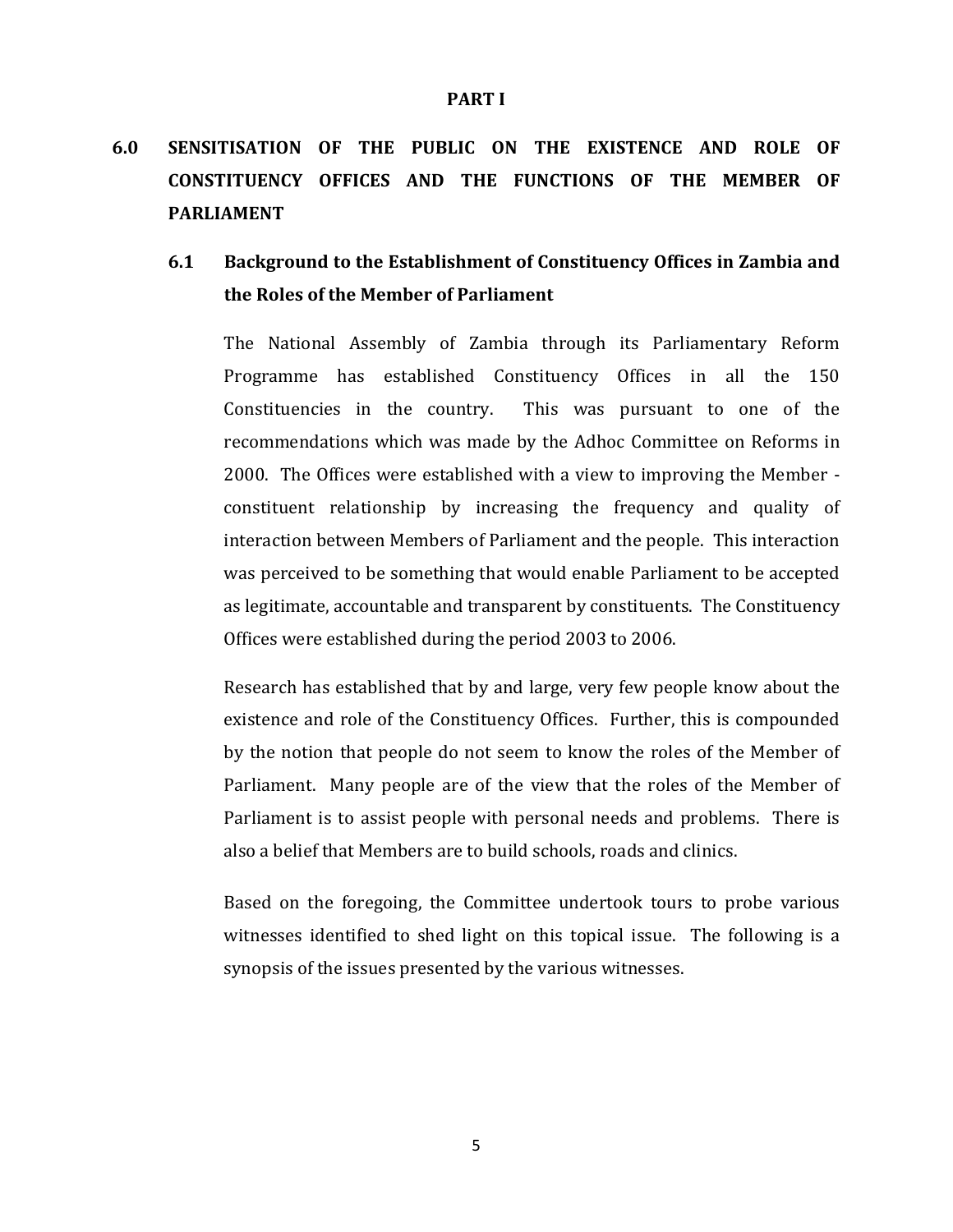#### **6.2 SITUATION ANALYSIS**

The Constituency Offices were focal points where residents of a particular constituency meet with their Member of Parliament to discuss issues pertaining to the development of their area. It also serves as a forum for a Member of Parliament to provide information to the electorate on various developmental projects and other policy issues. The offices also serve as information centres where citizens can find valuable and informative literature such as Parliamentary debates, government reports, policy documents, estimates of revenue and expenditure, speeches, newsletters and other developmental information.

Most of the witnesses explained that they were aware of the establishment of the Constituency Offices in all the 150 constituencies in the country. The existence of the Constituency Offices was meant to promote the interaction between Members of Parliament and their constituents which reflected real and solid representation. However, it was stated that the interaction between Members of Parliament and their electorate continued to raise public debate in the country especially in relation to the availability of Members of Parliament. Further, it was stated that many citizens questioned the amount of time Members of Parliament spent in their Constituencies. They wondered whether Members of Parliament were overwhelmed with their official Government responsibilities, particularly those serving in the Executive arm of Government. The interaction between Members of Parliament and their electorate was important as this enabled the law makers to be familiar with the needs of their constituents.

## **6.3 PURPOSE OF THE CONSTITUENCY OFFICES AND THE ROLES OF THE MEMBER OF PARLIAMENT**

It was submitted that many people were not aware of the functions of the offices and the Member of Parliament apart from the fact that the offices distributed the Draft National Constitution. However, the offices exist for the following reasons: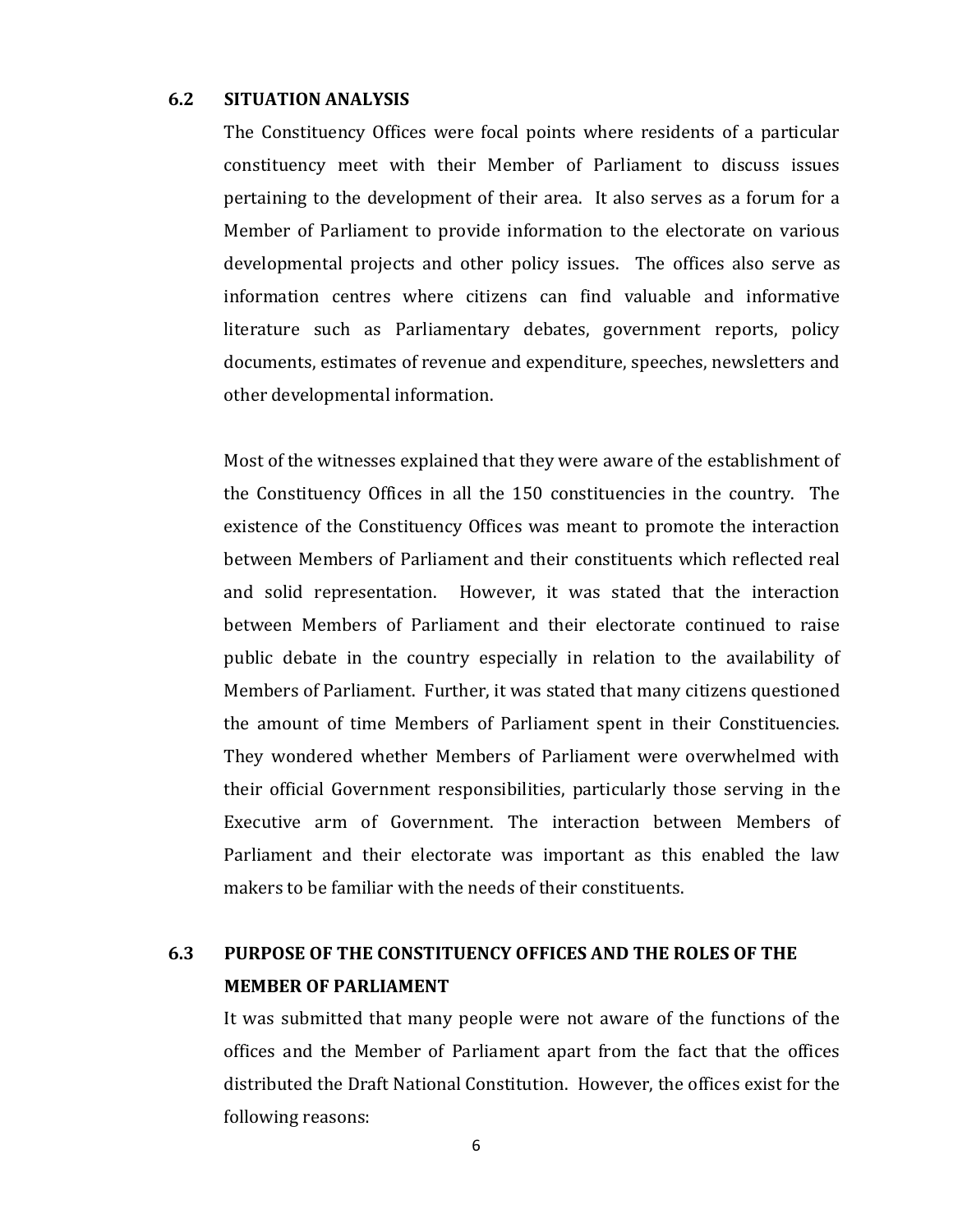- (i) to participate and assist the local councils in planning developmental projects in the district which could be funded by the council itself, or by helping in soliciting funds from Government for intended developmental projects;
- (ii) study the needs and anxieties of the constituents so that they could be included in development programmes;
- (iii) be a link between the constituency and the legislature;
- (iv) serve as a link to Government in extending development programmes and providing direct contact and communication with the electorate;
- (v) encourage and lead the constituency in the social and economic development of their locality;
- (vi) act as an advisory office to the community on government programmes and on other issues of concern to the electorate;
- (vii) ensure effective and direct accountability to the people by the public representatives (MPs);
- (viii) offer effective and efficient administrative support to the Member of Parliament;
- (ix) act as a meeting place for the Member of Parliament and the Community members to enhance interaction between them.

### **6.3.1 Roles and responsibilities of the Member of Parliament**

It was submitted that the following were the roles and responsibilities of the Member of Parliament:

- (i) to make laws: he/she either presents Bills himself/herself known as "Private Member's Bills" or contributes to the Bills presented by the Government;
- (ii) to vote for money for public expenditure and approve taxation measures; and
- (iii) oversee government activities and subject them to detailed scrutiny, through such mechanisms as Questions to Ministers, Motions and participation in Parliamentary Committees and debates.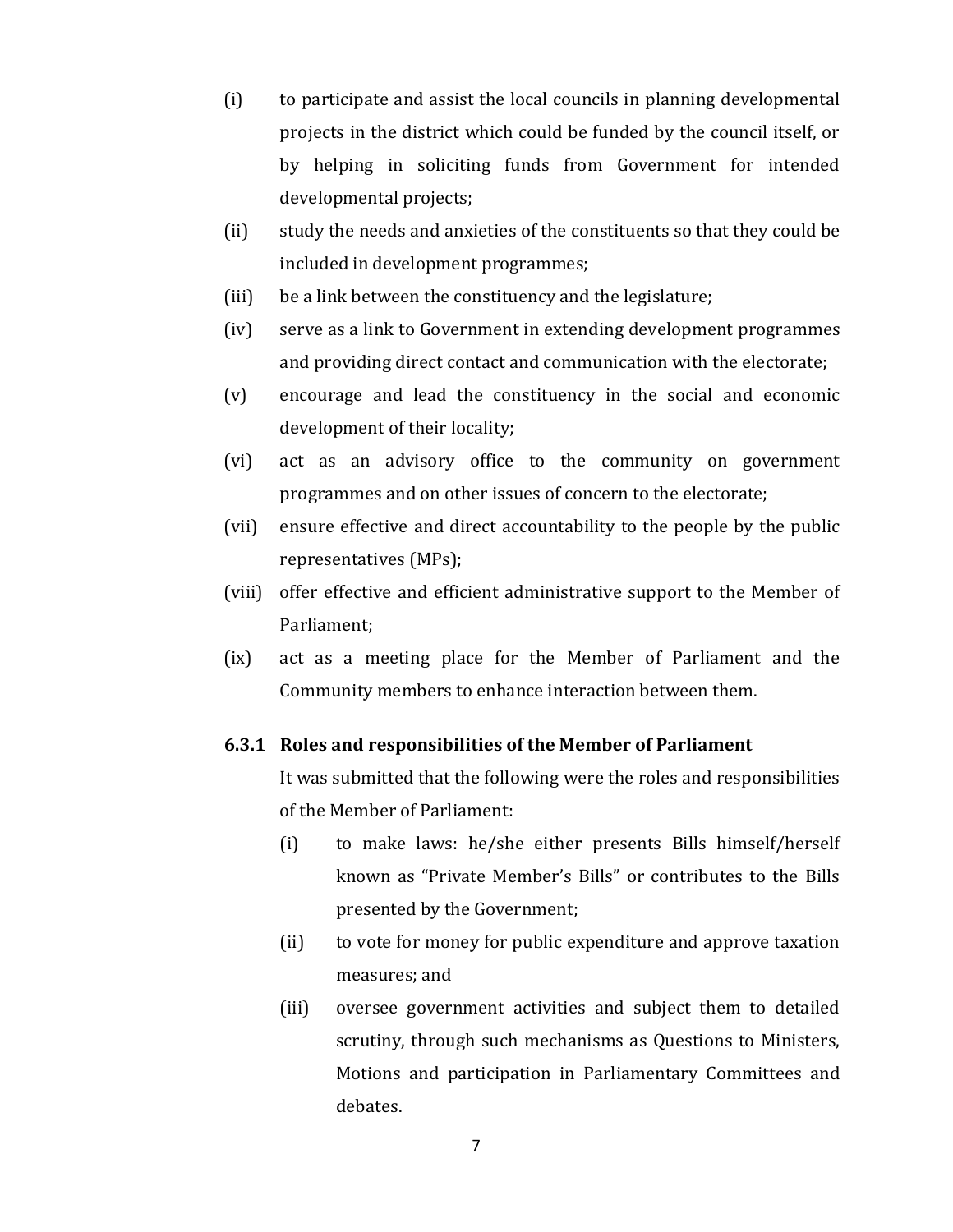Having stated as aforesaid, it was revealed that the offices were not meeting the purpose for which they were created because of the following reasons:

- (i) some offices are not easily accessible as the constituencies covered too wide an area such that some constituents were very far from the office;
- (ii) most Constituency Offices are perceived to be partisan; these offices are supposed to be non partisan and are expected to serve all the people in the constituency regardless of their political affiliation;
- (iii) members of Parliament do not visit the offices, and if so, very rarely;
- (iv) members of Parliament do not call for meetings to interact with constituents at the offices;
- (v) members of Parliament have moved to the capital city and are not in touch with the constituencies; and
- (vi) members of Parliament only visit and interact with the community during elections.

### **6.4 ISSUES TO BE ADDRESSED BY THE CONSTITUENCY OFFICES**

It was submitted to your Committee that developmental issues to be dealt with by Constituency Offices should focus on the following:

- (i) water and sanitation;
- (ii) construction of roads, schools and health centres;
- (iii) agriculture: Input Support Programme, extension services and food security;
- (iv) provision of information on Government programmes;
- (v) gender and women's issues such as:
	- (a) Gender based violence;
	- (b) Women Economic Empowerment and land ownership;
	- (c) Maternal health;
	- (d) Low representation of women in decision making positions especially at Parliamentary and ward levels;
- (vi) the National Constitution Making Process and the NGO Act;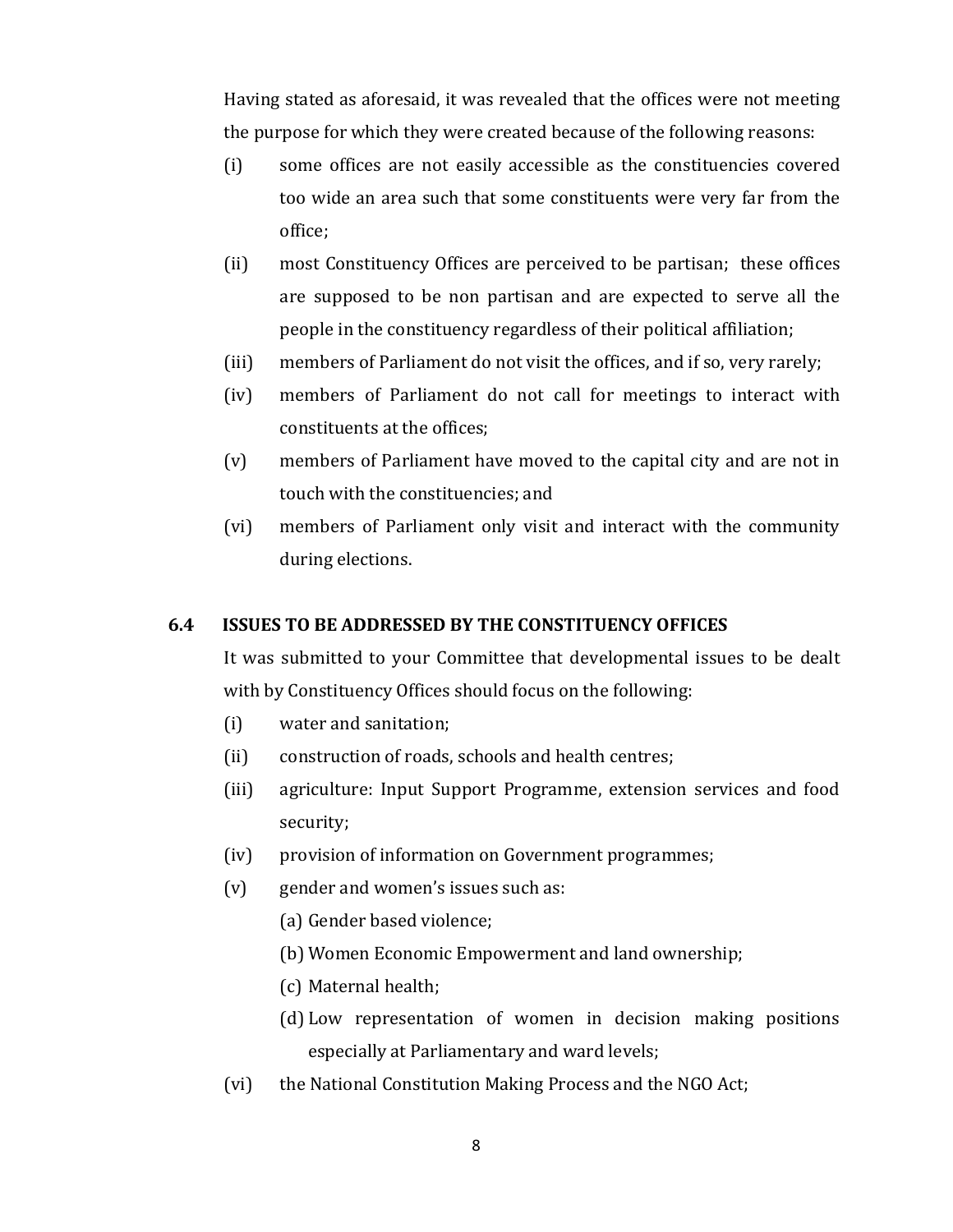- (vii) information about Zambian laws on various issues such as land and civic education issues;
- (viii) the use of Constituency Development fund;
- (ix) projects which improve the living standards of respective communities; and
- (x) issues that the constituents want the Member of Parliament to present in Parliament.

## **6.5 INVOLVEMENT OF STAKEHOLDERS IN THE SENSITISATION OF THE PUBLIC ON CONSTITUENCY OFFICES**

It was submitted to your Committee that various organisations were not active in sensitising the public on the role of Constituency Offices and functions of Members of Parliament because the Constituency Offices are not operating in accordance with the mandate for which they were created. As a result, there is no link between these organisations and the Constituency Offices.

# **6.6 SUGGESTIONS ON HOW BEST THE PUBLIC CAN BE SENSITISED ON THE EXISTENCE OF THE CONSTITUENCY OFFICES AND THE FUNCTIONS OF THE MEMBER OF PARLIAMENT**

Various organisations which appeared before your Committee suggested the measures set out below as effective ways to sensitise the public on the existence of the Constituency Offices and the functions of the Member of Parliament;

- (i) Members of Parliament should be available in the Constituency Offices whenever Parliament is on recess;
- (ii) The media should be used, especially community radio stations, to feature Members of Parliament and other officials to explain the role of the Constituency Offices;
- (iii) Up-to-date information desks should be established in all Constituency Offices to provide relevant and current information to the electorate;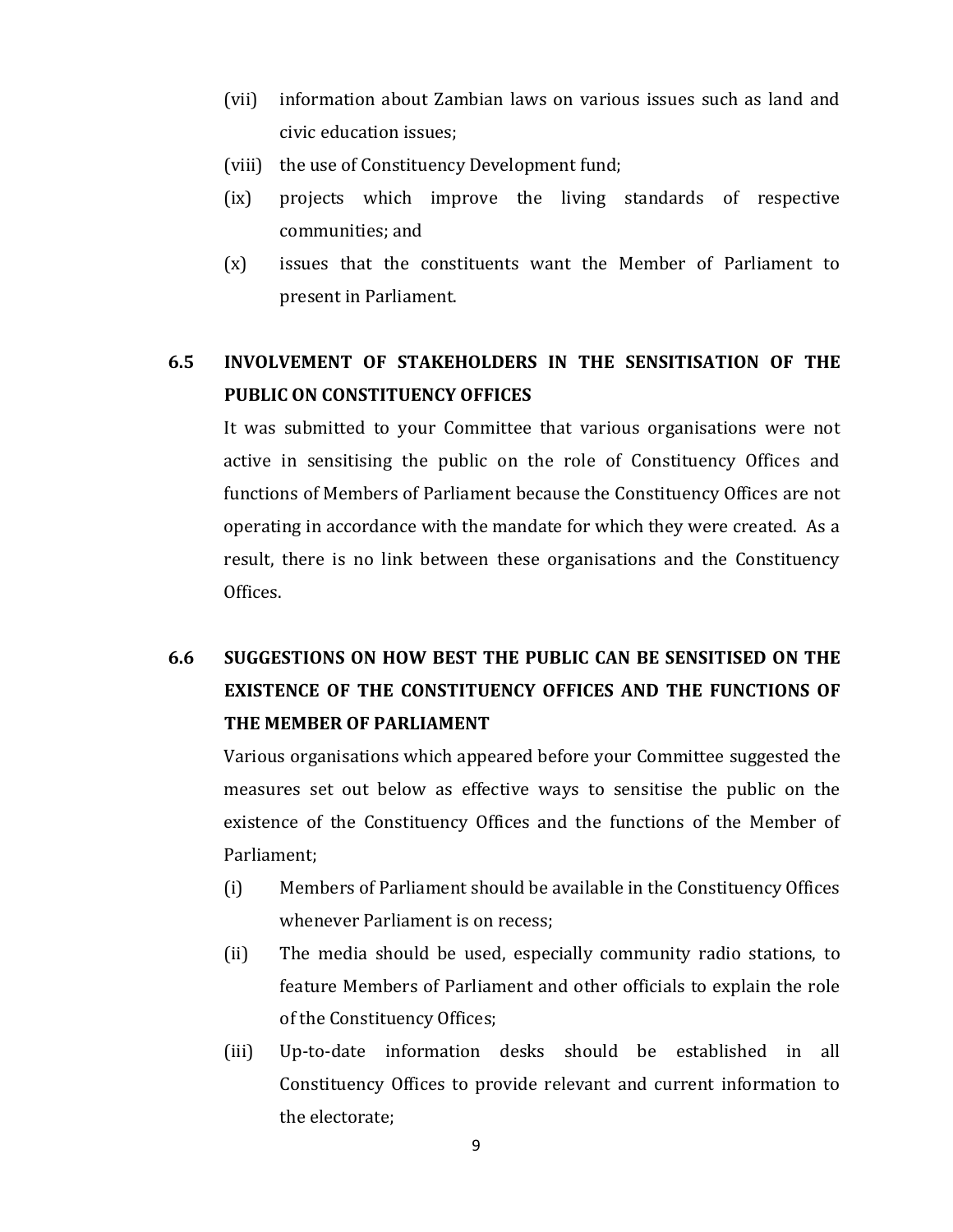- (iv) Constituency Offices should have permanent staff employed by National Assembly to support the Members of Parliament in their work; these officers should be used in sensitising the community about their existence and correct the negative perception that these offices are partisan;
- (v) Community awareness programmes in communities should be undertaken in partnership with existing Civil Society Orgainisations (CSOs) in those constituencies;
- (vi) School debates should be initiated so that the young people learn more about the Constituency Offices and their purpose;
- (vii) There should be direct interaction with people through activities such as workshops and public hearing sessions;
- (viii) Material on Parliament proceedings and the role of Members of Parliament should be produced and distributed to all the Constituency Offices.

Further, it was submitted that due to low literacy levels, the documents in the constituencies could be under utilised; therefore, it was important to translate such information into languages which the local people could easily understand.

- (ix) Constituency Offices should be properly funded to enable them employ qualified support staff and stock their libraries with relevant literature for the benefit of the public.
- (x) Representatives from youth, women, differently-abled, Civil Society Organisations, traditional leaders representatives (where applicable), the church should be incorporated in the planning, monitoring and evaluation processes of the work of Constituency Offices.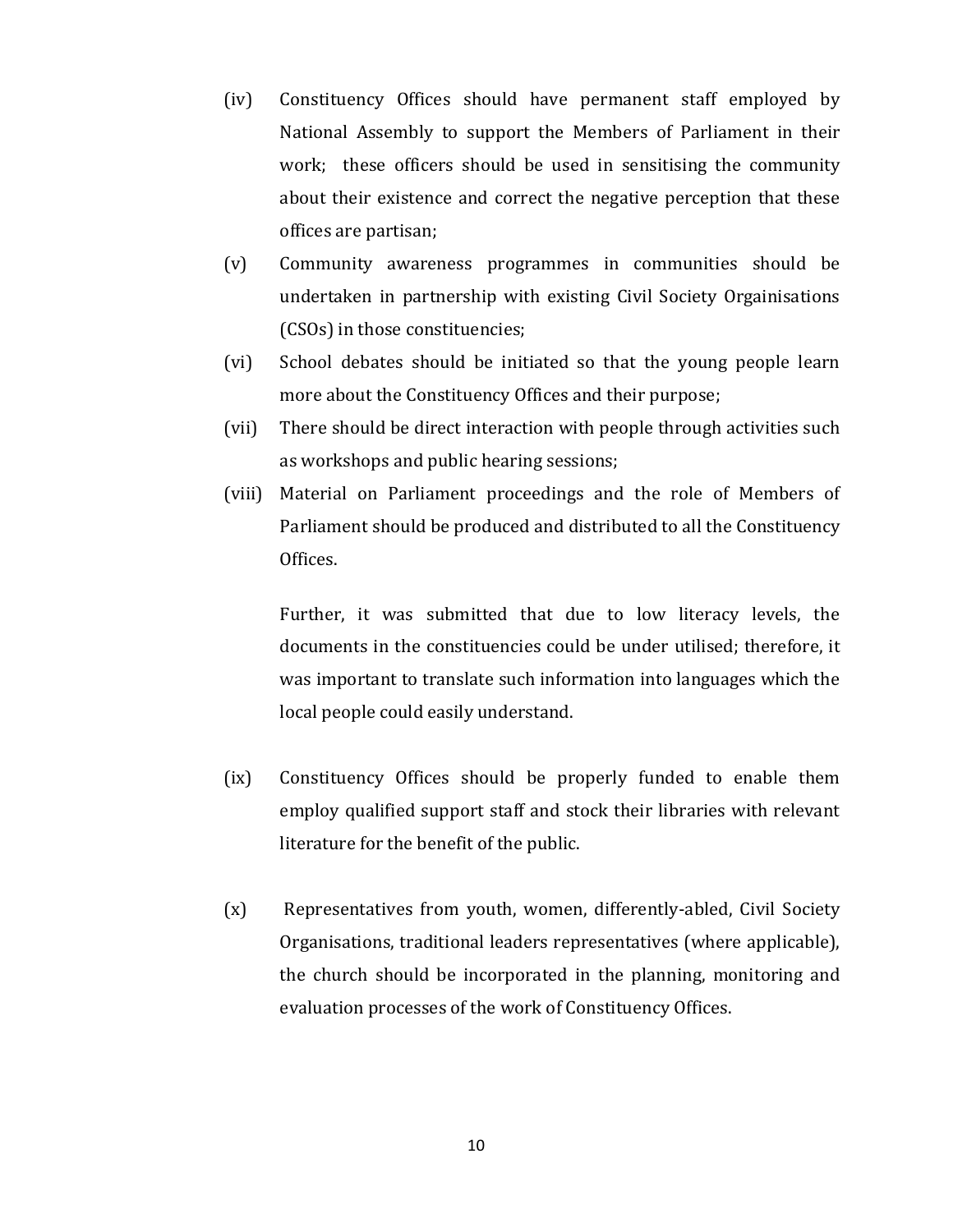#### **PART II**

#### **7.0 PARLIAMENTARY REFORMS AT NATIONAL ASSEMBLY OF ZAMBIA**

## **7.1 Background to the Parliamentary Reforms at National Assembly of Zambia**

Your Committee recognised that there was a gap in addressing Parliamentary Reforms at National Assembly of Zambia. It was realised that there was no clear mechanism that Members of Parliament could use to put forward their suggestions on the type of reforms they would like to embark upon. It was therefore, resolved that input be solicitated from the Chairpersons of all Portifolio and General Purposes Committees with respect to the new reform agenda at National Assembly of Zambia. The submissions of Chairpersons of Parliamentary Committees were summarised below:

#### **7.2** *Creation of the Local Government Accounts Committee (LGAC)*

It was observed that the Parliamentary Committees on Local Government, Housing and Chiefs' Affairs in its current form was overly focused on Local Government at the exclusion of other equally important policy areas.

In view of the foregoing, the Parliamentary Committees recommend that in drawing lessons from other Parliaments in the region, it would be important to amend the Standing Orders to provide for the Committee on Local Government Accounts (LGAC) and a separate Committee on Local Governance, Housing and Chiefs Affairs.

## *7.3 Committee on Legal Affairs, Governance, Human Rights, Gender Matters and Child Affairs*

The Chairpersons observed that the Committee on Legal Affairs, Governance, Human Rights, Gender Matters and Child Affairs was overloaded with work and might not effectively carry out its mandate resulting in some areas suffering such as a child affairs and gender matters.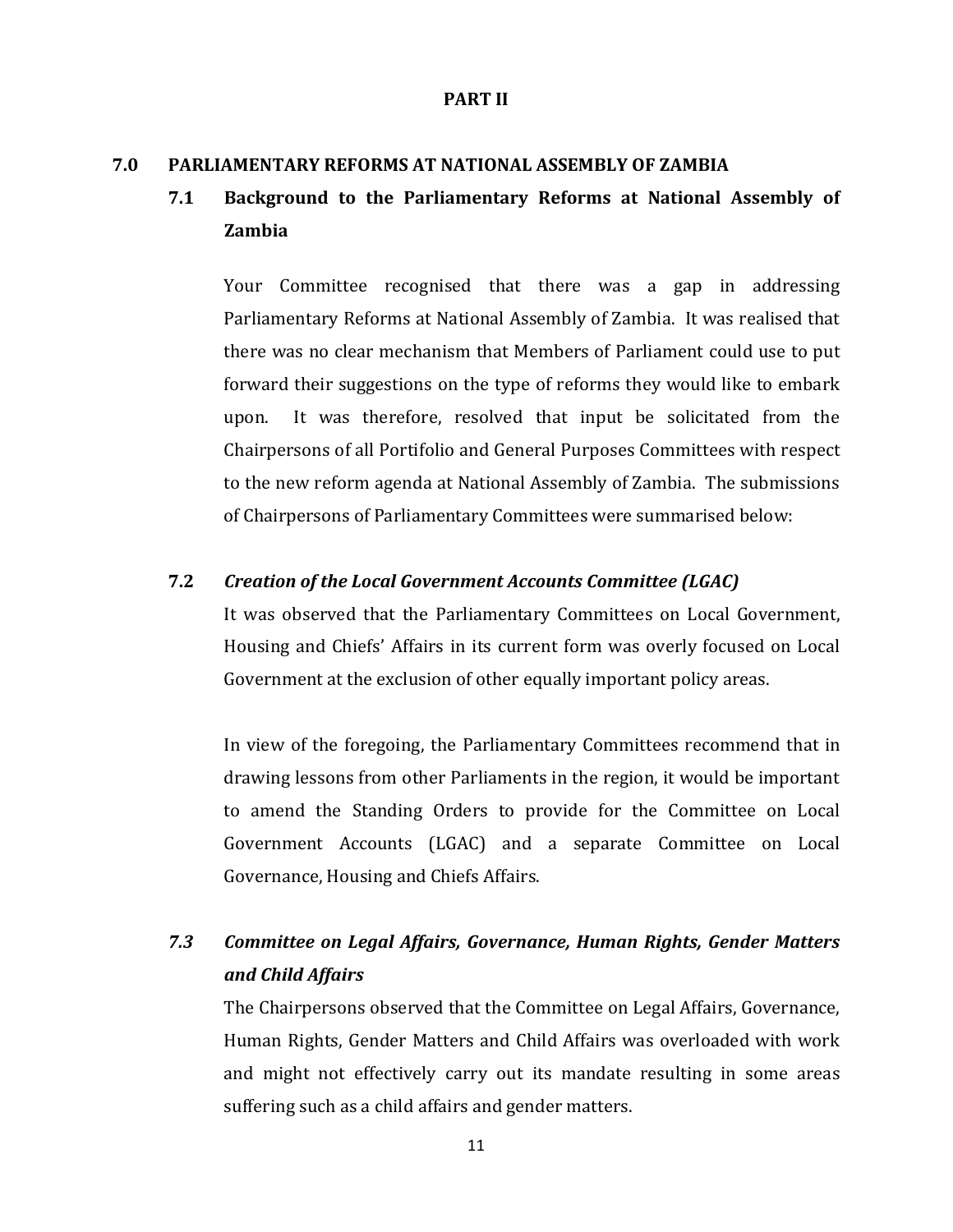It was, therefore, recommended that the Committee on Legal Affairs, Governance, Gender Matters and Child Affairs be realigned by having some functions moved to other Committees. This will entail amending the Standing Orders.

### *7.4 Creation of the Budget Office*

The Chairpersons while noting that there was already a budget line for the establishment of the Budget Office proposed that the Standing Orders amended to provide for independent analysis of the budget. The Standing Orders should clearly stipulate the functions of the office.

### *7.5 Committee of Chairpersons*

The Chairpersons noted that Chairpersons of Committees have no fora to discuss matters related to Committee work. It was recommended that Standing Orders be amended to create a *Committee of Chairpersons*. The Committee could be chaired by the Deputy Chairperson of Committees of the Whole House.

#### *7.6 Constituency Development Fund*

The Chairpersons noted that the disbursement of Constituency Development Fund (CDF) had been of concern to Members of Parliament and the public. Therefore, there was need to find ways of administering the CDF. The Kenyan model is effective and worth emulating in the administration of the Constituency Development Fund.

The Chairpersons proposed that CDF be administered through the National Assembly to constituency offices.

### *7.7 Public Accounts Committee*

The Chairpersons observed with concern that of the member states of the Southern African Development Organisation of Public Accounts Committees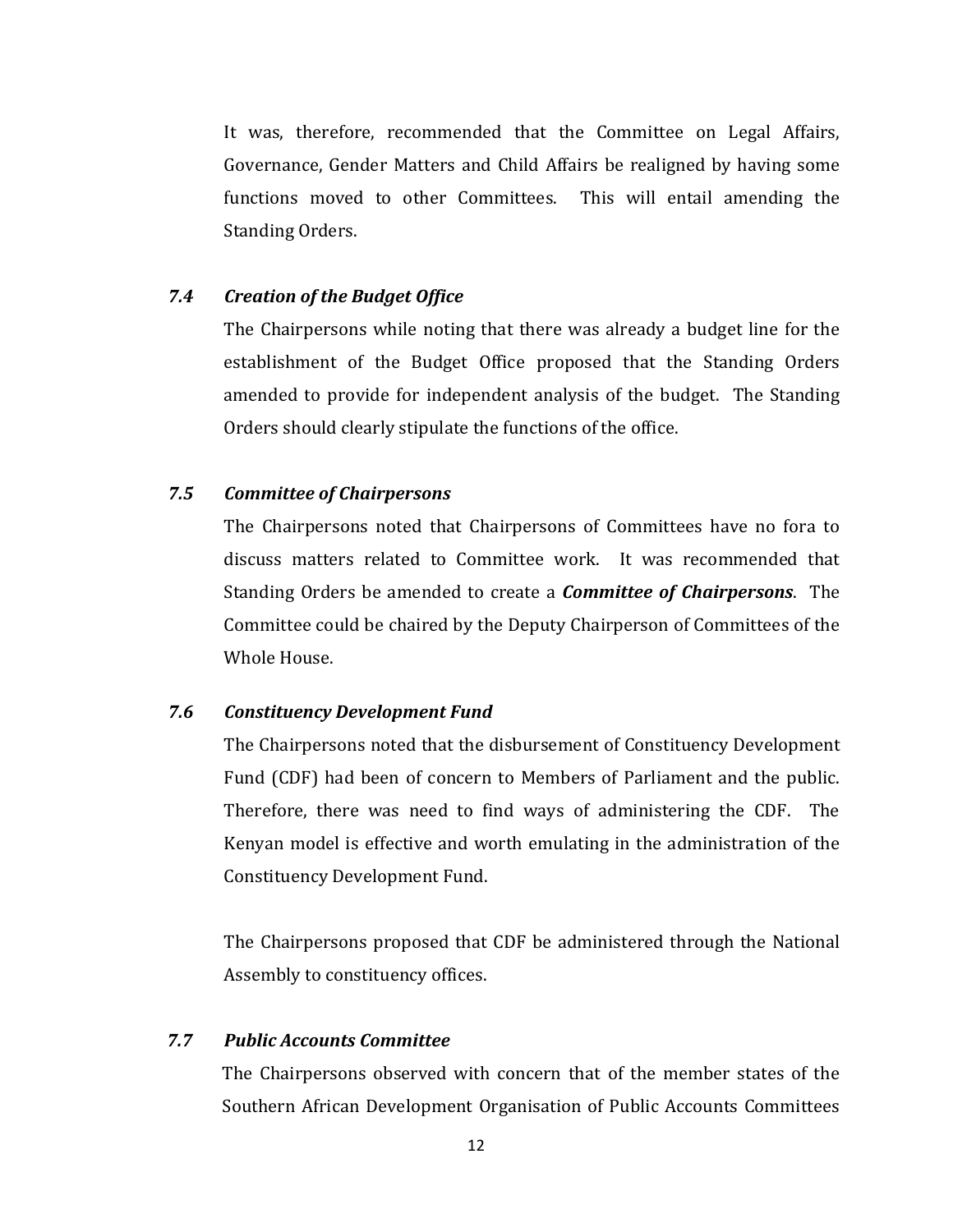(SADCOPAC), Zambia's Public Accounts Committee is the only one still operating as a Sessional Committee which changes membership yearly while others are standing committees which function for a period of 2 to 5 years.

In light of the foregoing, the Chairpersons recommend that to strengthen the operations of the Public Accounts Committee in Zambia, there is need to allow it to function undisturbed for a period of 2½ years like the Tanzanian model. This will entail amending the relevant Standing Orders.

### *7.8 Time for Consideration of the Budget*

The Chairpersons observed that the current ten (10) days provided for under Standing Order No. 82 (3) for the consideration of budget estimate was not enough and recommended that this should be increased to twenty working days to provide for adequate consultations and conducting of public hearings, if need be, until the enactment of the Budget Act.

## *7.9 Time for consideration of Bills*

The Chairpersons observed that the ten (10) working days provided for the consideration of Bills should be increased to a minimum of fifteen working days so as to provide for adequate consultations and conducting of public hearings if need be, this would entail an amendment to the relevant Standing Orders.

#### *7.10 Paperless Parliament*

There was need to strive to make the Zambian Parliament use less paper by using ICTs so as to make Parliament paperless.

### *7.11 Provision for Constituency Offices*

While noting the creation of the Constituency Offices, the Chairpersons observed that the offices were inadequately equipped in terms of transport where the office ended up using private vehicles belonging to Members of Parliament when performing national duties. It was stressed that official vehicles be provided for Members of Parliament as it was done for the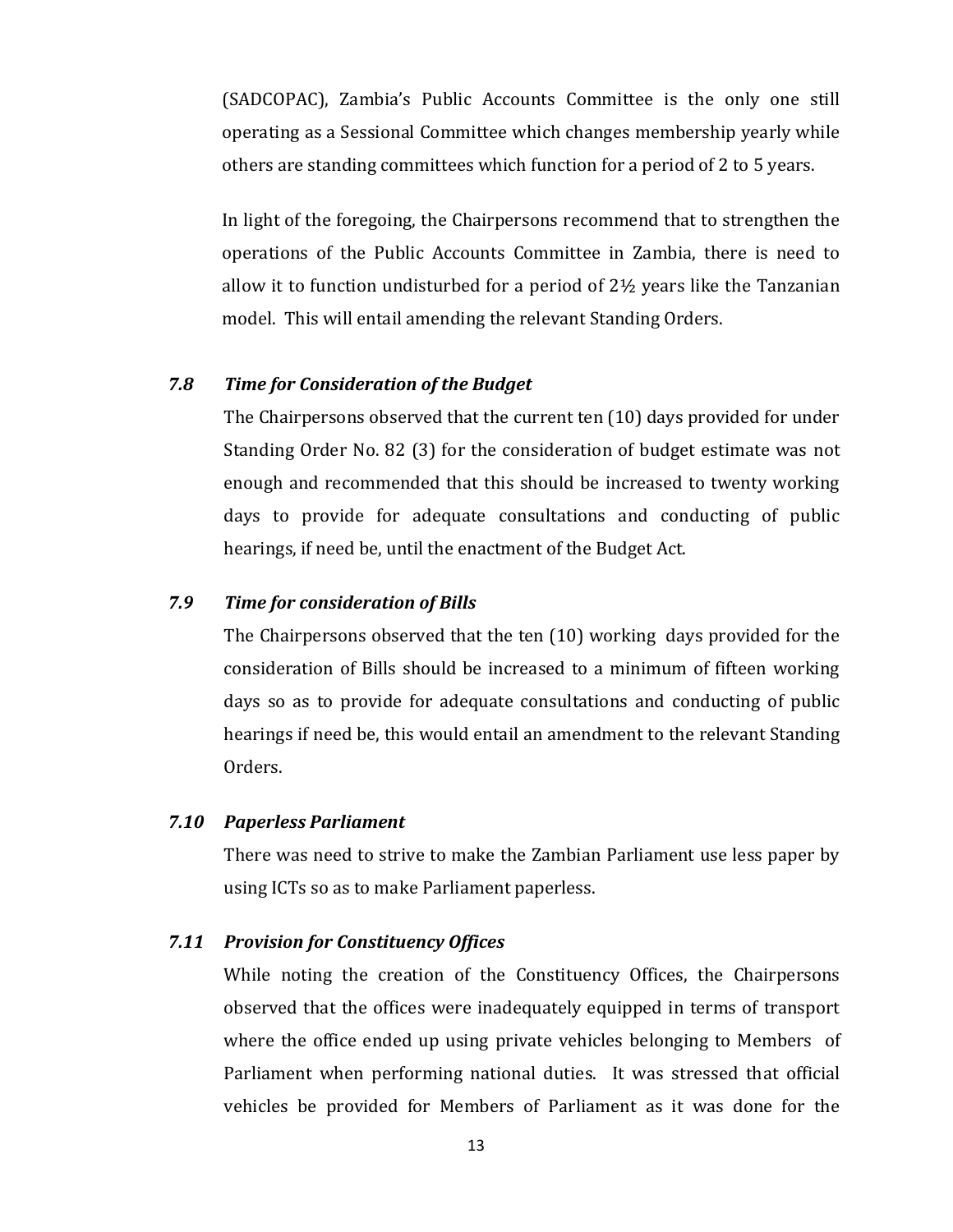principal officers in the other two arms of Government. The motorcycles did not meet the demands of the Constituency Offices.

#### *7.12 Speaker's Day*

The Chairpersons while noting that the office of the Speaker was open to all Members of Parliament, were of the view that there was need to deliberately create a day when Members of Parliament could freely discuss with the Speaker on any matter pertaining to their welfare and that of the institution.

#### *7.13 Valedictory Service for Members of Parliament*

The Chairpersons observed that whenever a lawyer or Judge or any eminent person in the Judiciary passed on, there was a valedictory service held at the High Court.

Therefore, the Members recommended that there should be a funeral service for Members of Parliament in the Chamber.

#### *7.14 Conditions of Service*

The Chairpersons observed that conditions of service for Members were not explicitly spelt out in a written document, thereby, making Members unaware of what they were entitled to.

In view of this, it was recommended that the conditions of service for Members be clearly spelt out and approved by the Standing Orders Committee. The conditions of service should include among others, facilitation to mortgage for housing, medical insurance and pensions for Members of Parliament.

#### *7.15 Ratification of Treaties, Agreements and Conventions*

The Chairpersons observed that the National Assembly was not involved in the ratification of treaties, agreements and conventions that the Executive enters into.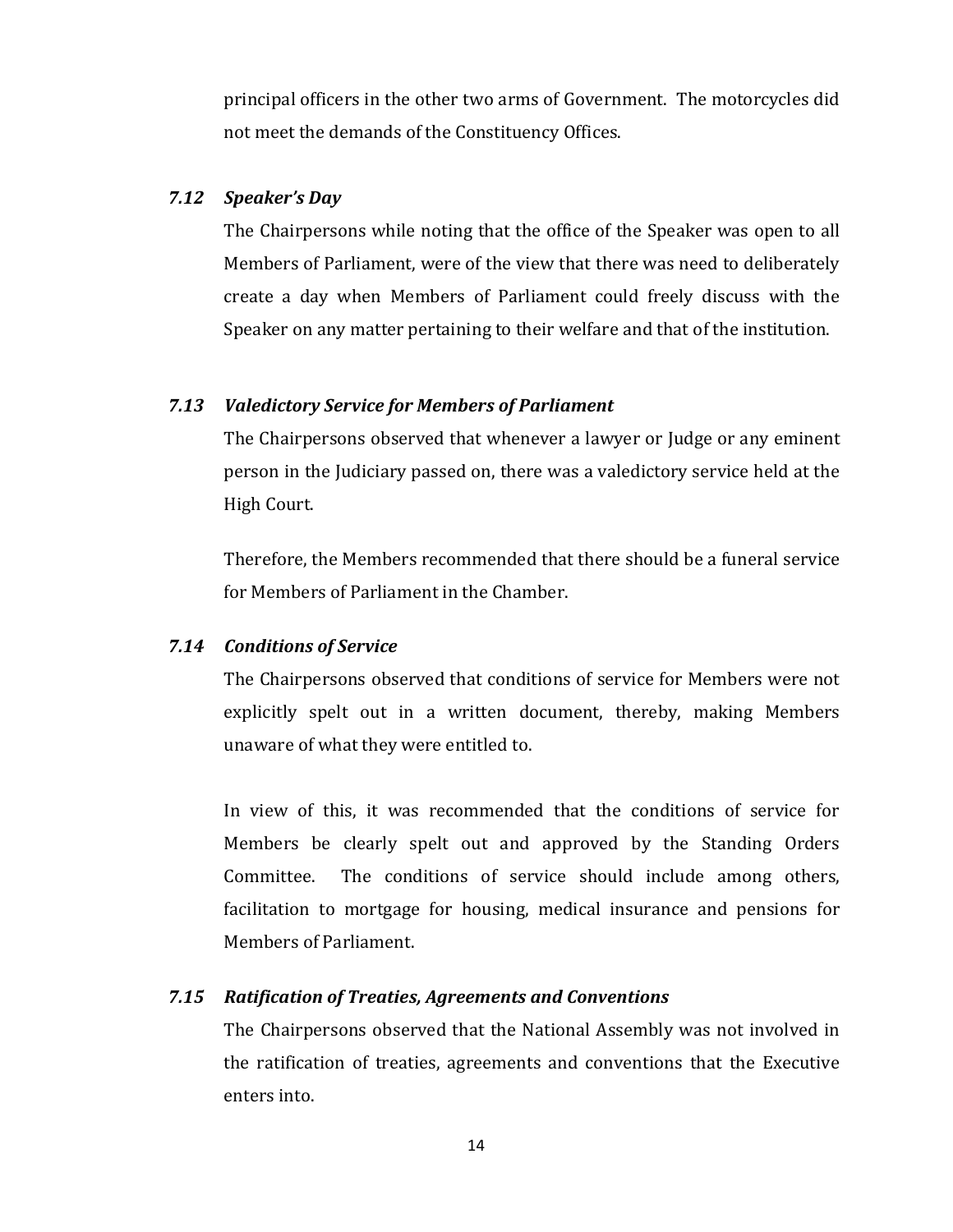The Parliamentary Committees were of the view that the ratification process of treaties, agreements and conventions be part of the mandate of the relevant Parliamentary Committees. This would entail amending the relevant Standing Orders.

#### *7.16 Per Diem*

The Parliamentary Committees observed that whenever a Committee was on a foreign tour, it was not paid sitting allowance as is the case with local tours so that the per diem was for the purpose it was meant for of meeting costs related to board and lodging. The Chairpersons recommended that sitting allowances be paid to Members of Parliament even on foreign tours.

### *7.17 Sponsored Trips*

On sponsored trips for Members of Parliament, it was observed that the National Assembly was not up-grading Members of Parliament's tickets to acceptable National Assembly standards of business class if the Member was given a low grade by the sponsor.

It was therefore, recommended that the National Assembly should be upgrading Members to its standards especially when travelling by air.

### *7.18 Parliamentary Reforms Programme Department (PRP)*

The Chairpersons observed that the Parliamentary Reform Programme Department was not adequately staffed and equipped resulting in ineffective monitoring of Constituency Offices.

It was therefore, recommended that the capacity in Parliamentary Reform Programme Department be enhanced to enable it carry out its mandate effectively.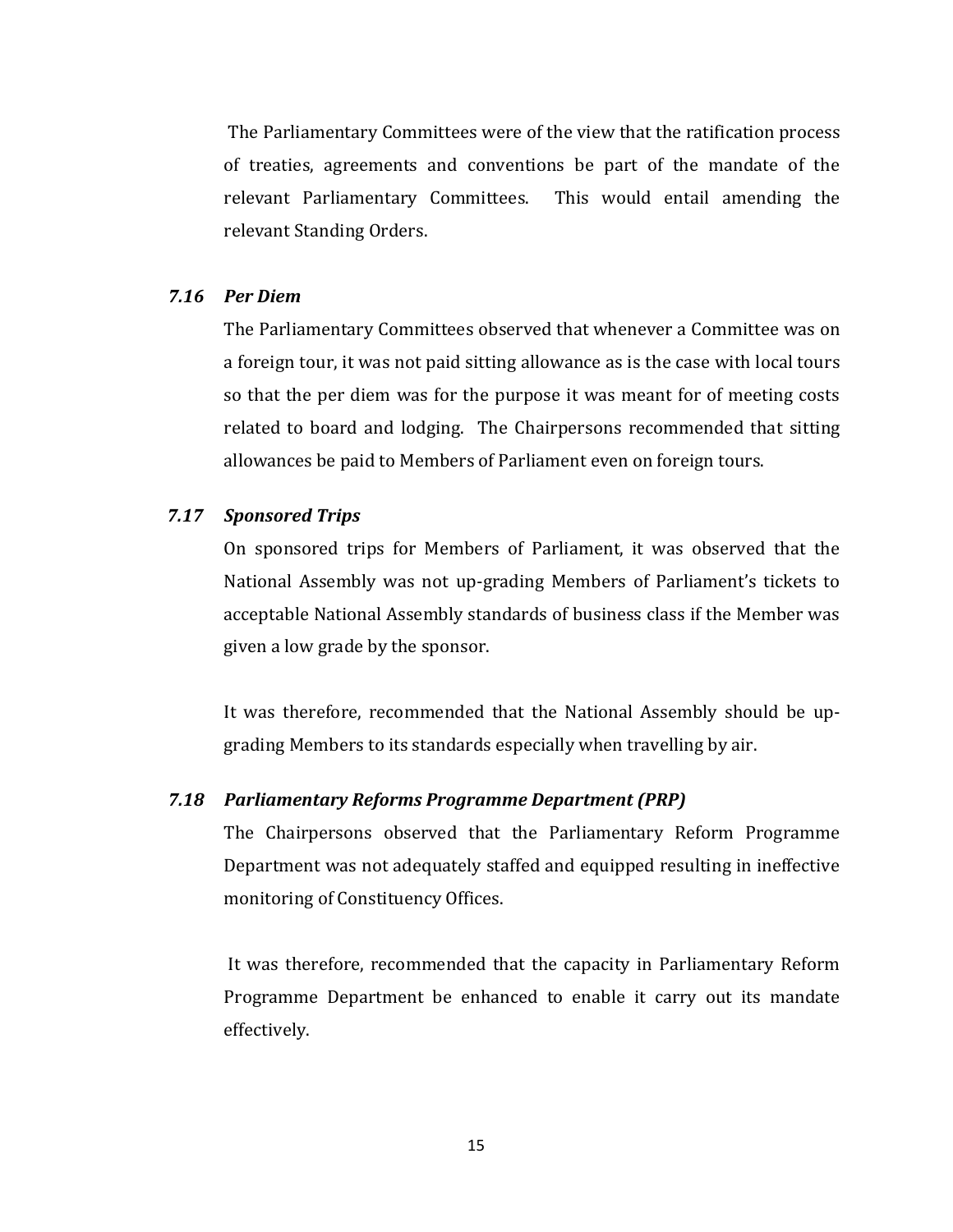#### *7.19 Offices for Members of Parliament*

While the Chairpersons noted that the creation of Parliament Offices for Members of Parliament on Parliament grounds was an expensive venture, it was of the view that the matter should be seriously considered.

#### *7.20 President's Question Time*

The Chairpersons observed that the contact between Parliament and the Republican President was limited to the official opening only. In order to afford Members of Parliament an opportunity to interact with the President, there should be a provision like in the House of Commons where the Prime Minister answers questions from Members of Parliament, for the Republican President to come to the House for Question Time. The current arrangement with the Vice President, who does not hold real executive power, did not afford the House an opportunity to hold the Executive to account.

#### *7.21 Responses by the Executive to Question on the Floor of the House*

It was the view of the Chairpersons that the manner in which questions posed by backbenchers are answered does not promote accountability. It appears that the presiding officers are equally constrained in compelling the Executive to provide genuine answers. The Chairpersons, therefore, recommended that the Standing Orders be amended to compel the Executive to give genuine answers. The House appears to be a battle ground between the Executive and the Legislature and yet it is meant to foster unity of purpose in developing the nation.

#### *7.22 Private Members Motions*

The Chairpersons observed that even when Private Members motions are carried by the House, there is no provision to compel the Executive to operationalize such a motion into law. It was, therefore, proposed that a mechanism be put in place to compel the Executive to implement motions that the House resolves in the affirmative. Otherwise it makes the resolutions of the House an academic exercise.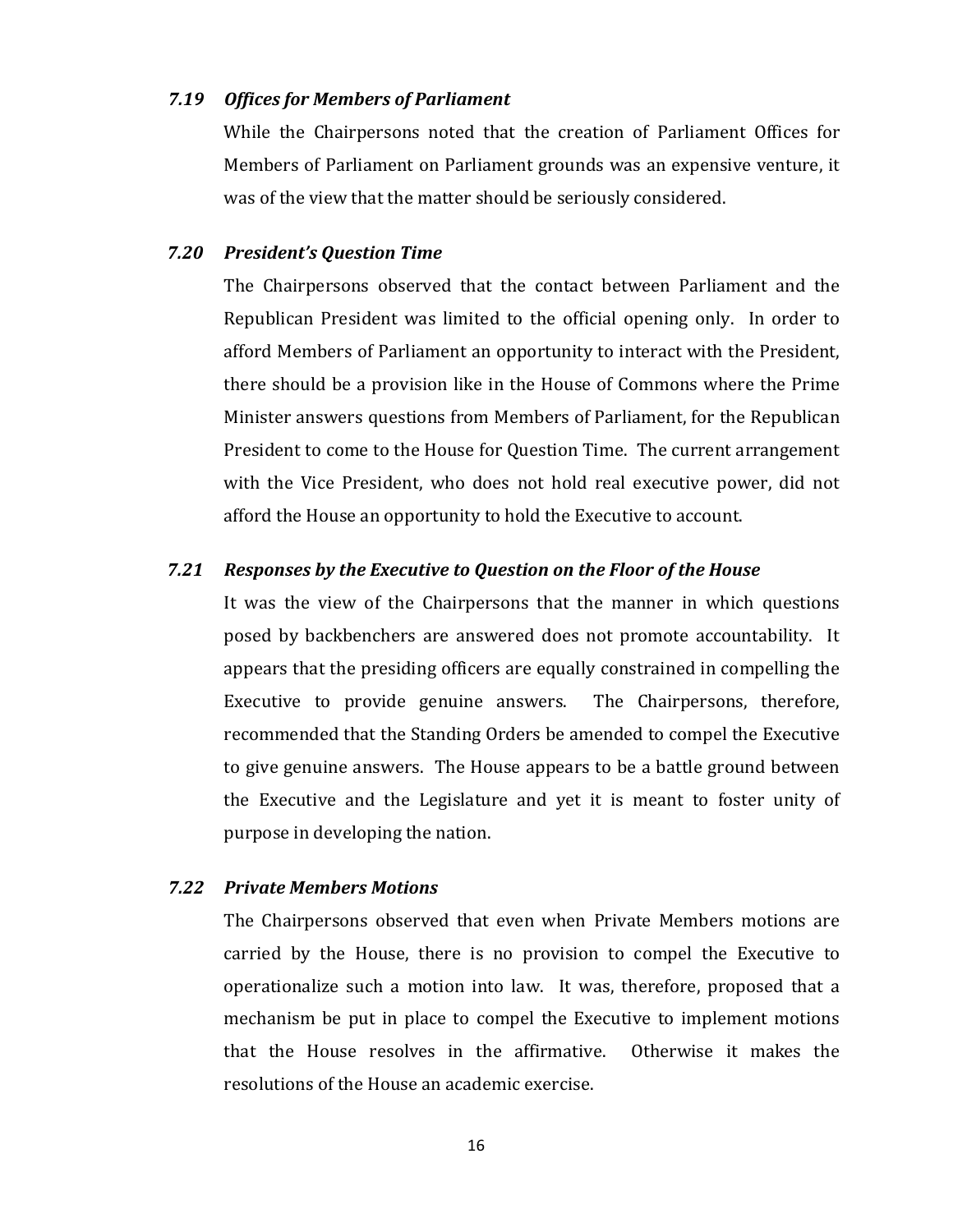Further, the chairpersons submitted that the following reform proposals be embarked upon:

- Official vehicles be provided to Constituency Offices for the Members of Parliament to use when performing national duties in the constituency. The motor vehicle should be sold to the Member of Parliament at book value after expiry of their term of office.
- Members of Parliament should be allowed to ask more than one question during the Vice President's Question Time.
- Committees of Parliament should be allowed to examine urgent issues that might arise outside the approved Programme of Work. Funds should be set aside to allow for this eventuality.

## **PART III**

## **8.0 CONSTRUCTION OF CONSTITUENCY OFFICES**

**8.1 CONSIDERATION AND ADOPTION OF THE MEMORANDUM ON THE PROPOSAL FOR THE CONSTRUCTION OF CONSTITUENCY OFFICES IN 2014**

Your Committee wishes to inform the House that K2 million had been provided in the 2014 National Budget for construction of Constituency Offices. Therefore, based on average expenditure for constructed offices, this amount could only cover the construction of three (3) Constituency Offices. The selection of Constituencies where the offices would be constructed had in the past mainly been informed by the criteria set by your previous Committee in 2008 which focused on the following:

- 1. Party representation;
- 2. Provincial parity;
- 3. Urban-rural mix; and
- 4. Gender of Member of Parliament.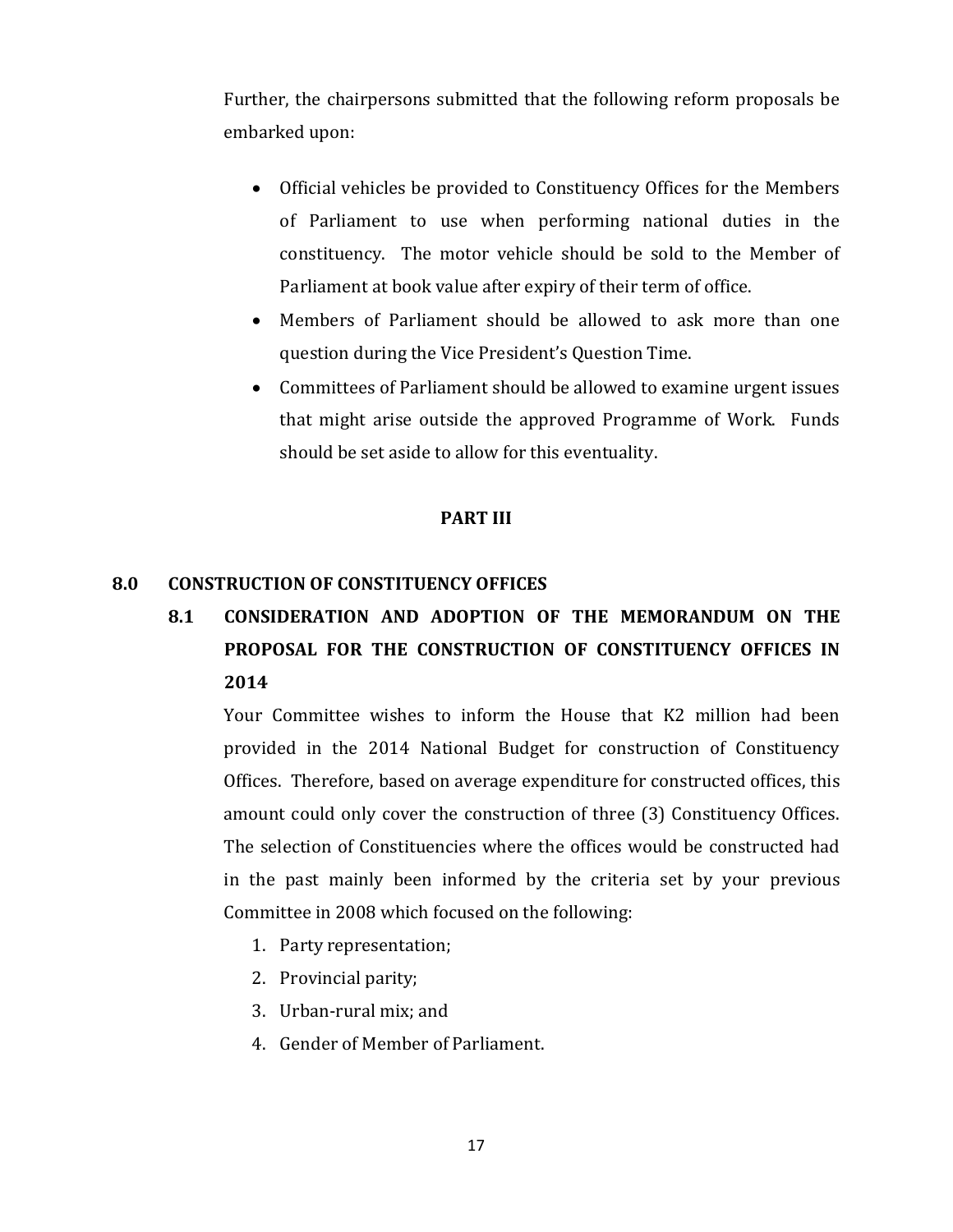The current practice also takes into account other factors such as the condition of current offices, availability of alternative office accommodation and an increased focus on rural constituencies.

Further, in view of the erratic manner in which construction of Constituency Offices was funded by Government, the Committee approved, in advance, 15 Constituencies to benefit from that construction. This would assist the Clerk's Office to plan adequately considering that the cost of construction differs from constituency to constituency.

In this regard, your Committee resolved that the following Constituencies benefit from construction of offices in order of priority:

| NO. | <b>CONSTITUENCY</b> | <b>PROVINCE</b>  | <b>PARTY OF MP</b> | <b>GENDER OF MP</b> | <b>RURAL/URBAN</b> |
|-----|---------------------|------------------|--------------------|---------------------|--------------------|
| 1.  | Chama South         | Muchinga         | PF                 | Male                | Rural              |
| 2.  | Namwala             | Southern         | <b>UPND</b>        | Female              | Rural              |
| 3.  | Keembe              | Central          | <b>MMD</b>         | Male                | Rural              |
| 4.  | Luangeni            | Eastern          | Independent        | Male                | Rural              |
| 5.  | Nalolo              | Western          | PF                 | Female              | Rural              |
| 6.  | Sikongo             | Western          | <b>MMD</b>         | Male                | Rural              |
| 7.  | Luena               | Western          | <b>ADD</b>         | Female              | Rural              |
| 8.  | Chimbamilonga       | Northern         | PF                 | Male                | Rural              |
| 9.  | Mapatizya           | Southern         | <b>UPND</b>        | Male                | Rural              |
| 10. | Chembe              | Luapula          | <b>MMD</b>         | Male                | Rural              |
| 11. | Solwezi East        | North<br>Western | <b>UPND</b>        | Male                | Rural              |
| 12. | Msanzala            | Eastern          | PF                 | Male                | Rural              |
| 13. | Nalikwanda          | Western          | <b>MMD</b>         | Male                | Rural              |
| 14. | Kafulafuta          | Copperbelt       | <b>UPND</b>        | Male                | Rural              |
| 15. | Kapoche             | Eastern          | <b>MMD</b>         | Male                | Rural              |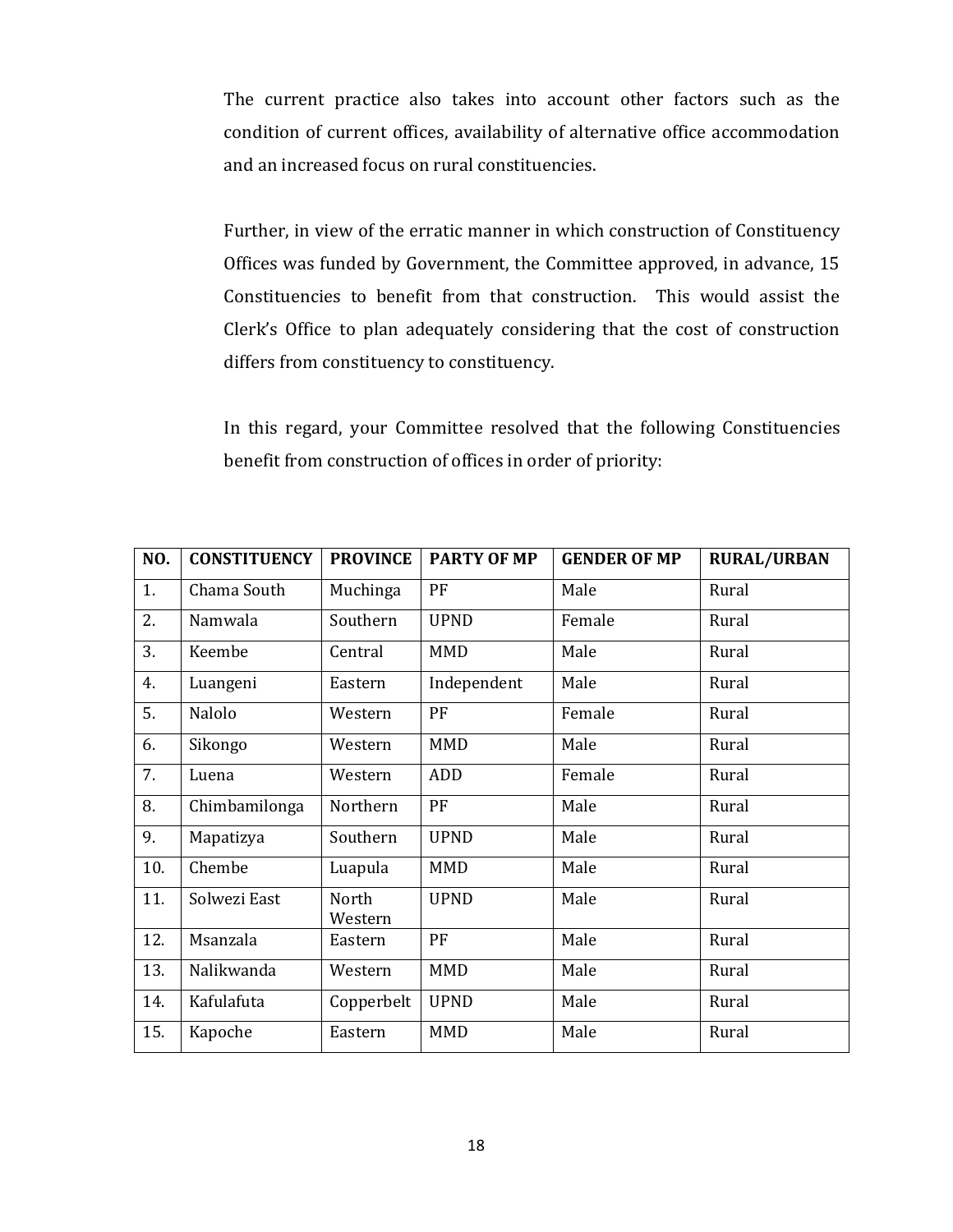Considering that only three offices can be constructed in 2014, Chama South, Namwala and Keembe will benefit in terms of priority. Chama South Constituency Office was operating from a building which was old with cracks in the walls. Namwala and Keembe Offices each occupied a room which was shared between the Member of Parliament and the staff.

The House should note that only rural offices had been selected because it had proved to be a challenge to find suitable alternative accommodation in these areas to rent. Further, there were only three female represented constituencies on the list above as most of them were in urban areas.

## **PART IV**

# **9.0 TOUR REPORT OF THE PARLIAMENTARY REFORMS AND MODERNISATION COMMITTEE TO CHONGWE CONSTITUENCY OFFICE AND CONSTITUENCY OFFICES IN NORTHERN PROVINCE**

### **9.1 INTRODUCTION**

Your Committee embarked on its local tours to Chongwe and Northern Province on 17<sup>th</sup> March, 2014. The tours ended on Monday, 31<sup>st</sup> March, 2014. Your Committee toured thirteen (13) Constituency Offices altogether including Chongwe Constituency in a period of twelve (12) days. The Constituencies toured in Northern Province were as follows:

- (i) Kasama Central
- (ii) Lukashya
- (iii) Malole
- (iv) Mpulungu
- (v) Mbala
- (vi) Senga Hill
- (vii) Lubansenshi
- (viii) Lupososhi
- (ix) Chilubi
- (x) Lunte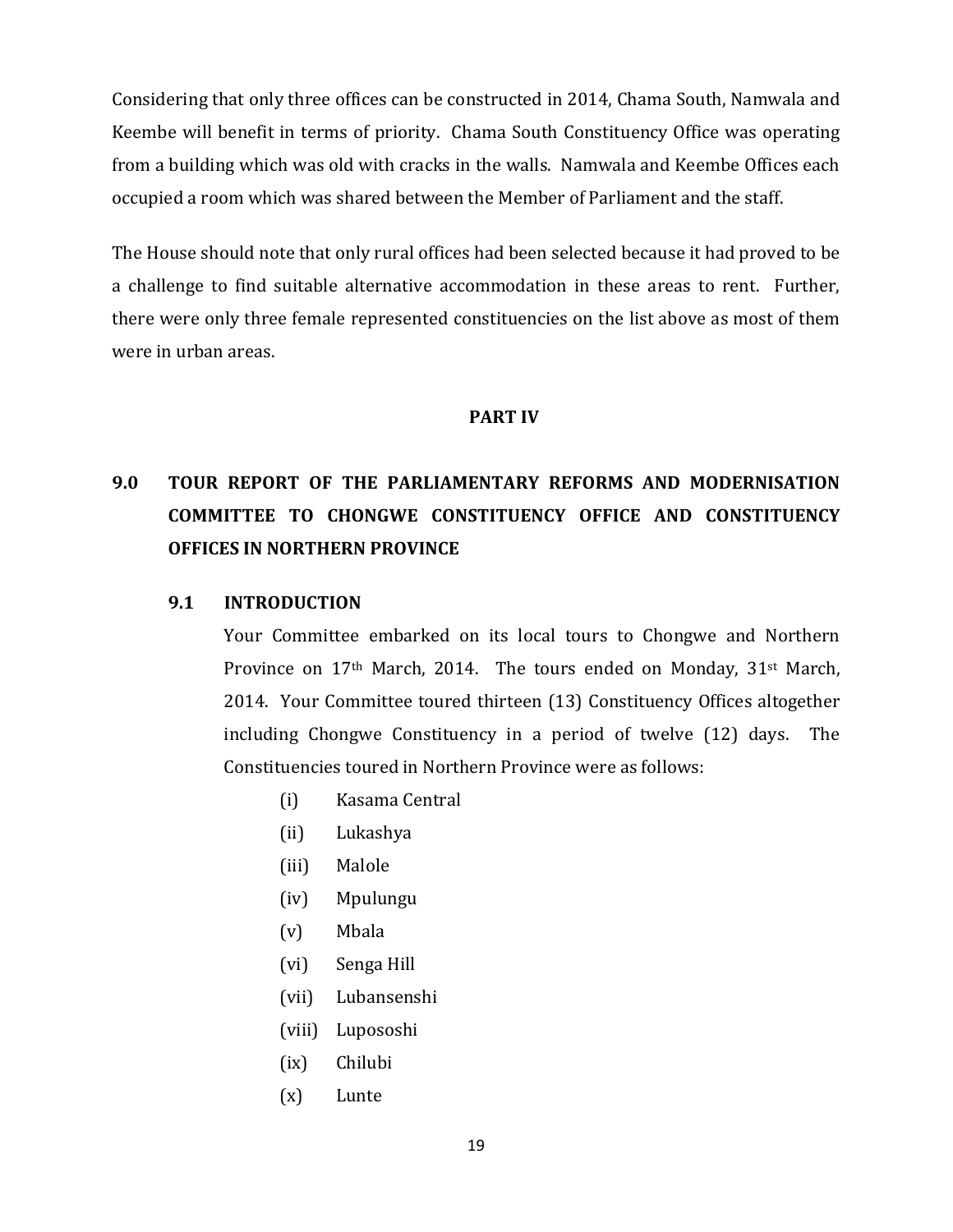- (xi) Mporokoso
- (xii) Chimbamilonga

The purpose of the tour to Chongwe and Lukashya Constituency Offices was to physically assess the construction of Constituency Offices. Lupososhi Constituency also had an office building under construction and was among the buildings to be physically assessed in terms of the quality of construction.

The other purpose of the tour to Northern Province was to sensitise the public on the existence and role of Constituency Offices and the functions of the Members of Parliament.

#### **9.2 PROCEDURE**

For each Constituency Office visited, your Committee did the following:

- (i) conducted tour of the respective Constituency Office including those under construction;
- (ii) held public hearing sessions on the existence and role of the Constituency Offices and the functions of the Member of Parliament;
- (iii) requested members of the public to raise points of clarifications on the topical issues under consideration; and
- (iv) made clarifications on the concerns and comments as brought out by members of the public.

## **9.3 ELABORATION OF THE TOUR OF THE THIRTEEN (13) CONSTITUENCY OFFICES**

#### **9.3.1 Conducted Tour of Constituency Offices**

Before touring any Constituency Office, your Committee started by paying courtesy calls on the respective District Commissioners who were accompanied by the Council Secretaries and other Heads of Departments. In Kasama, however, your Committee paid a courtesy call on the Provincial Minister, who was accompanied by the Provincial Permanent Secretary, the District Commisioner for Kasama District and other Government Heads at provincial and district levels.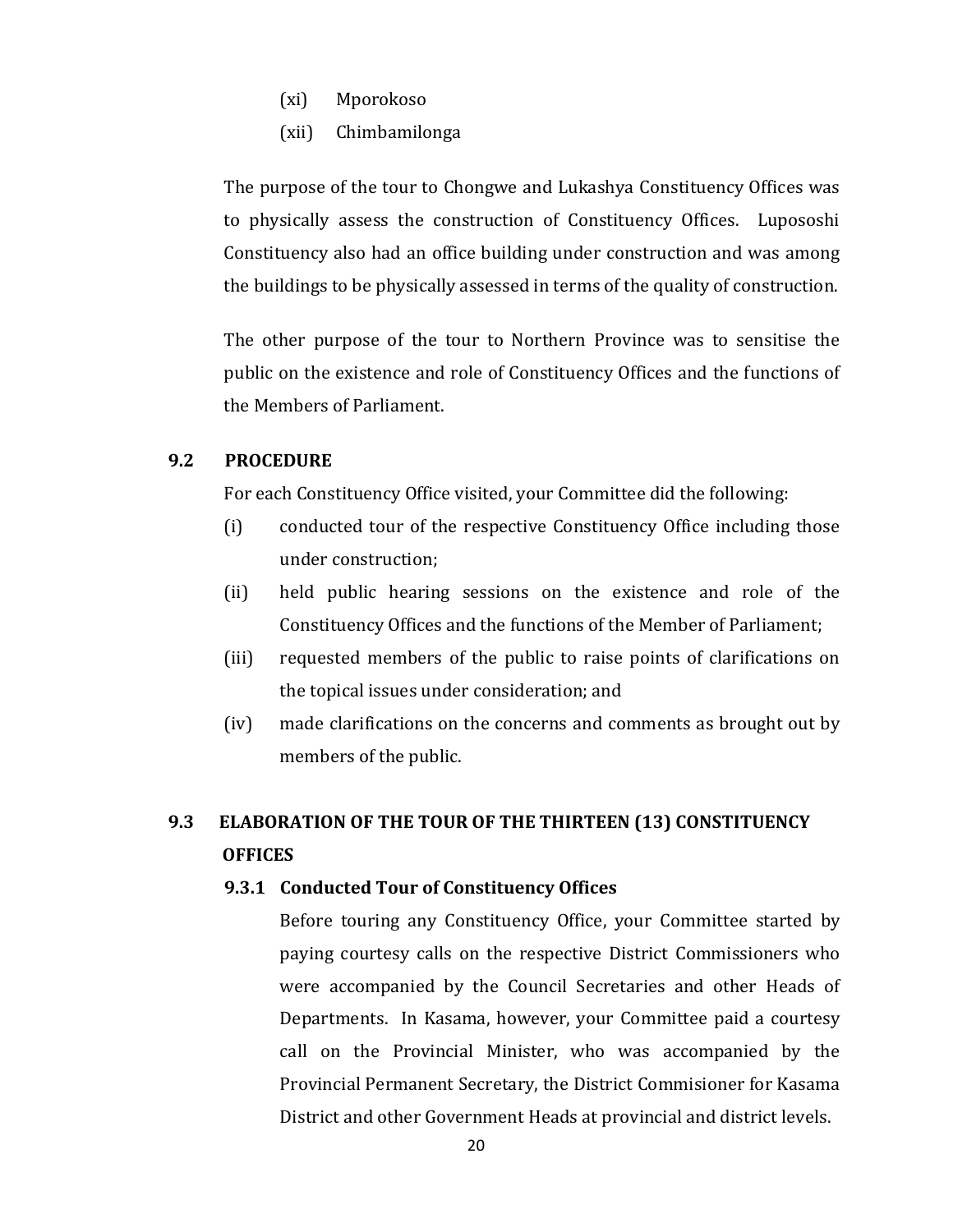It was your Committee's mandate as per the Programme of Work to assess the quality of the newly constructed offices and those under construction like Lupososhi Constituency Office. When these offices were inspected, the following was observed in each case:

## (i) **Chongwe Constituency Office**

- The surroundings of the office were in a mess due to the digging done all round the building.
- The office floor was painted with inferior paint known as Mwandaba and not necessarily the Red Oxide meant for the floor.
- The fittings in the bathroom were loose and had some leaking taps.
- The ceiling was rather too low for the building. One could easily touch the ceiling in all the rooms.

Generally the Committee observed that Chongwe Constituency Office was constructed in a shoddy manner.

## (ii) **Lukashya Constituency Office**

- There were signs of a leaking roof in nearly all the rooms in the buildings.
- Taps had no running water.
- There were pronounced cracks in the walls in some rooms.
- The sink in the kitchen area was not properly fixed.
- The cistern in the Gents toilet was almost falling off.
- Moisture and water covered the bathroom and toilet floors.
- Plastering and painting of the building was poorly done.
- The office was not yet connected to power.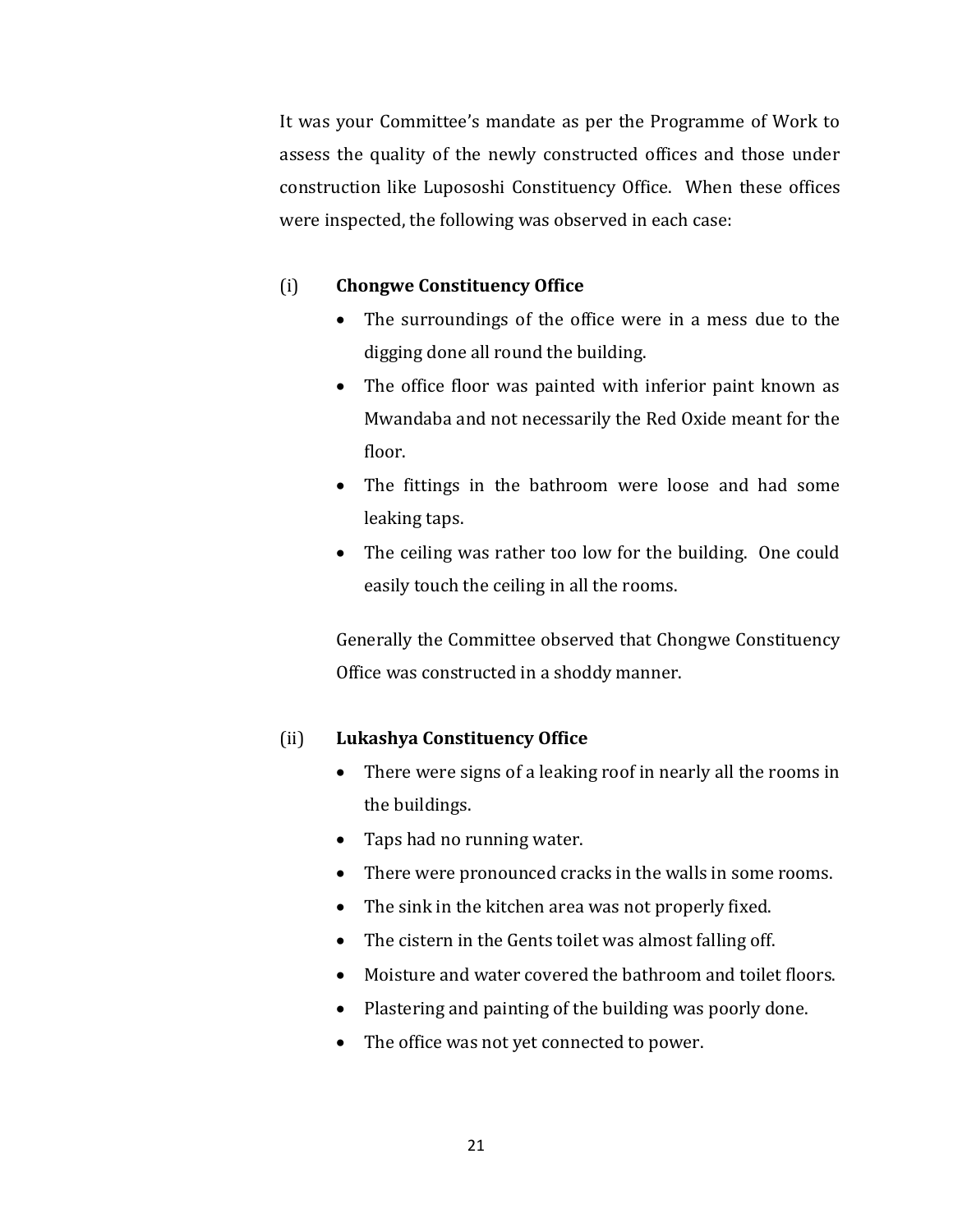The Lukashya Constituency Office had many defects. It is not conducive for habitation though staff have already moved into the building. Sanitation is a major problem for the building.

## (iii) **Lupososhi Constituency Office**

- The construction of the building is basically completed. What remained are the fittings and painting including the ceiling.
- The workmanship of this building was good.

## **9.3.2 Public Hearing Sessions**

After the conducted tour of the Constituency Offices, your Committee held Public hearing sessions in all the places they visited. The public hearing sessions were held in the presence of Government Officials. The public hearings were held to sensitise the public on the roles of the Constituency Offices and the functions of the Member of Parliament.

Issues which were raised in line with your Committee's tour purpose were as set out below:

- Absence of Members of Parliament in their constituencies except for a few.
- Role of Constituency Staff and whether they belonged to the party from which the Member of Parliament belonged.
- Why Constituency Development Fund (CDF) was not being handled by the Constituency Offices rather than the Councils.
- Why Parliament Radio coverage was limited to Provincial Centres as it was an important information network on Parliamentary issues.
- Why Parliament was not constructing its own Constituency Offices but rather relying on rented buildings.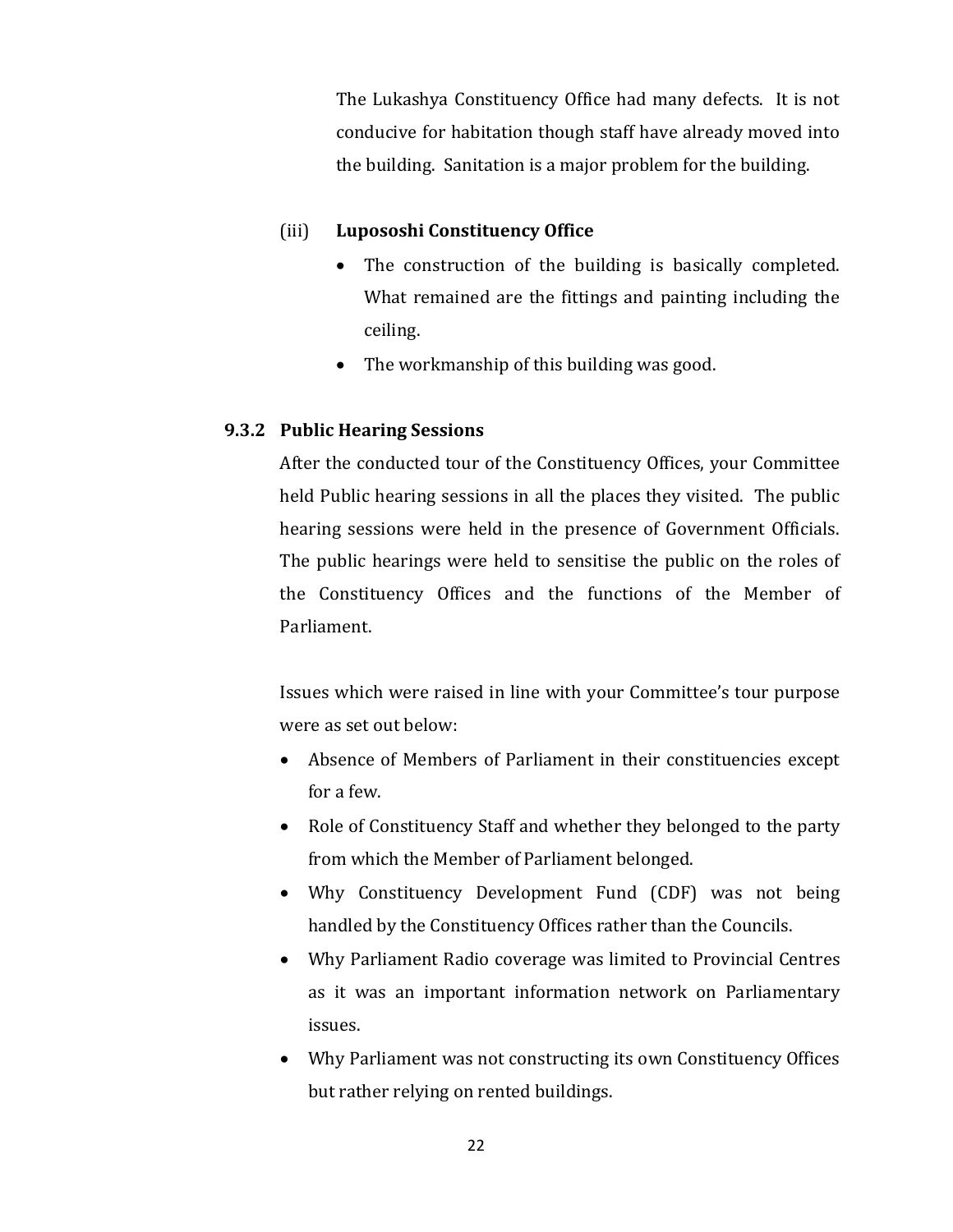- Why some elected representatives opt to only see their party cadres and yet are Members of Parliament for everyone in the constituency.
- Why some Members of Parliament do not visit their constituencies even when they are on recess.
- Why some Government officials shunned working in collaboration with Members of Parliament even on developmental issues.
- Whether Members of Parliament were allowed to enter any Government Office in the constituency and demand to check on various developmental projects taking place.
- Whether Members of Parliament were allowed to disrespect traditional leaders.
- Why most Members of Parliament promise developmental projects such as building schools, constructing roads and bridges, supplying farming inputs quickly and yet failing to live up to their pledges once voted into office.
- Whether Members of Parliament could assist in linking Cooperating Partners to Members of the constituency or groupings of development in the constituencies.
- How one could differentiate between the roles of the Member of Parliament and the councilor as they often saw conflict between them.
- What Parliament had done to cushion the unequal distribution of CDF in districts where there are two to three constituencies while other districts had one constituency in the entire region.
- Who is to attend to developmental problems/hurdles in the constituency between the Members of Parliament, the District Commissioner or the Council Secretary.
- Whether the Member of Parliament's office belonged to any Government Department.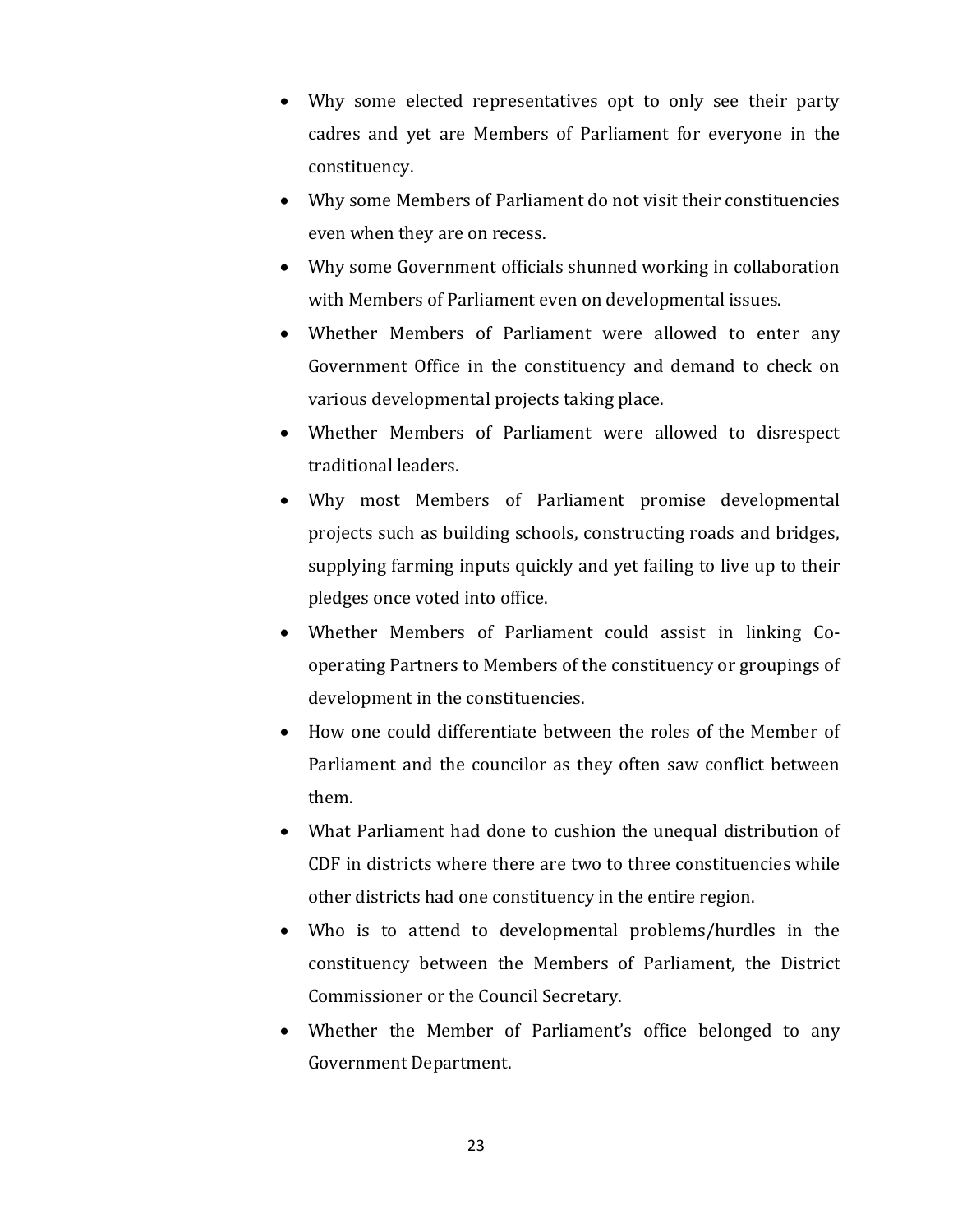- From 1964 to 1992, there was no office from where the area Member of Parliament could operate from. An explanation was sought on why it had to delay that far to have it.
- Whether any particular concern brought to the Constituency Office could be forwarded for action to Member of Parliament.
- Why Members of Parliament are more harassed by state police when performing their roles in their respective constituencies.
- Why some Members of Parliament find it easy to cross the floor even when they know that they could still function as members of the opposition.
- Why officers in the Constituency Offices do not undertake outreach activities to popularise the operations of the Constituency Offices and the roles and functions of the Member of Parliament as well as staff in the offices.
- Whether Members of Parliament truly represent the electorate as the level of development in certain areas leaves much to be desired.
- Whether the word "BOMA" means the political party in power and should exclusively be used as such.
- Why some District Commissioners refuse to work with the Members of Parliament and whether this is good for development at the local level.
- Whether the Member of Parliament has authority to work in another Member's constituency and check on developmental projects in that constituency.
- If an area had no Member of Parliament or Councillors, could development take place in such an area.
- Whether a Member of Parliament needs to segregate on projects as if he/she is aware of who voted in his/her favour.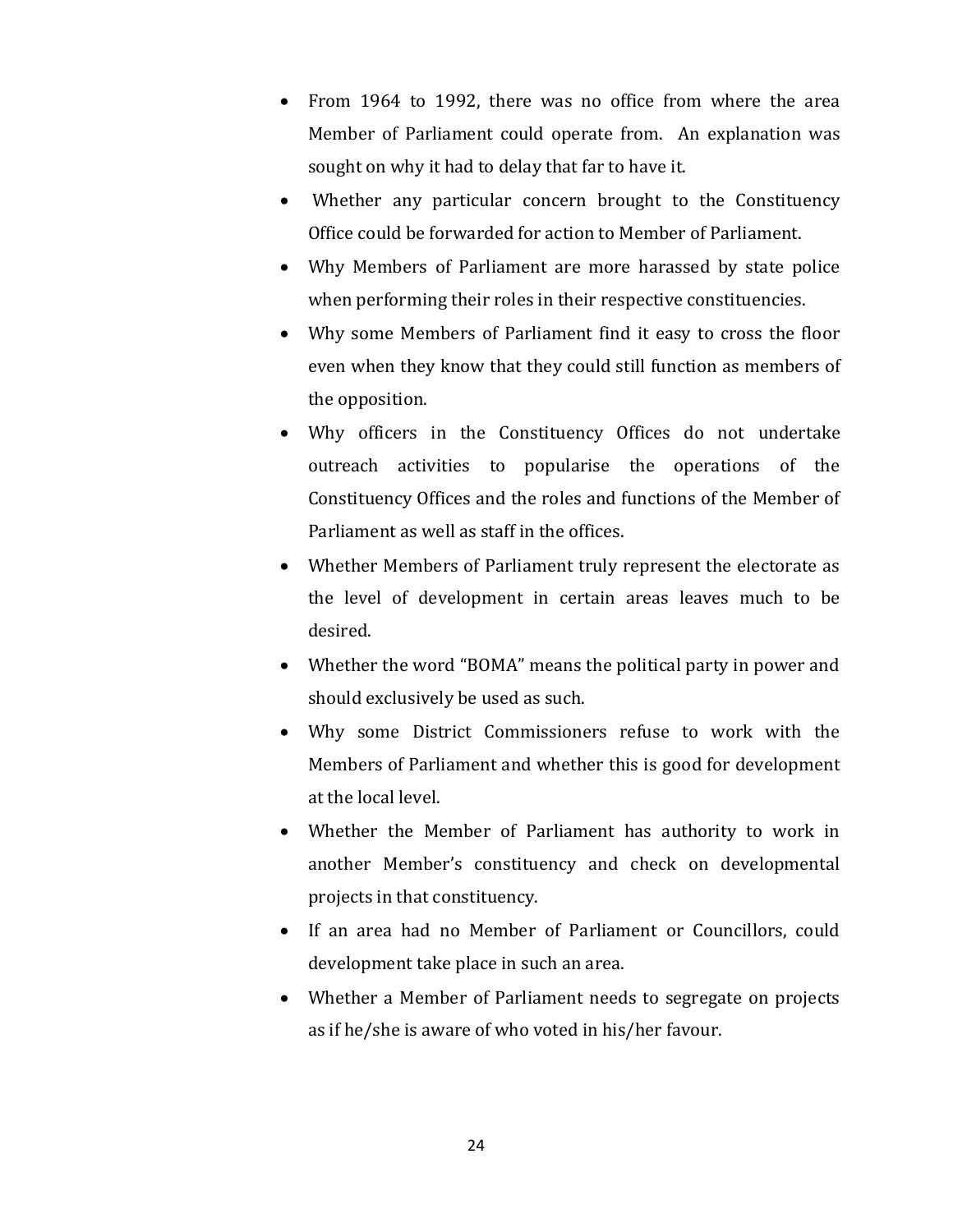- Whether a Member of Parliament needs to have a permit from police to address the people on developmental projects or indeed to inspect projects in his/her constituency.
- Whether Members of Parliament have authority or power to form Committees or clubs in spearheading development in their areas.
- Why Members of Parliament in the same district fail to work together when one is from the ruling party and the other from the opposition as if they were not all working for the same government.
- Whether Councillors also have immunity like Members of Parliament when they are discharging their duties as local government leaders.
- Whether the Member of Parliament as the people's representative should be feared by the electorate.
- When delimitation would take place as some constituencies were too big.
- Whether the District Political Secretary's Office should be in the same building with a non partisan Office like the Constituency Office for the Member of Parliament like it exists in Chilubi.
- Whether the Member of Parliament has authority to block developmental projects from being implemented.
- Whether the Member of Parliament has some authority over the use of the CDF.
- Whether the Member of Parliament has any role to ensure the crocodiles devastating people's lives in Chilubi and the surrounding islands are cropped or eliminated.
- Whether the Member of Parliament has authority to hire and fire Constituency staff.
- Whether it was feasible or appropriate for the public to visit the Constituency Office when the Member of Parliament does not at all visit the office.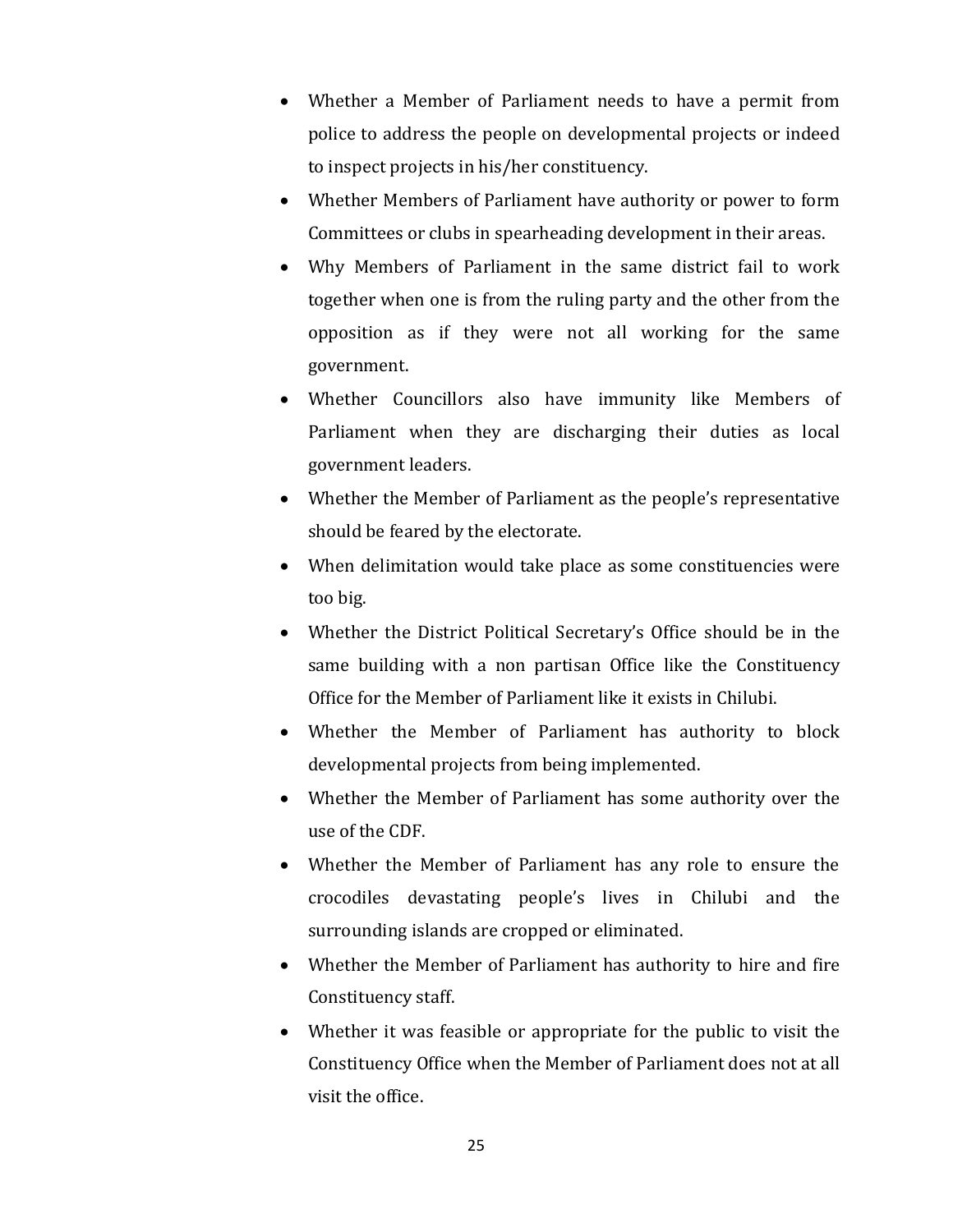## **9.4 EXPLANATIONS TENDERED IN BY THE MEMBERS OF THE COMMITTEE ON ISSUES RAISED BY MEMBERS OF THE PUBLIC**

The Members of your Committee responded to some of the queries raised in the following manner:

On what the Government or "BOMA" means, it was explained that the Government was made up of three (3) wings, namely the Executive, the Judiciary and the Legislature. Loosely, people referred to Government as "BOMA". "BOMA" was a word used to describe Government in the colonial era and it stood for "British Overseas Military Administration". This was charged with the function of administrating over the native governments in Africa by the British Government through military controls. When used correctly, people informally look at the Government of the day as "BOMA" and narrowly referring to the Executive Arm of Government. This perception was explained as a misconception as Government is all the three (3) arms of Government working together. Therefore, once a Member of Parliament is voted into power, he/she equally becomes part of Government or loosely speaking part of "BOMA". He/she also becomes a Member of Parliament not only for the people who voted for him/her but also for those who did not vote at all or voted for another candidate.

The Members also explained that all the electorate in the constituency should feel free to interact with the elected officials as he/she was for everybody. He/she was there to represent everyone in the constituency on any developmental concerns and problems.

Thereafter, they ventured to explain on the roles of the Members of Parliament. They stated that any Member of Parliament has three (3) major roles to play at national level namely, representation, oversight and approving the national budget. People were encouraged to bring concerns or developmental issues before them so that they could, on behalf of the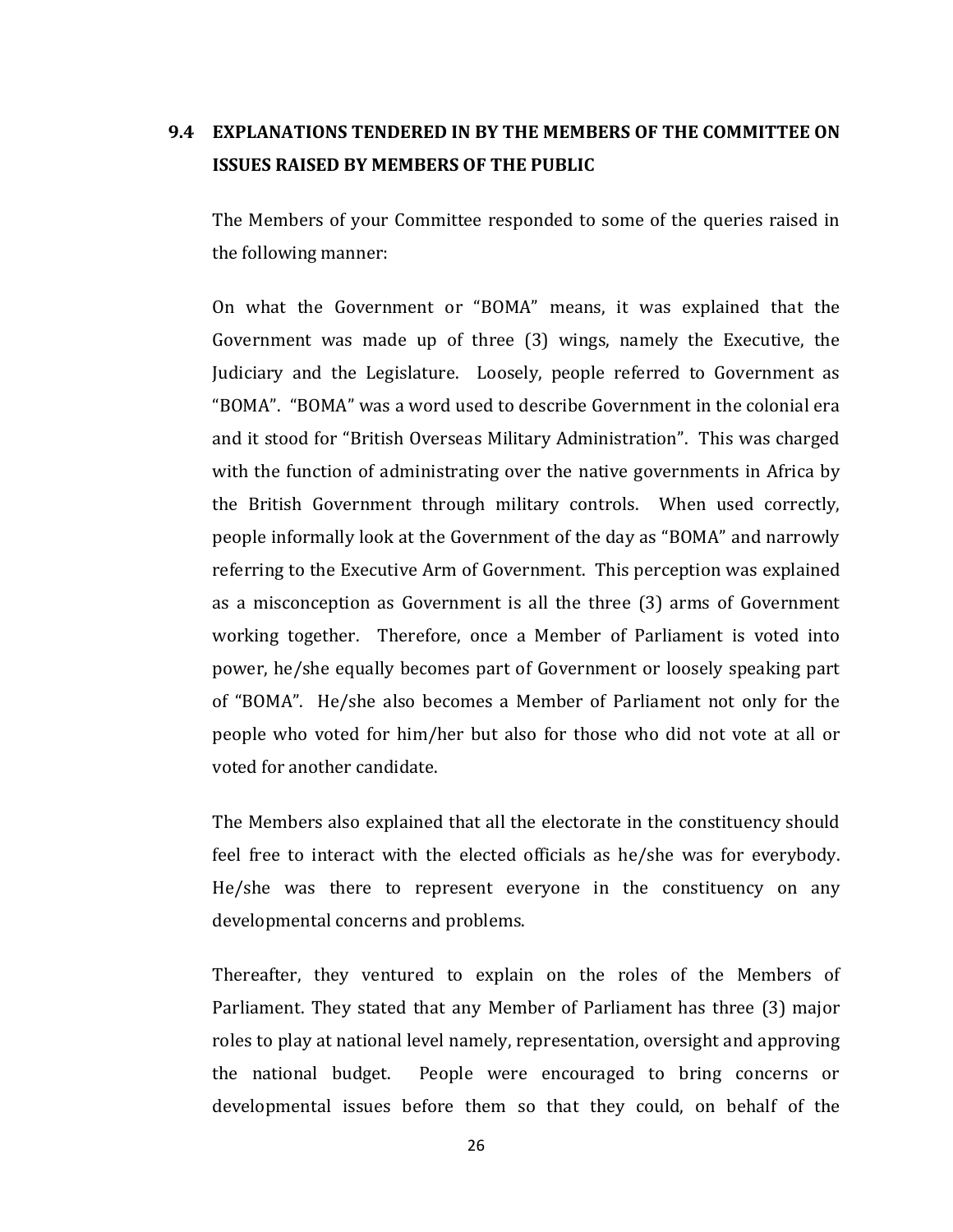electorate, engage the relevant Ministers to ensure development is brought by the Executive to their respective constituencies. At this point, the Members of the Public were informed that, they needed to use the Constituency Offices which were created for that purpose.

It was upon the realisation that Members of Parliament were busy for the most part of the year attending to the business of the House and in Committees and therefore, had little time to interact with their constituents that the Constituency Offices were created. The Constituency Office, therefore, facilitates the presence of the Member of Parliament who otherwise might not be physically present at his/her office through the officers employed to manage the office.

All developmental concerns and issues could be forwarded to this office which would also be forwarded to the Member of Parliament to act upon as if he/she were actually present in the office. Apart from that, the Constituency Office acts as a meeting place for the Member of Parliament and his/her constituents. Whenever the Member of Parliament finds time and visits the constituency, he/she could arrange to have a meeting with his/her constituents so that he/she could get their developmental concerns or issues to bring to the attention of the Executive for implementation. It was further stated that the Constituency Office was an information centre where an electorate should feel free to visit and use the information in the Library to update themselves and enlighten themselves on the developments taking place in the constituency and nation as a whole.

People were urged to visit the Constituency Offices all the time to obtain information on various issues including the Constituency Development Fund (CDF). It was explained that the CDF had been a contentious issue where it was implemented. People usually wanted to take the Member of Parliament to task that he/she did not use the money appropriately when things go wrong. However, the Member of Parliament despite being a Member of the CDF Committee does not handle the cash and is not a signatory to the CDF account.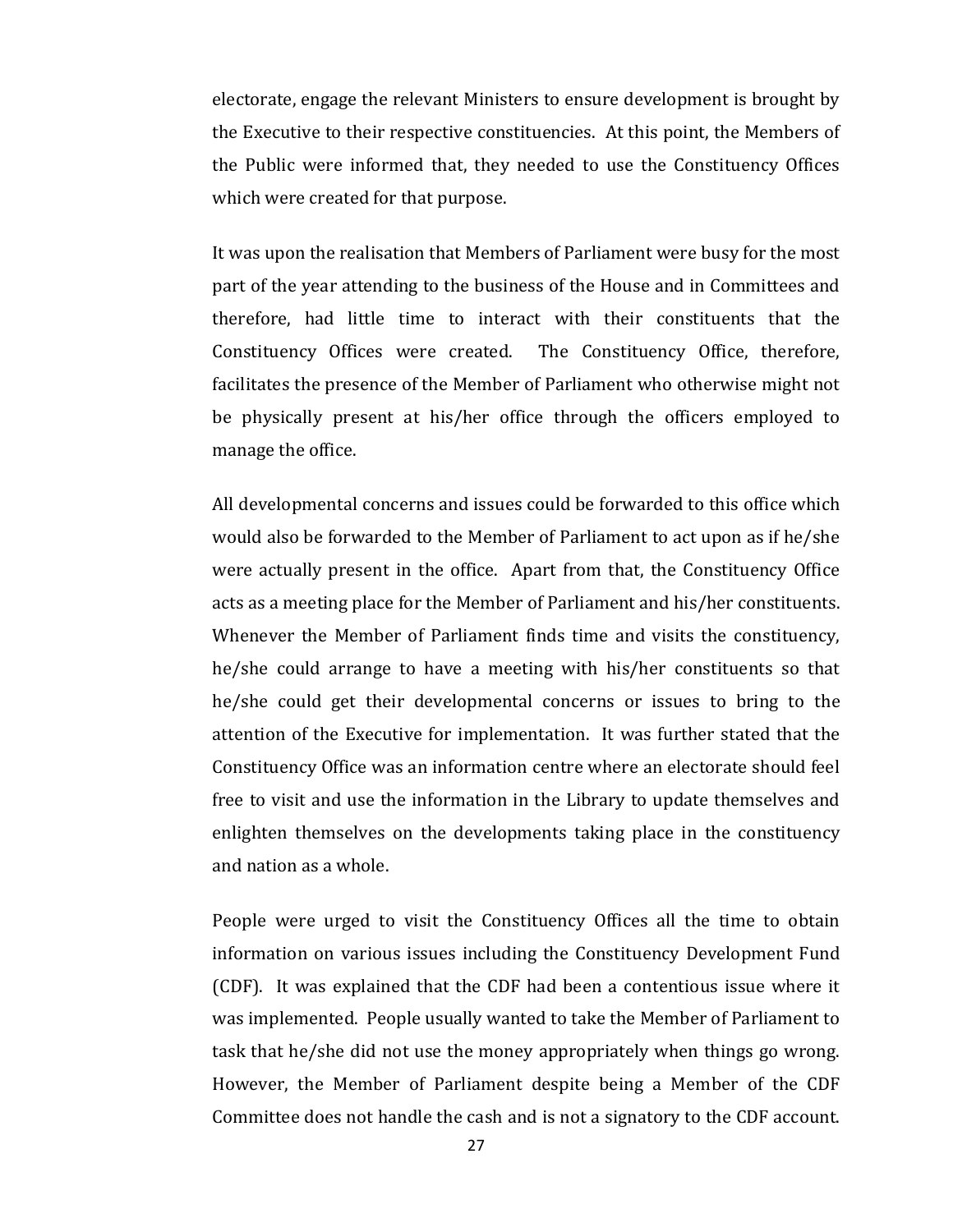This is handled by the Council Secretary and his team at various Councils. At this point, the Members explained the composition of CDF as follows:

- Member of Parliament:
- Two (2) traditional leaders;
- Religious leaders representation;
- Council Secretary;
- Town Clerk; and
- A youth representative.

Clearly, the composition of the CDF Committee did not entail that the CDF money was solely used by the Member of Parliament but the Council Administration as implementer of the projects.

On whether it was the responsibility of the Member of Parliament to build roads, bridges, schools and hospitals in their respective constituencies, the Members of the Committee explained that the principle of separation of powers did not give that mandate to the Members of Parliament. They explained that the roles of the Members of Parliament was to lobby Government or rather the Executive wing of Government to ensure schools, roads, bridges and hospitals are built in needy areas. Since Members of Parliament approve the National Budget, they also have an oversight function on the Executive to ensure that the money once released, is used on the intended projects. Therefore, it was the role of the Member of Parliament to tour government offices to check on any government projects being undertaken in any of the constituencies. It was stressed that this role was not only limited to Members of Parliament from the ruling party but also to those in the opposition including independent Members of Parliament.

Further, the Members of Parliament explained that the above scenario serves to show that Members of Parliament regardless of political affiliation are all part of government and partners in development. Therefore, all Constituency Offices and the electorate should be allowed to work or carry out their oversight role in the respective constituencies undisturbed.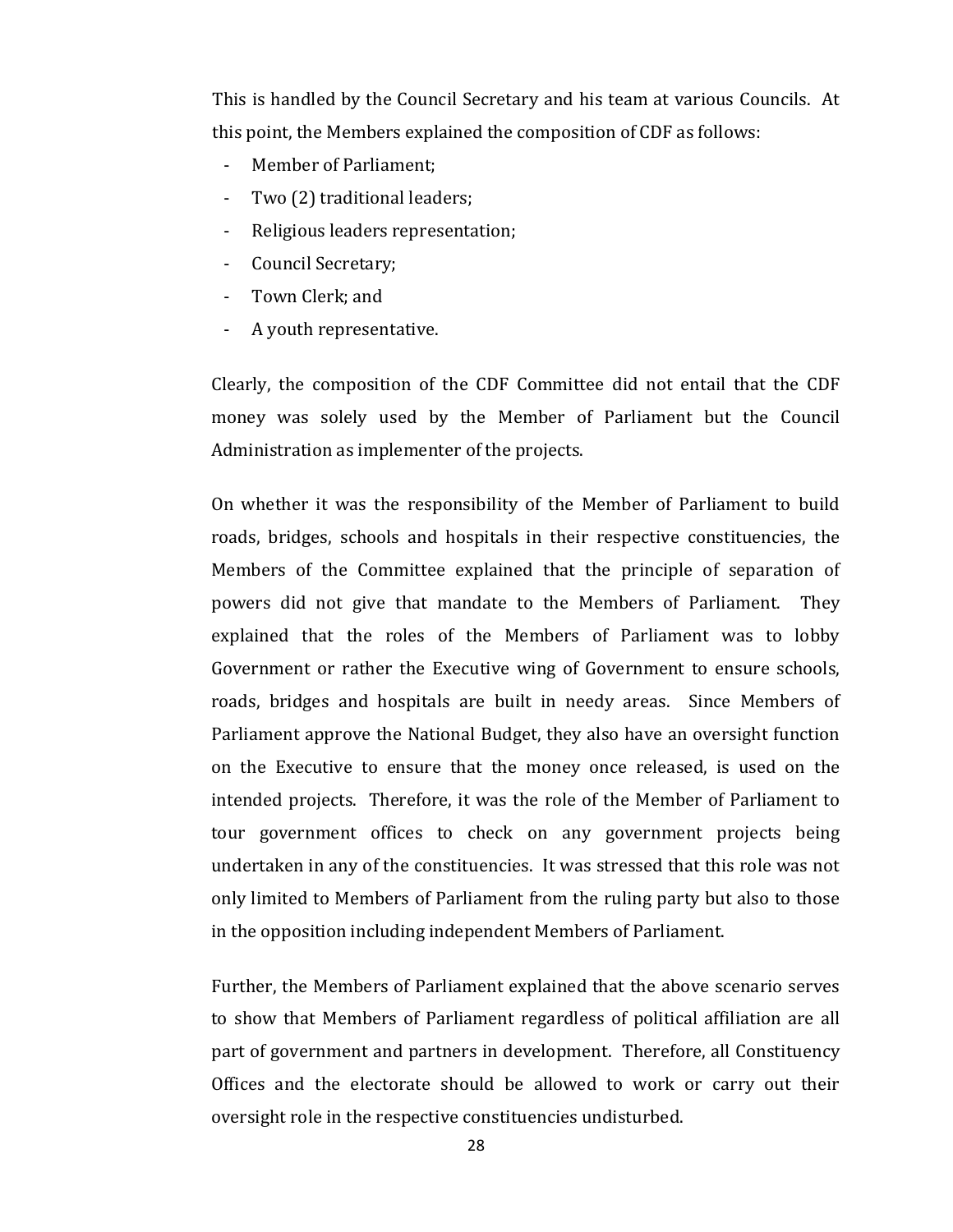Equally, the officers working in the Member of Parliament's office should be treated as officers belonging to the Legislature and be accorded the necessary co-operation as they discharge their functions on behalf of their respective Members of Parliament.

The Members of your Committee also explained that Members of Parliament in one constituency could not go to inspect developmental projects in other constituencies unless these were joint programmes/projects in one district. However, when Members of Parliament were touring the country as national leaders, they were free to inspect developmental projects in any part of the country through various Committees of the National Assembly. They explained that when the electorate see the Members of Parliament from other areas touring their constituencies, they should never think that they were interfering in the projects of the respective Member of Parliament because it was part of their mandate as Members of the various Committees of Parliament.

#### **PART V**

### **PARTNERSHIP WITH COOPERATING PARTNERS**

The Parliamentary Reforms and Modernisation Committee (PRMC) considered the partnership with Cooperating Partners supporting National Assembly programmes and guided the implementation and development programmes supported by the following Cooperating Partners:

- (i) Strengthening Financial Co-operation with Zambia through Kreditnanstalt for Wiederranfbau (KfW) – a development agency of the German Government.
- (ii) UNDP Programmes/Activities
- (iii) EU support to Parliamentary Budget processes

A detailed progress report of the above programmes is indicated at Annex 1 of this report.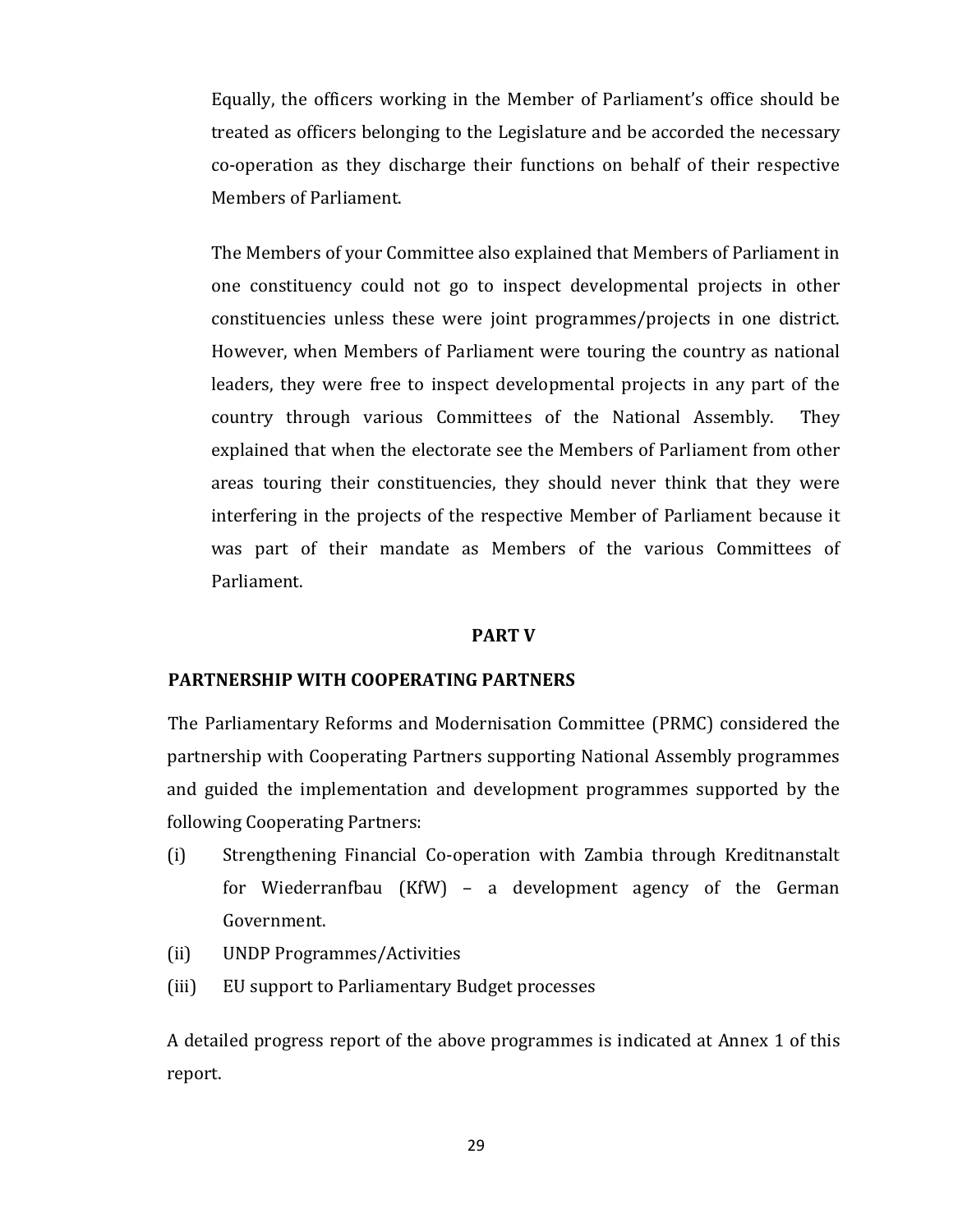#### **PART VI**

# **10.0 OBSERVATIONS AND RECOMMENDATIONS ON SENSITISATION OF THE PUBLIC ON THE EXISTENCE AND ROLES OF CONSTITUENCY OFFICES AND THE FUNCTIONS OF THE MEMBER OF PARLIAMENT**

Arising from various submissions from all the stakeholders who submitted their memoranda before your Committee on the above subject matter, your Committee makes the following observations and recommendations:

(i) Your Committee observes that sensitisation on the existence and roles of the Constituency Offices is usually being spearheaded or carried out by the Members of the Parliamentary Reforms and Modernisation Committee especially as they tour the country. Good as it may be, this is quite inadequate as there is need to use various means and ways of doing the sensitisation.

In view of the foregoing, your Committee is urging National Assembly Management through the Honorable Mr Speaker to publicise the roles and functions of the Members of Parliament through print and electronic media and through general public sensitisation programmes.

Further, the National Assembly should consider building the capacity of Constituency Office staff in the use of interactive Information and Communication Technology (ICT) facilities such as face-book. This could be used as means of raising awareness on the role of Constituency Offices and role of Members of Parliament.

(ii) Your Committee observes that the Constituency Offices rarely network with Civil Society and faith based organisations.

In view of the foregoing, your Committee urges National Assembly Management through the Hon Mr Speaker to encourage all Constituency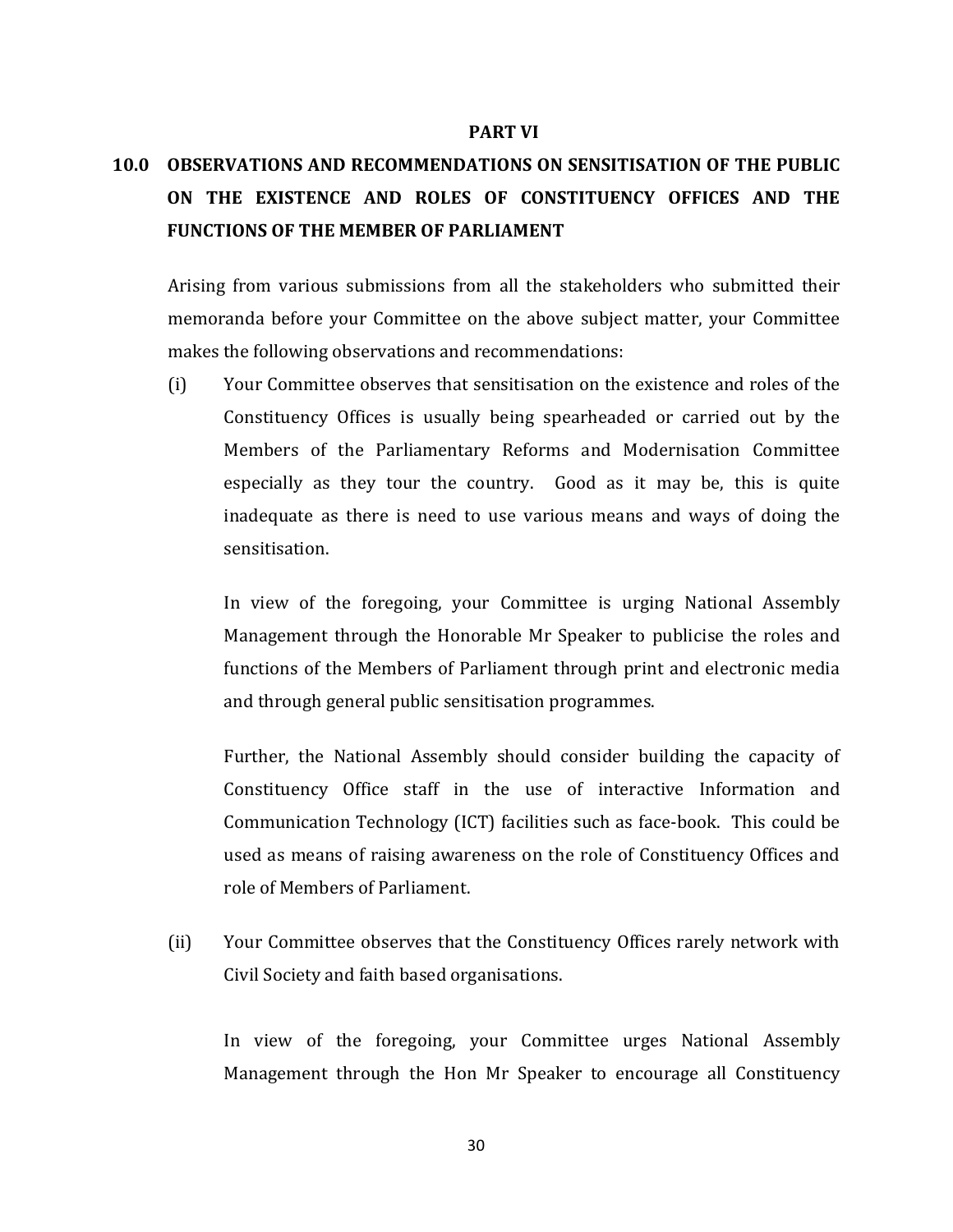Offices to establish links with CSOs and faith based organisations to assist in sensitising them on roles and functions of Members of Parliament.

Further, there is need to strengthen working relationships with local government structures and the executive line ministries and departments.

(iii) Your Committee observes with great concern that the general public is to a great extent unaware of the roles of the Constituency Offices and the functions of the Member of Parliament because of failure by some Members of Parliament to regularly visit their Constituency Offices to explain those issues. Some Members of Parliament who visit their Constituency Offices, meet a few people mostly cadres, thereby restricting the dissemination of key information on the roles of the Constituency Offices and the functions of the Member of Parliament.

In view of the foregoing, your Committee urges all Members of Parliament to publicise their visit and prepare schedules as they visit their Constituency Offices and indicate their activities in the constituencies. These schedules should be put on the notice boards at Constituency Offices and distributed in the Constituency by constituency staff. That way, all the people in the constituency will be encouraged to interact with the Member of Parliament.

(iv) Your Committee observes with concern that some Government Officers have little knowledge on the roles of the Constituency Offices and the Members of Parliament.

In view of the foregoing, your Committee recommends that sensitisation on the existence and role of Constituency Offices and the functions of the Member of Parliament be extended to all Government Officers.

(v) Your Committee observes that some media houses are not aware of the existence of Constituency Offices and the roles they play.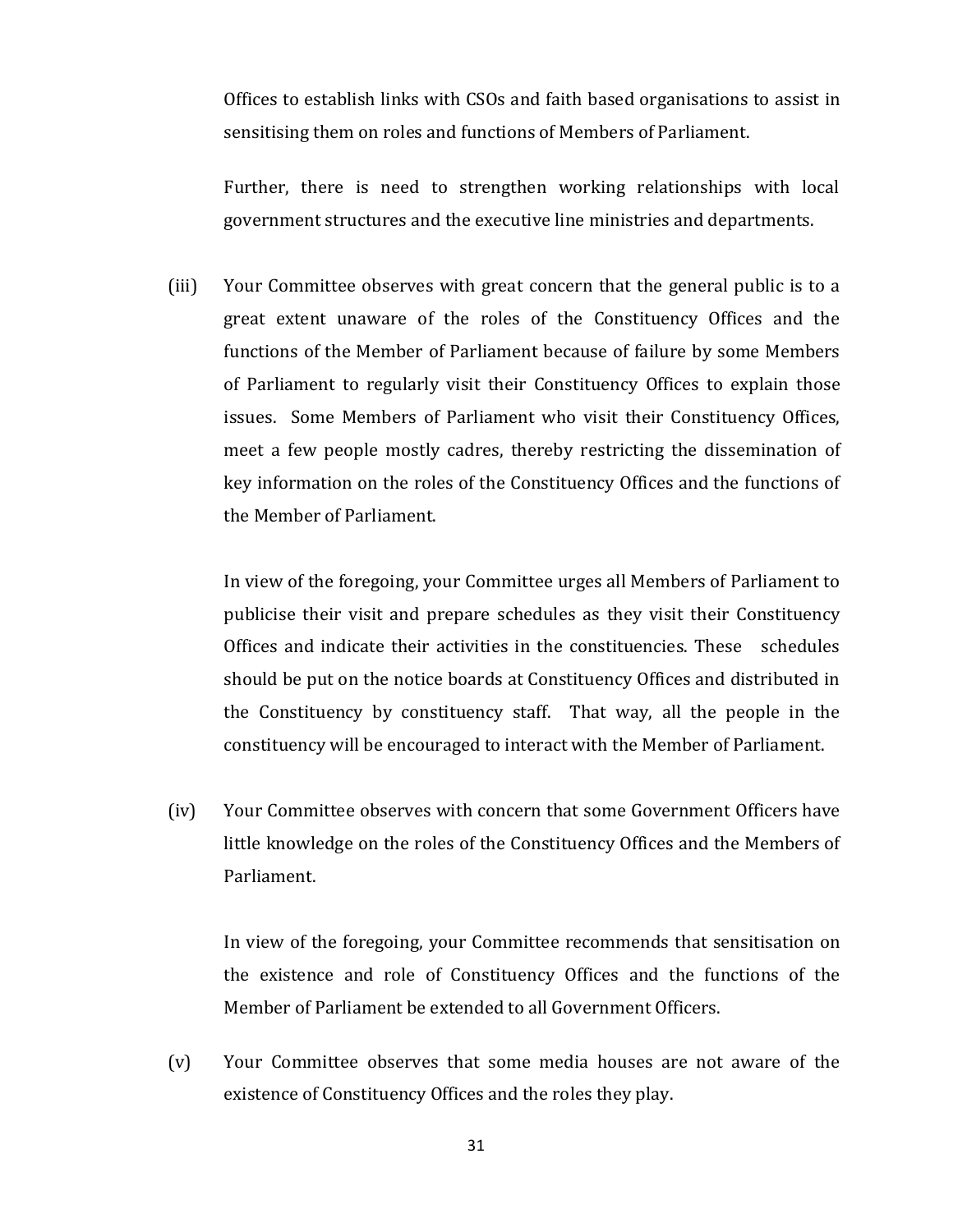In view of the above, your Committee urges the media houses to visit Constituency Officers in order to familiase themselves with Constituency Offices.

(vi) Your Committee observes that for the sensitisation to be effective, there is need to involve key stakeholders such as local leadership in the Constituency.

In light of the foregoing, it is recommended that all Members of Parliament be facilitated adequately with necessary resources to establish links to fully engage local leadership to assisting in popularising the existence and role of Constituency Offices and the functions of the Member of Parliament.

(vii) Your Committee observes that the limited Zambia National Broadcasting Corporation (ZNBC) signal to remote areas does contribute in making a huge rural population ignorant on the existence and role of the Constituency Offices and the functions of the Members of Parliament.

In view of the foregoing, your Committee recommends that the Government through the Ministry of Information and Broadcasting should install transmitters in rural areas to ensure ZNBC signal is received in rural areas.

(viii) On sensitisation on Constituency Offices and functions of Members of Parliament, Constituency Office staff bemoaned lack of funding for outreach activities.

In this regard, your Committee recommends that, Constituency Offices be funded adequately to cater for outreach and awareness activities.

32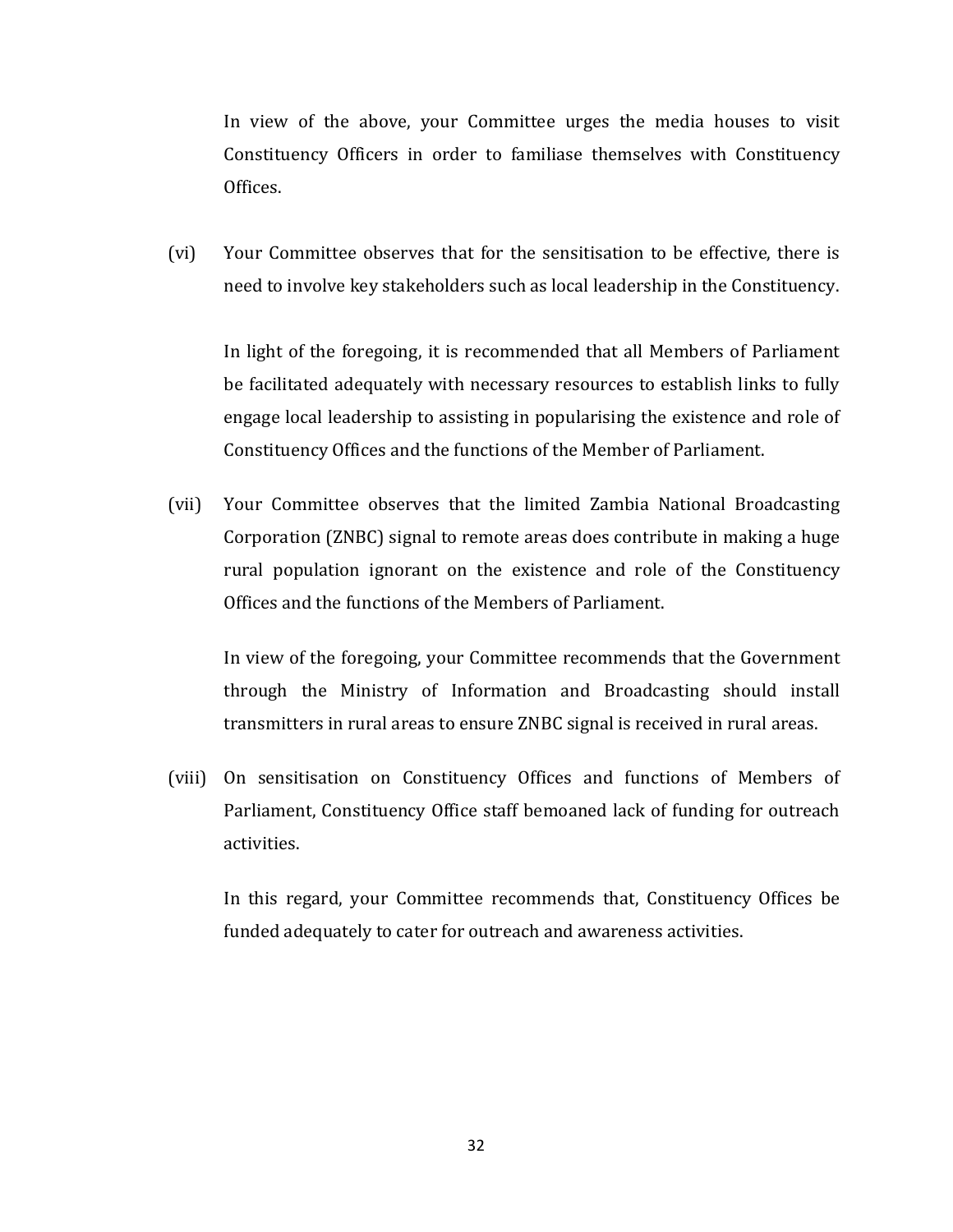# **11.0 OBSERVATIONS AND RECOMMENDATIONS ARISING FROM THE DELIBERATIONS ON THE NEW PHASE OF THE REFORMS TO BE UNDERTAKEN AT NATIONAL ASSEMBLY OF ZAMBIA.**

Following submissions from the Chairpersons of various Committees, the following observations and recommendations are made by your Committee.

## **A. AMENDMENTS RELATING TO THE STANDING ORDERS, PARLIAMENTARY PROCEDURES AND PRACTICES**

### *(i) Creation of the Local Government Accounts Committee (LGAC)*

Your Committee observes that the Committee on Local Government, Housing and Chiefs' Affairs in its current form is overly focused on Local Government at the exclusion of other equally important policy areas.

In view of the foregoing, your Committee recommends that in drawing lessons from other Parliaments in the region, it would be important to amend the Standing Orders to provide for the Committee on Local Government Accounts (LGAC) and the Committee on Local Governance, Housing and Chiefs Affairs.

## *(ii) Committee on Legal Affairs, Governance, Human Rights, Gender Matters and Child Affairs*

Your Committee observes that the Committee on Legal Affairs, Governance, Human Rights, Gender Matters and Child Affairs is overloaded with work and might not effectively carry out its mandate resulting in some areas suffering such as a child affairs and gender matters.

Therefore, your Committee recommends that the Committee on Legal Affairs, Governance, Gender Matters and Child Affairs be realigned by having some functions move to other Committees. This will entail amending the Standing Orders.

33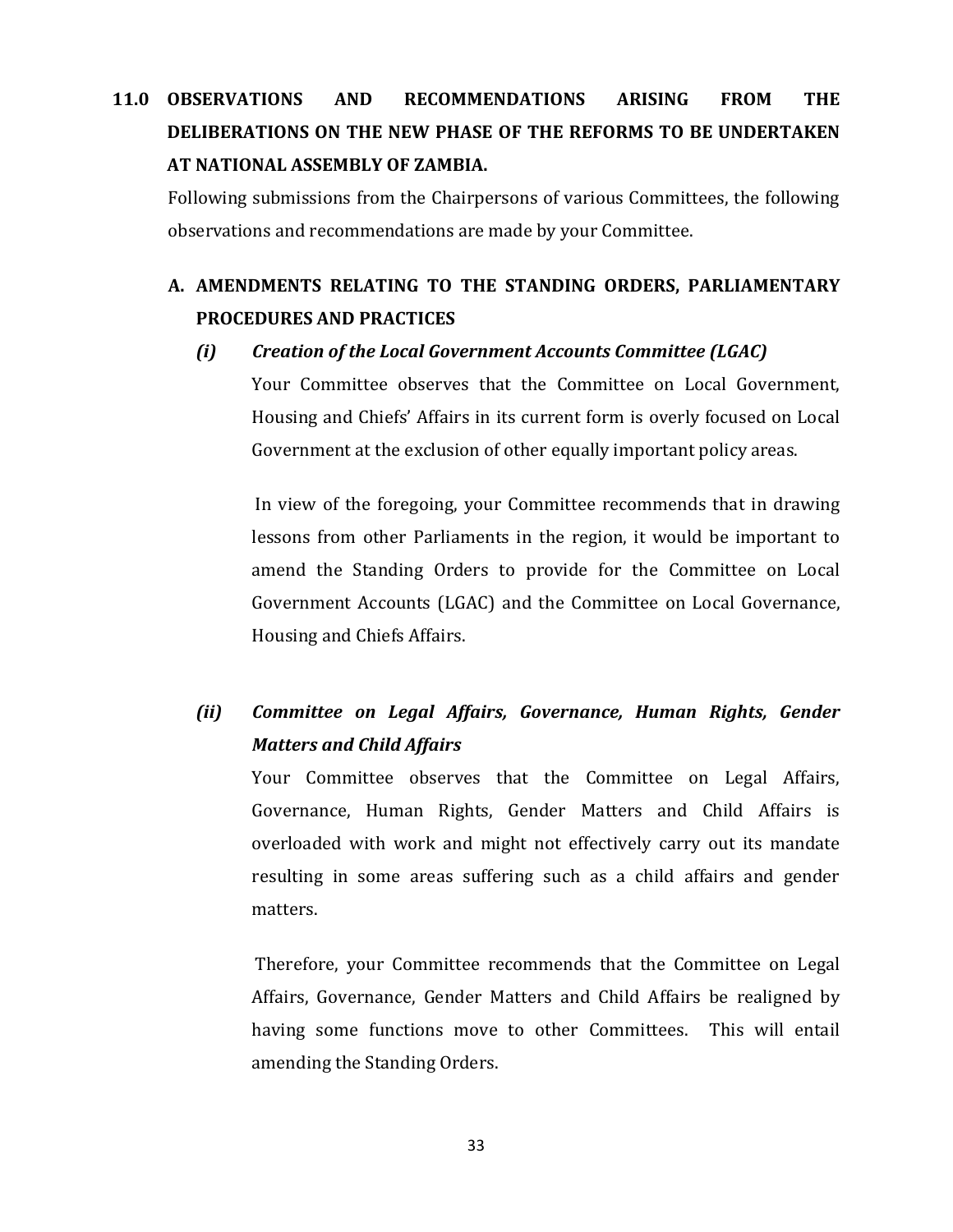#### *(iii) Creation of the Budget Office*

Your Committee notes that there is already a budget line for the establishment of the Budget Office. However, your Committee is concerned that the Act to bring the Bill to actualise the Budget has not yet been tabled for the creation of the Budget Office.

In view of the foregoing, your Committee recommends that the Bill to actualise the Budget Office be expedited.

#### *(iv) Committee of Chairpersons*

Your Committee notes that Chairpersons of Committees have no fora to discuss matters related to Committee work. It is recommended that standing Orders be amended to create a Committee of Chairpersons. The Committee could be chaired by the Deputy Chairperson of Committees of the Whole House.

#### *(v) Constituency Development Fund (CDF)*

Your Committee notes that the disbursement of Constituency Development Fund (CDF) has been of concern to Members of Parliament and the public. Therefore, there is need to find ways of administering the CDF. Kenya has been effective and a model worth emulating in the administration of the Constituency Development Fund.

Your Committee recommends that CDF be administered through the National Assembly to Constituency Offices.

#### *(vi) Time for Consideration of the Budget*

Your Committee observes that the current ten (10) days provided for in the Standing orders No. 82 (3) for the consideration of budget estimates is not enough and recommends that this should be increased to twenty working days to provide for adequate consultations and conducting of public hearings if need be, until the enactment of the Budget Act.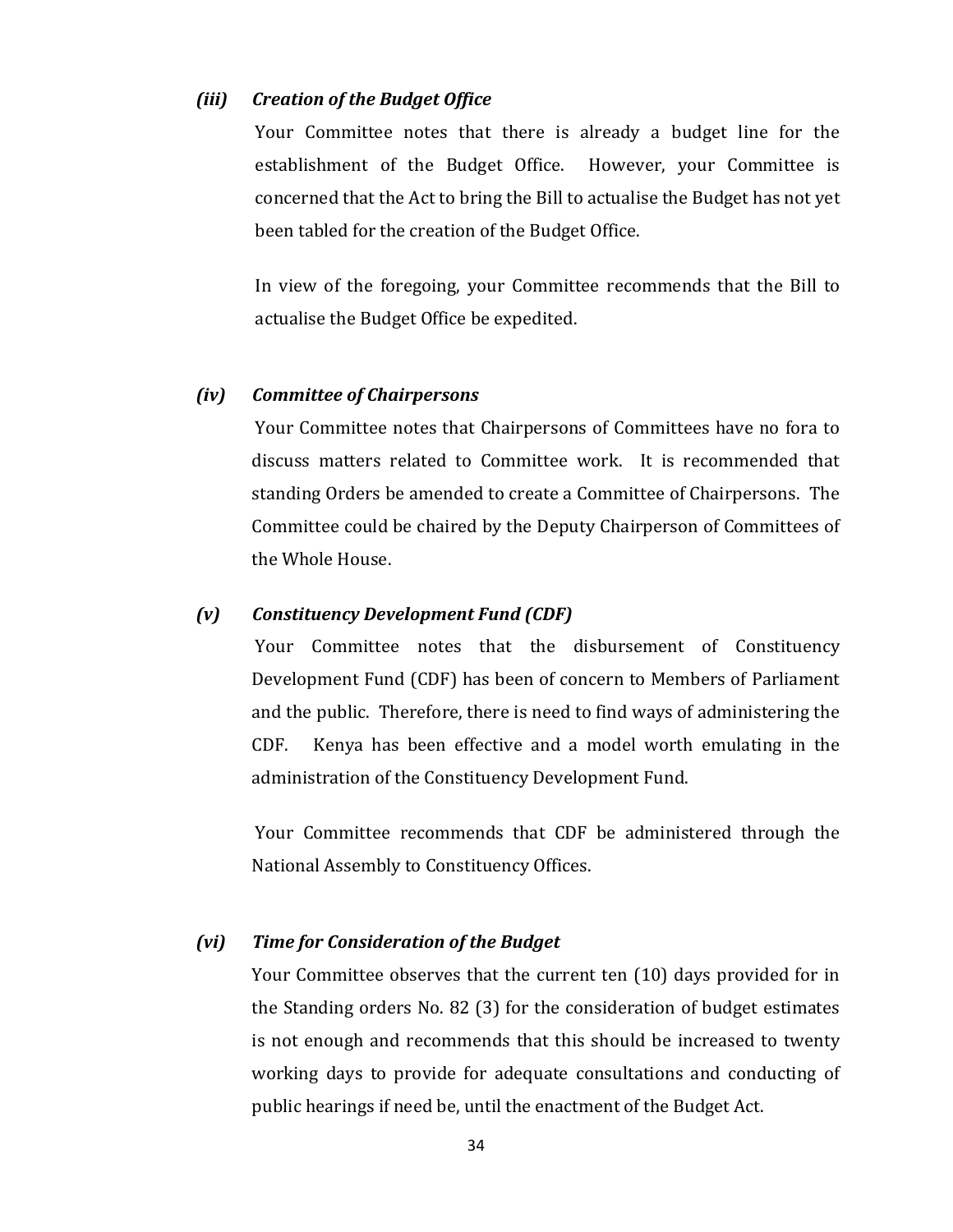#### *(vii) Time for consideration of Bills*

Your Committee observes that the ten (10) working days provided for the consideration of bills should be increased to a minimum of fifteen working days to provide for adequate consultations and conducting of public hearings if need be.

#### *(viii) Ratification of Treaties, Agreements and Conventions*

Your Committee observes that the National Assembly is not involved in the ratification of treaties, agreements and conventions that the Executive enters into.

Your Committee is of the view that the ratification process of treaties, agreements and conventions should be part of the mandate of the relevant Parliamentary Committee. This will entail amending the relevant Standing Orders.

#### *(ix) Vice President's Question Time*

Your Committee observes that Members of Parliament are only allowed to ask one question during the Vice President's Question Time. The Committee resolved to strengthen and improve on the Vice President's question time.

In view of the foregoing, your Committee recommends that Members of Parliament should be allowed to ask more than one question during the Vice President's Question Time and the time allotted for this venture be increased to one hour. This entails amending the relevant Standing Orders.

### *(x) Parliamentary Reforms Project (PRP)*

Your Committee observes that the PRP Department is not adequately staffed and equipped resulting in ineffective monitoring of Constituency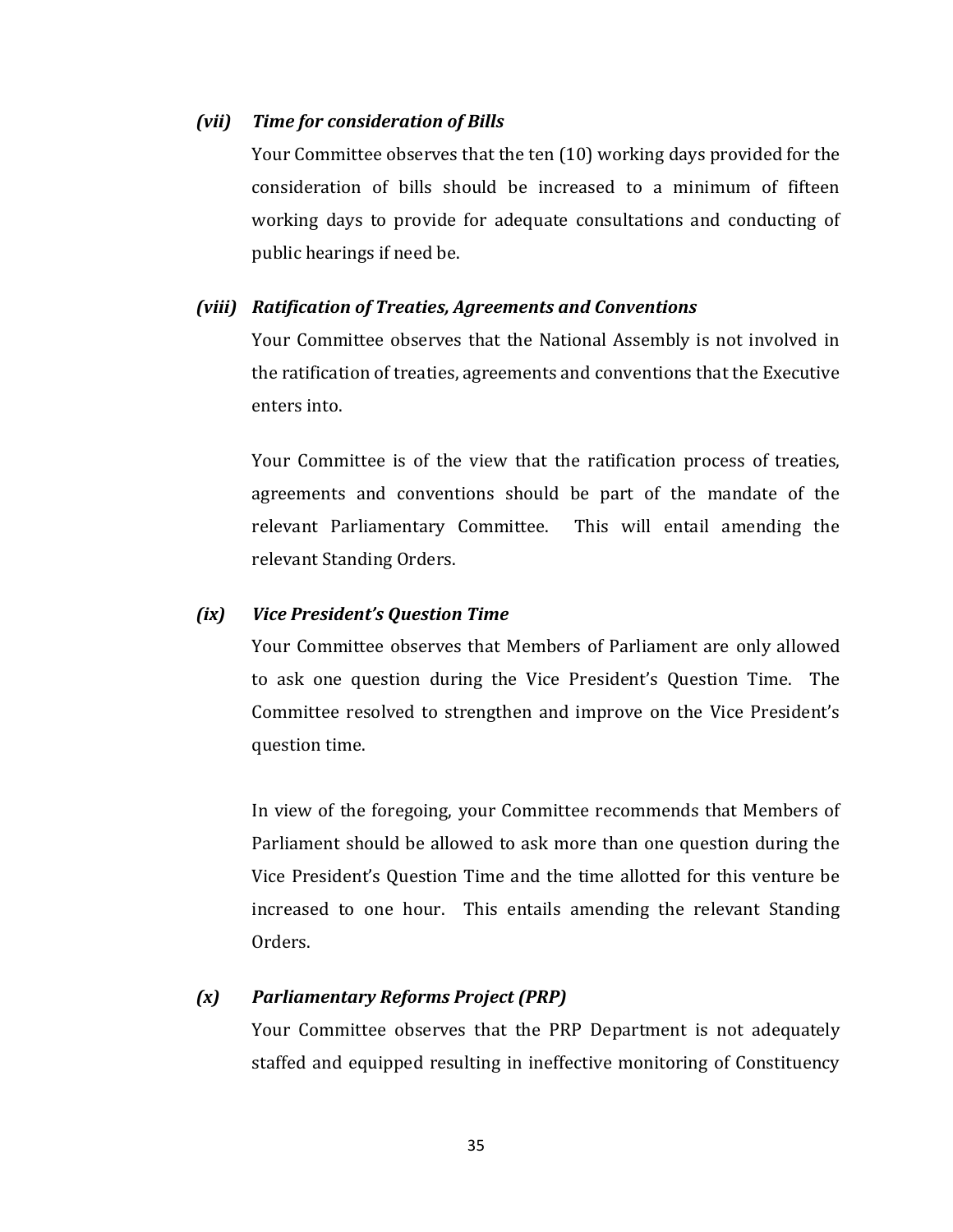Offices. It is therefore, recommended that the capacity in the PRP Department be enhanced to enable it carry out its mandate effectively.

#### *(xi) Approved Programme of Work*

Committees of Parliament should be allowed to examine urgent issues that might arise outside the approved Programme of Work. Funds should be set aside to allow for this.

#### *(xii) Public Accounts Committee*

Your Committee observes with concern that among the member states of the Southern African Development Organisation of Public Accounts Committees (SADCOPAC), Zambia's Public Accounts Committee is the only one still operating as a Sessional Committee which changes membership yearly while others are standing committees which function for a period of 2 to 5 years.

In light of the foregoing, your Committee recommends that to strengthen the operations of the Public Accounts Committee in Zambia, there is need to allow it function undisturbed for a period of 2½ years like the Tanzanian model. This will entail amending the relevant Standing Orders.

## **B. REFORMS RELATING TO THE WELFARE OF MEMBERS OF PARLIAMENT AND THE INSTITUTION AS A WHOLE**

*(i) Provision for Constituency Offices*

While noting the creation of the Constituency Offices, your Committee observes that the offices are inadequately equipped in terms of transport. In certain cases, the Members of Parliament end up using own private vehicles when performing national duties. Your Committee recommends for provision of official motor vehicles to Constituencies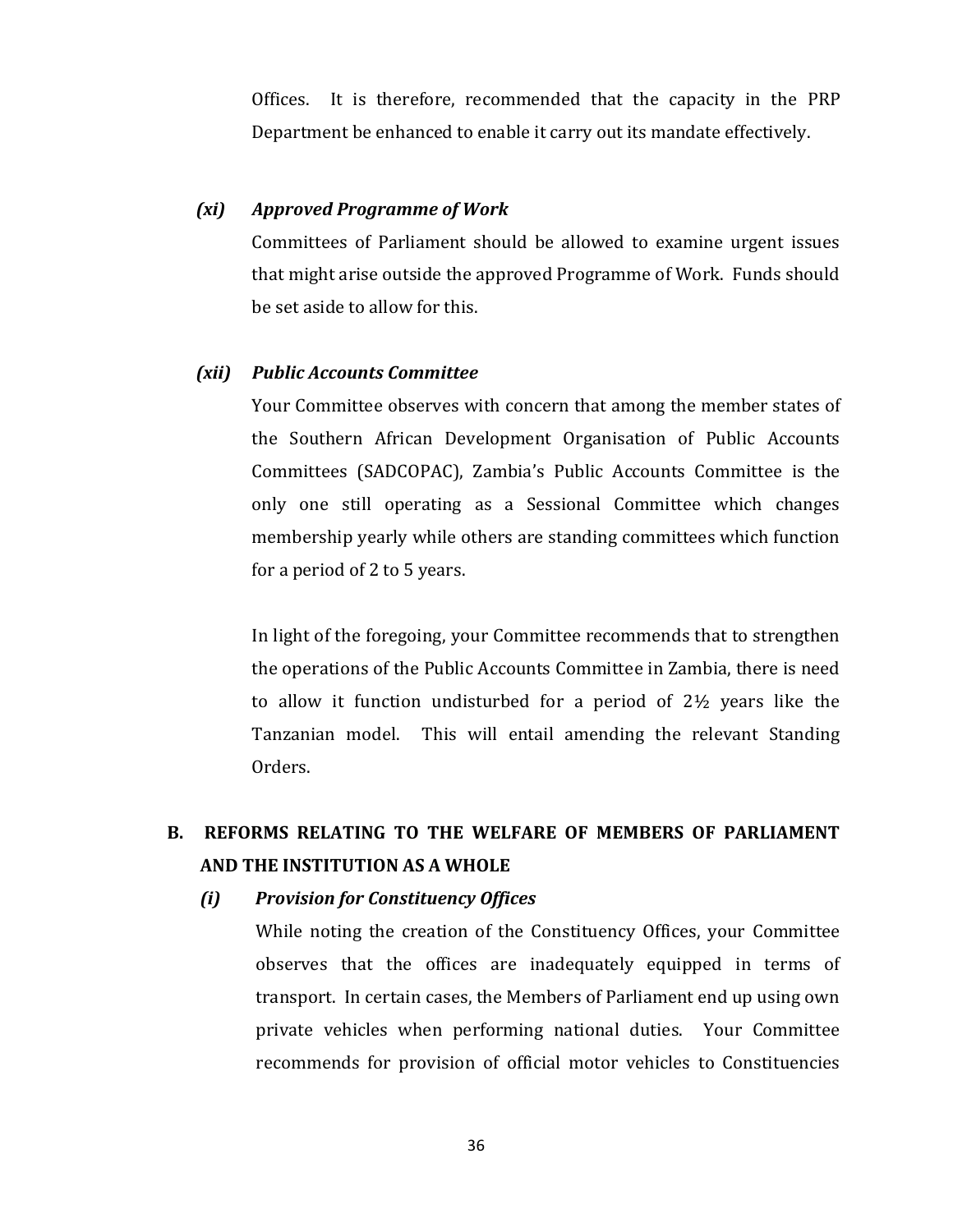urgently. The motorcycles do not meet the demands of the Constituency Offices.

## *(ii) Speaker's Day*

Your Committee while noting that the office of the Speaker was open to all Members of Parliament, it is of the view that there is need to deliberately create a day when members of Parliament can freely discuss with the Speaker on any matter pertaining to their welfare and that of the institution.

### *(iii) Valedictory Service for Members of Parliament*

Your Committee observes that whenever a lawyer or Judge passes on, a valedictory service was held. Your Committee therefore, recommends that such a service be held for Members of Parliament in the Chamber.

## *(iv) Conditions of Service*

Your Committee observes that conditions of service for Members of Parliament were not explicitly spelt out in a written document. This has resulted in Members not being aware of their entitlements.

In view of this, your Committee recommends that the conditions of service for Members of Parliament be clearly spelt out and approved by the Standing Orders Committee. The conditions of service should include among others, house mortgage, medical insurance and pensions for Members of Parliament.

### *(v) Paperless Parliament*

There was need to strive to make the Zambian Parliament use less paper by using Information Communication Technologies (ICTs) so as to make Parliament paperless.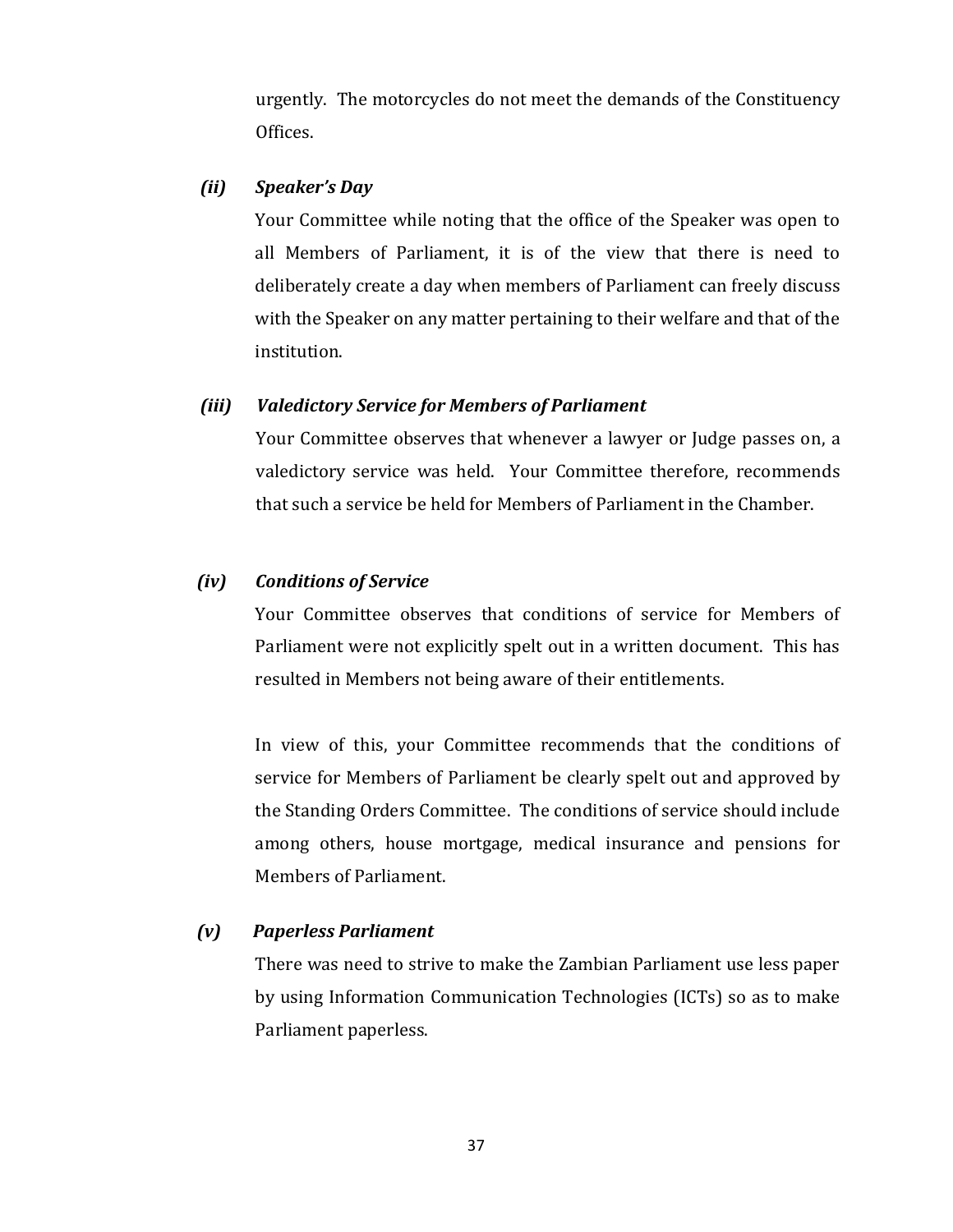### *(vi) Per Diem*

Your Committee observes that whenever your Committee was on a foreign tour, it is not paid sitting allowance as is the case with local tour so that the per diem is for the purpose it is meant for, of meeting costs related to board and lodging.

Your Committee recommends that Members of Parliament be paid sitting allowances even on foreign tours.

#### *(vii) Sponsored Trips*

On sponsored trips for Members of Parliament, it has been observed that the National Assembly does not up-grade the Member of Parliament to acceptable National Assembly standards if the Member of Parliament is given a low grade by the sponsor.

Your Committee therefore, recommends that the National Assembly upgrades Members to its standards especially when travelling by air.

## *(viii) Offices for Members of Parliament*

Your Committee observes that the creation of Constituency Offices at Parliament grounds is an expensive venture.

Your Committee recommends that the matter of constructing Constituency Offices for Members of Parliament at National Assembly premises be considered seriously.

#### *(viii) Parliamentary Service Commission*

Following the meetings with His Honour the Vice President, Minister of Finance and Minister of Justice on the establishment of the Parliamentary Service Commission even before the enactment of the draft Constitution, your Committee was assured of Government backing for this noble cause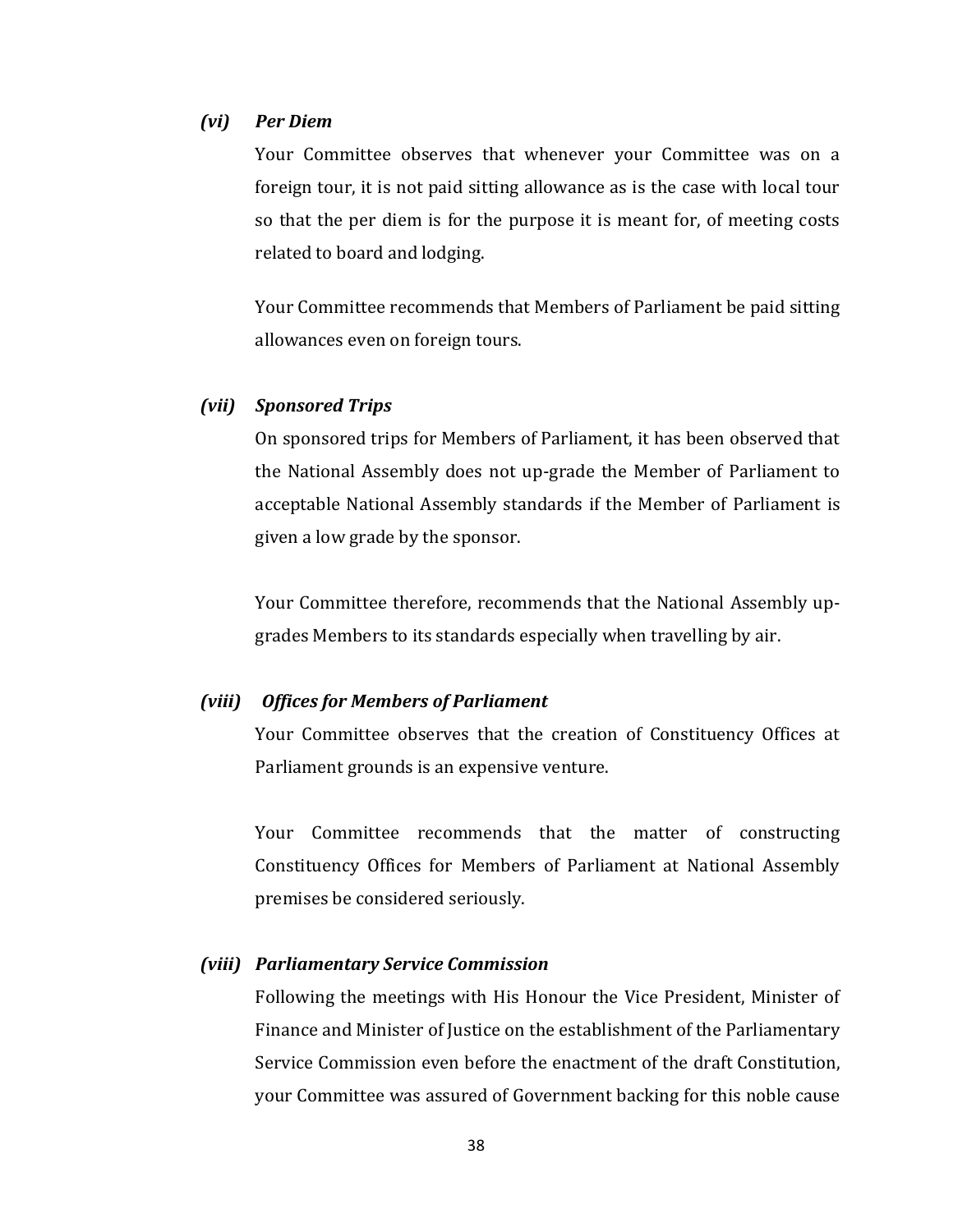as it would be a good piece of legislation catering for all Members of Parliament including staff at National Assembly. After all, the other wings of Government have already their Service Commissions functioning.

In view of the foregoing, your Committee recommends that the Parliamentary Service Commission be established urgently through a Private Member's Bill starting with the amendment to the Constitution to establish and provide for it and later with a Bill to promulgate further the functions of the Parliamentary Service Commission.

#### **12.0 OBSERVATIONS AND RECOMMENDATIONS ARISING FROM THE LOCAL TOURS**

Arising from the queries from members of the public and the subsequent explanations from Members of the Parliamentary Reforms and Modernisation Committee, the following observations and recommendations have been made:

(i) Your Committee observes with concern that the issue of absence of some Members of Parliament in their respective constituencies is by and large prevalent in nearly all the constituencies visited except for a few.

In view of the foregoing, your Committee urges all the Members of Parliament to visit their constituencies and work from the Constituency Offices at least twice or thrice a year and this will give the necessary authority and credence to the created Constituency Offices, thereby reducing the unnecessary tension and complaints on the absences of the Members of Parliament in their constituencies.

(ii) Your Committee observes with concern that constituency staff are often misunderstood to belong to the party from where the respective Members of Parliament belong and because of that, the members of the public who do not belong to the current Member of Parliament's party shunned Constituency Office.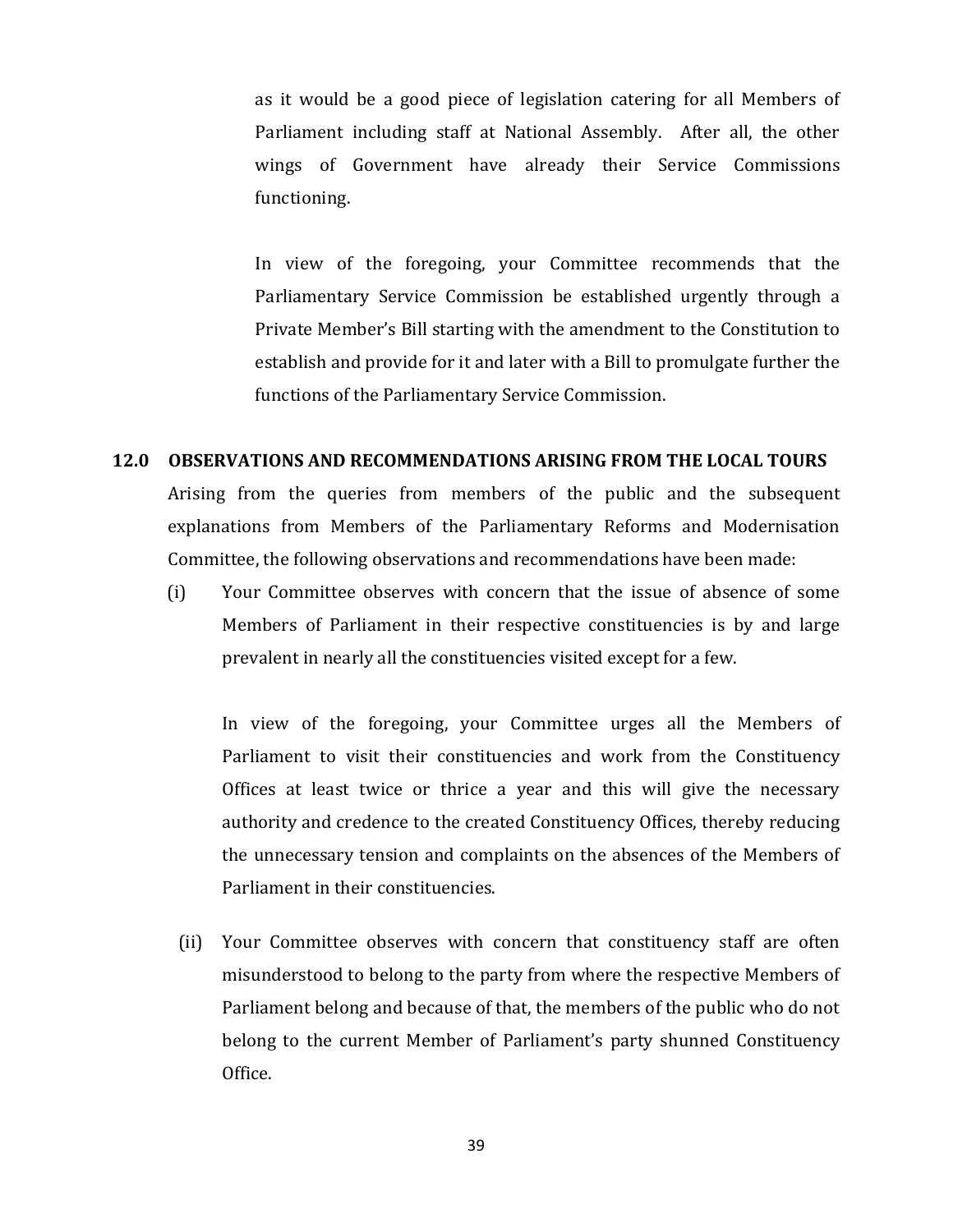In view of the above observation, your Committee recommends that there is need to strengthen the recruitment process of the constituency staff by strengthening the consultation between Members of Parliament and the National Assembly Administration. This will emphasise their neutrality as they work in their respective Constituency Offices.

(iii) Your Committee observes with sadness that some Government officials shunned working in collaboration with Members of Parliament.

In view of the above position, your Committee urges the Government to impress upon its workers countrywide to change their work culture of looking at Members of Parliament as enemies of Government but rather as partners with the Government with a common cause of developing the nation.

Further, Government is urged to advise its workers countrywide to allow Members of Parliament to enter any Government office in their respective constituencies and districts to check on various developmental projects taking place.

(iv) Your Committee observes with concern that from 1964 to 1992, the Legislature was not represented among the Government structures in the provinces and later on the districts.

In view of the foregoing, your Committee recommends that the Government should adequately fund the Constituency Offices to make these offices visible and operate effectively and efficiently as an extension of the Legislature in the provinces and districts.

(v) Your Committee observes with sadness that there is a tendency to harass Members of Parliament while executing duties in their Constituencies.

In view of the foregoing, your Committee recommends that Government should impress upon the Law enforcement agencies to treat all Members of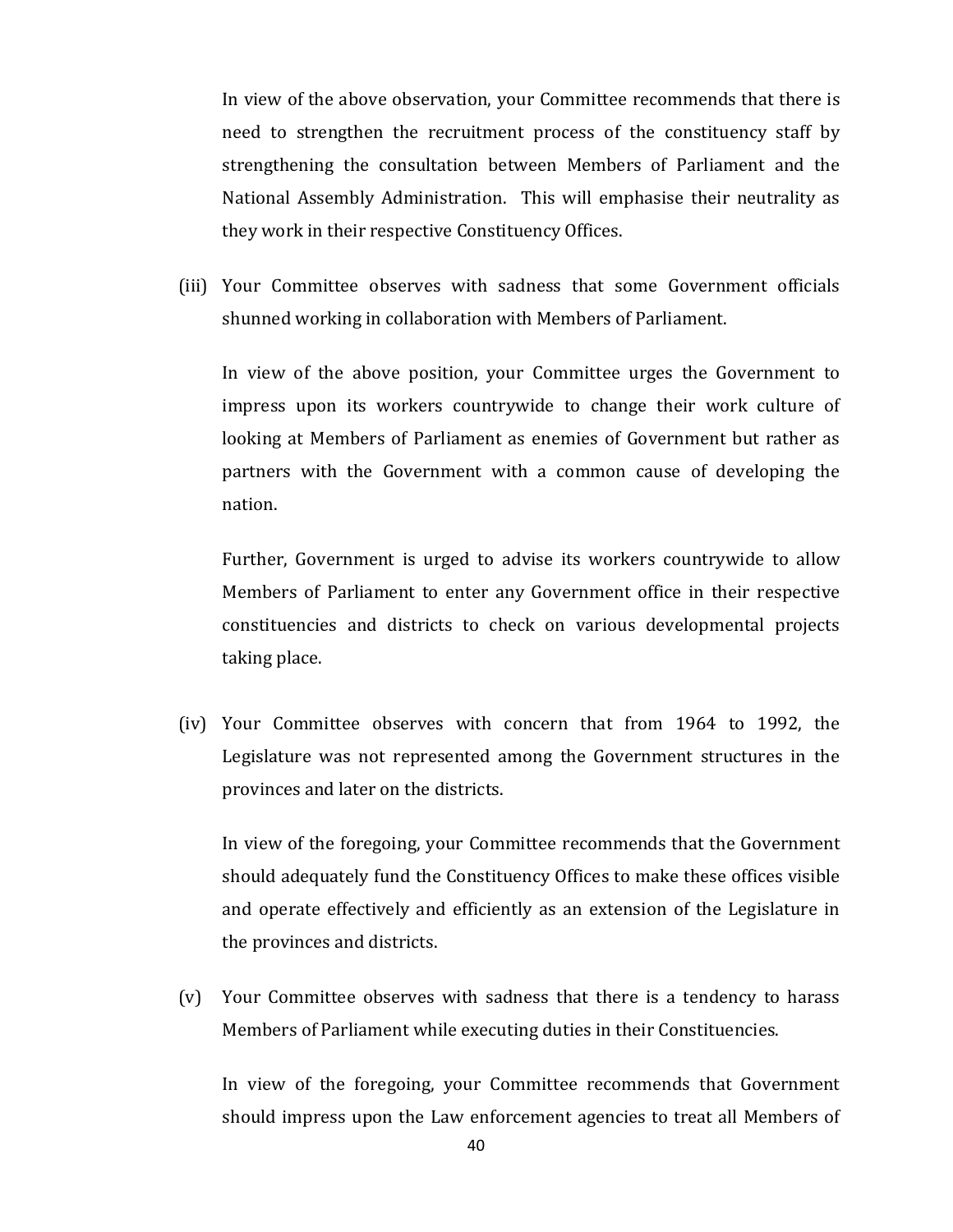Parliament with dignity and honour in the same way they treat Ministers as they perform their official duties.

(vi) Your Committee observes with concern that some Constituency Offices share the same building with some political party offices as the situation is at Chilubi Constituency Office. It is observed that this contributes to the Constituency Office being shunned by members of other parties from visiting the offices as it is perceived to be also a political office.

In view of the above scenario, your Committee recommends that the Council as the landlord of the building in Chilubi, removes the District Political Secretary's Office from the building where the Constituency Office is as Parliament is paying rent for the whole building. Further, the Committee recommends that where such a situation is prevailing, the two offices should be separated to avoid Constituency Offices being perceived as political entities.

(vii) Your Committee observes with concern the level of ignorance and lack of knowledge from the people or general public on the operations of the Legislature.

In view of the foregoing, your Committee reiterates the need for continued sensitisation on the roles of the Members of Parliament and Government as a whole. It recommends that your Committee be allowed to undertake sensitisation tours two to three times in each year to speed up the process.

(viii) Your Committee observes with concern that the Freedom of Information Bill is still a challenge and yet this will assist greatly in disseminating information by other stakeholders other than the Government on the affairs or business of Parliament once the Bill is presented and passed by Parliament.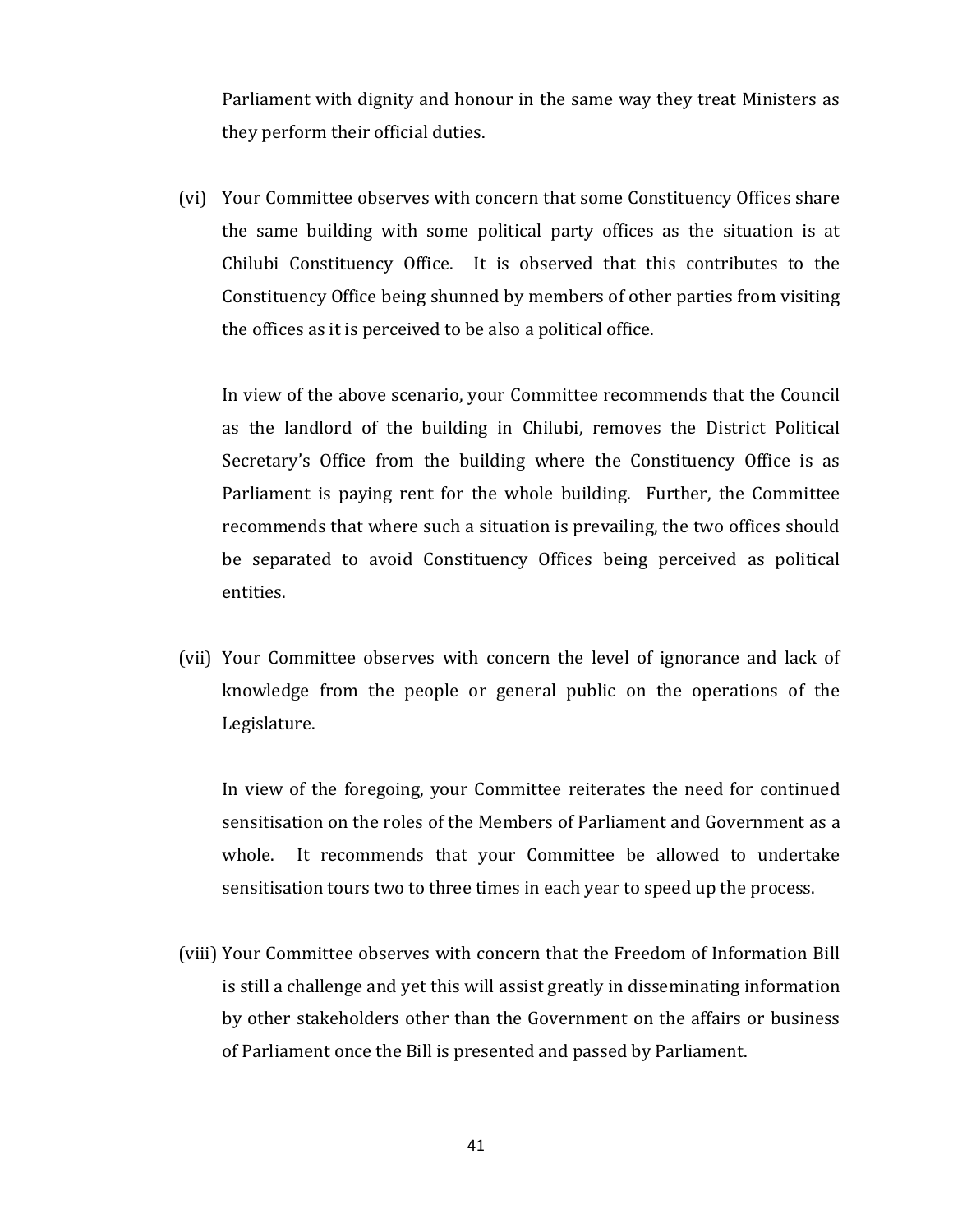In view of the foregoing, your Committee urges the Government to bring to Parliament the Freedom of Information Bill so that Civil Society Organisations can assist to sensitise members of the public on Parliamentary business as well as the roles of the Constituency Offices and functions of the Members of Parliament.

(ix) Your Committee observes the need for the Constituency Development Fund (CDF) to be administered from the Constituency Offices unlike from the local authorities as the practice is currently.

In light of the foregoing, your Committee recommends that the Management and disbursement of Constituency Development Fund (CDF) be placed under the operations of the Constituency Offices.

(x) Your Committee observes that the issue of sensitising the public on the role of the Constituency Offices and the functions of the Members of Parliament needs to be one of the core functions of the constituency staff through their outreach activities. However, this is seemingly being hampered due to the absence of a budget line for outreach activities and reliance on inappropriate transport (motorcycles) provided to the Constituency Office.

In view of the foregoing, your Committee recommends that the issue of sensitising the public on the role of the Constituency Offices and the functions of the Members of Parliament become part of the core functions of the constituency staff.

Further, in order to improve on their mobility to cover huge areas of the constituencies, it is recommended that the offices be provided with 4 X 4 Land cruiser pick-ups and the offices be funded adequately to enable Constituency Offices to undertake outreach activities on the sensitisation programmes especially in rural Constituencies.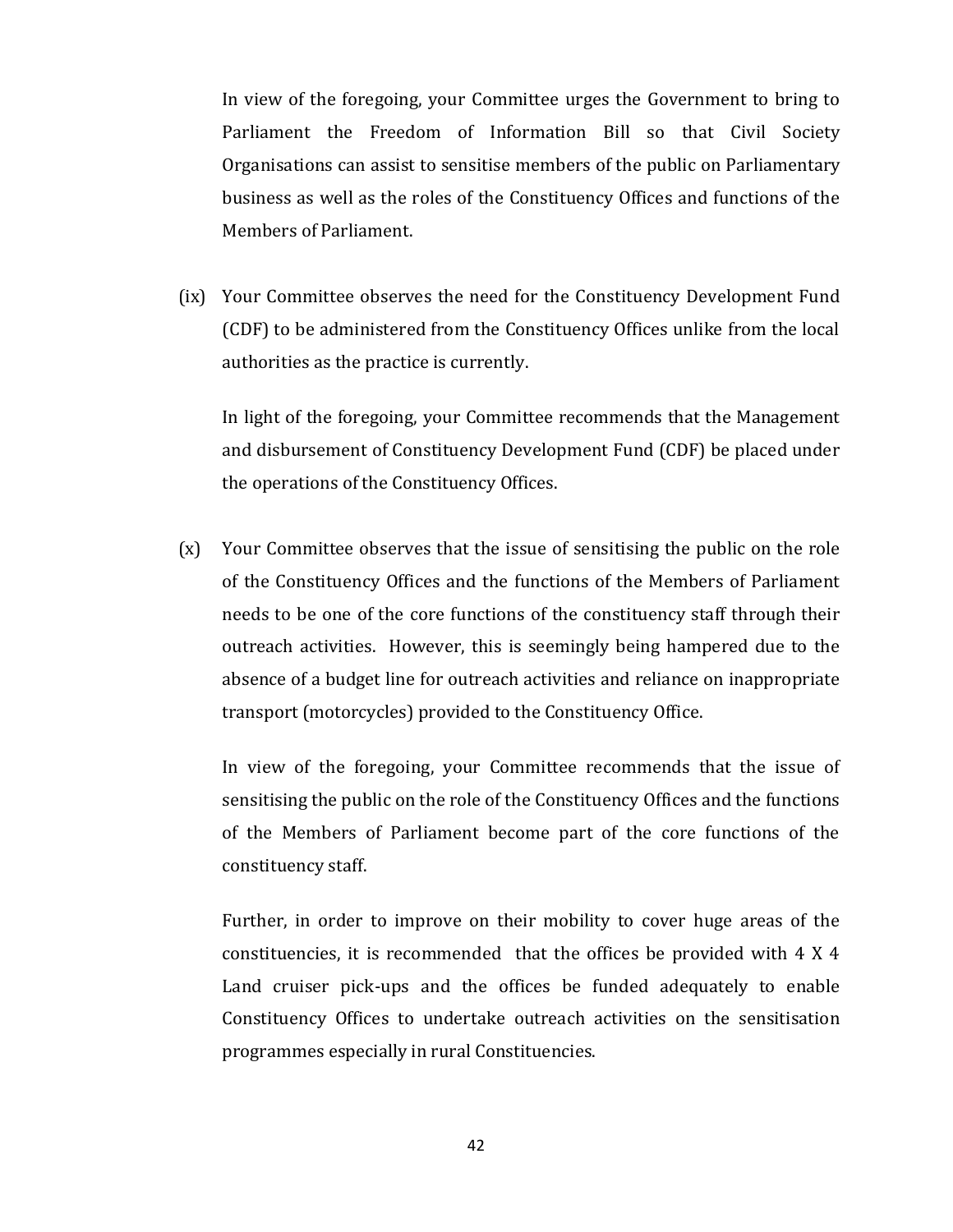(xi) Your Committee observes with concern that the office of the Member of Parliament is not adequately funded like that of a Minister and as such cannot function as effectively as the office of the Minister. If the Member of Parliament's office is equated to the Minister's Office, there will not be issues of failure by Members of Parliament to visit their constituencies as adequate resources and transport will be availed to them.

In view of the foregoing, your Committee recommends that the Member of Parliament's office be equated to the Minister's office in terms of funding and accompanying conditions of service.

## **13.0 OBSERVATIONS AND RECOMMENDATIONS ON CONSTRUCTION OF CONSTITUENCY OFFICES**

Arising from the above observations on the construction of Constituency Offices during the local tours, your Committee makes the following recommendations:

- (i) There is need for landscaping of the Chongwe Office surroundings to assist in uplifting the face of the office.
- (ii) All the loose fittings and leaking taps in the newly constructed office buildings in Chongwe and Lukashya should be repaired urgently.
- (iii) National Housing Authority Management should be urged to revisit Chongwe and Lukashya Constituency Offices to address the poor workmanship.
- (iv) All the Constituency Offices constructed including those being constructed by Parliament should be fitted with ceramic or PVC tiles as this is the modern floor structure obtaining currently.
- (v) The Construction of the Constituency Offices should always be monitored or supervised by the Director of works from the respective Councils through the Council Secretary or the Town Clerks as contractors need close supervision to carry out quality work. In this regard, National Assembly is encouraged to liaise with the local authorities.
- (vi) Your Committee observes that the National Housing Authority is the only one constructing Constituency Offices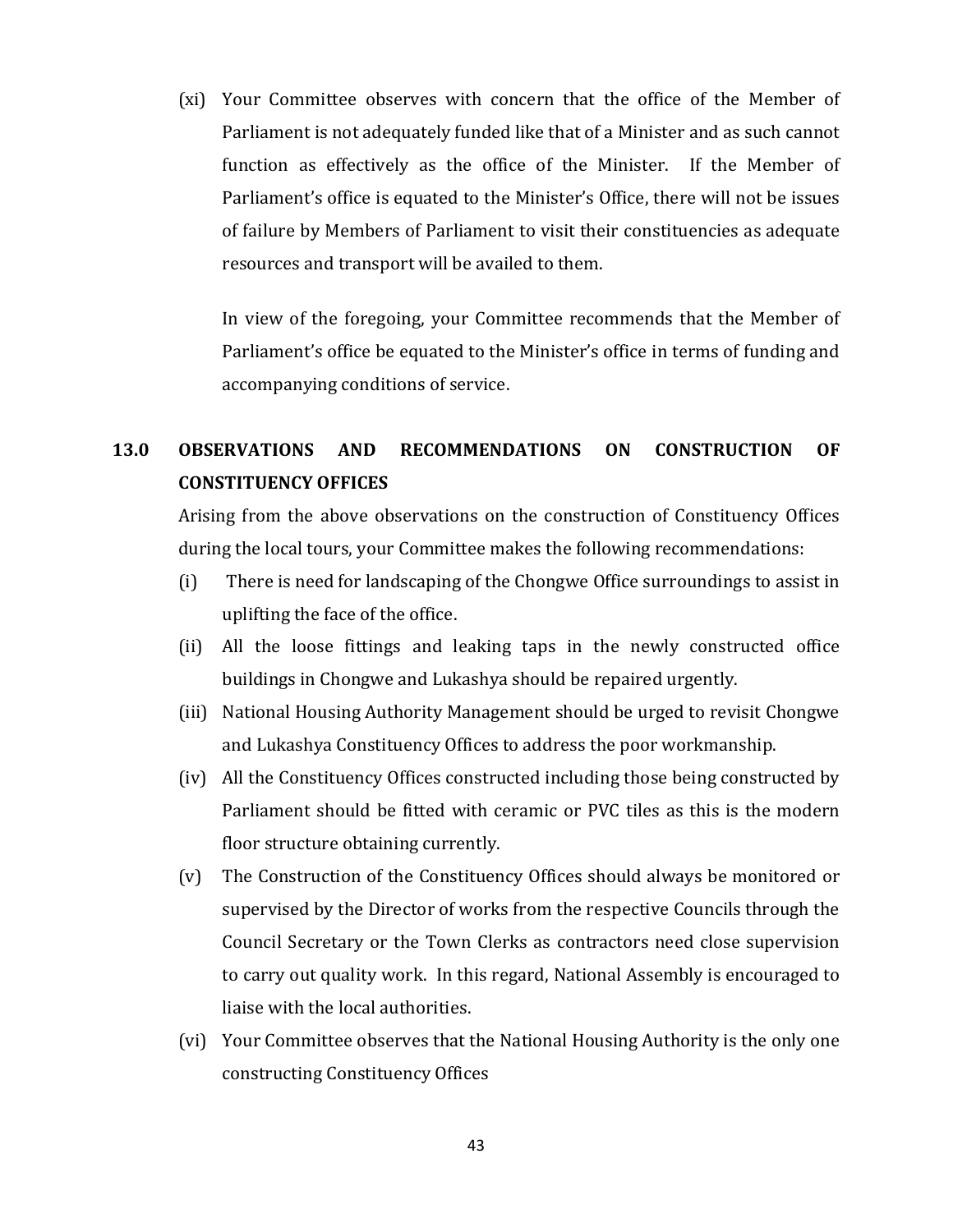In view of the foregoing, your Committee recommends that, the tender for the construction of Constituency Offices be opened to other contractors rather than restricting it to National Housing Authority to enhance quality and workmanship. Further PRP should be equipped with a Civil Engineer to supervise the construction of Constituency Offices.

## **14.0 Conclusion**

Your Committee wishes to register its appreciation to you, Mr Speaker, for the guidance rendered to it throughout its deliberations during the Committee Meetings and the local tours to Chongwe District and Northern Province. Appreciation is also extended to all witnesses especially the Chairpersons of Parliamentary Committees that submitted memoranda and appeared before your Committee. Special tribute goes to all Members of the public who attended and contributed their ideas on the topics under consideration during the public hearing sessions in the Constituency Offices visited.

Finally, your Committee also wishes to express its gratitude to the Office of the Clerk of the National Assembly and her staff for the services rendered throughout the period under review.

S Katuka, MP **CHAIRPERSON**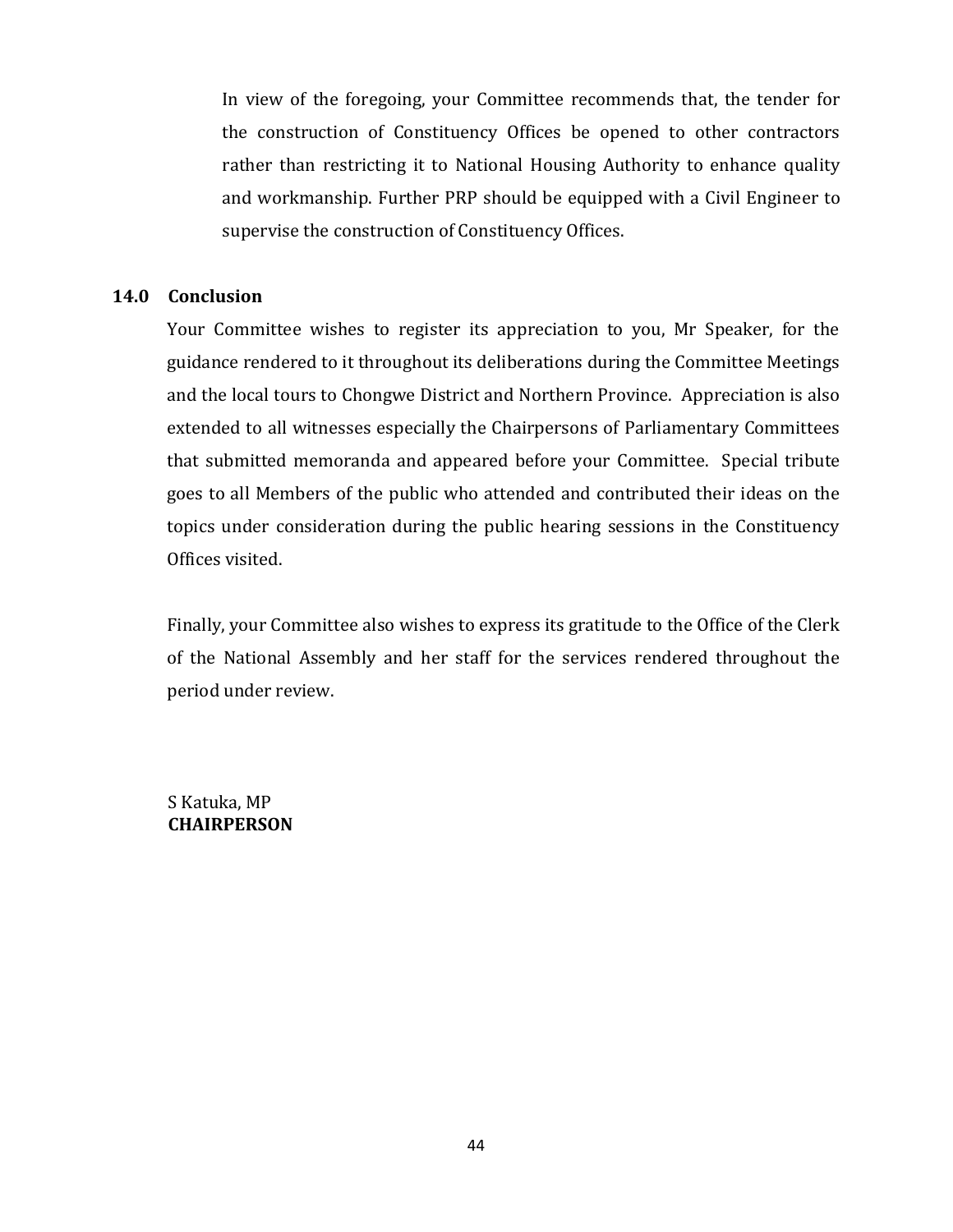## **Annex 1**

## **PROGRESS ON COOPERATING PARTNERS SUPPORTED PROJECTS**

## **1.0 Introduction**

The National Assembly has entered into partnership with various cooperating partners aimed at moving the Parliamentary reform agenda forward. Currently, the Institution is receiving bilateral support from KfW, Irish Aid, UNDP and EU.

The following is a brief update of achievements scored under four projects supported by Cooperating Partners referred to above.

## **2.0 Strengthening Parliamentary Control in Zambia Project**

This is a two year KfW supported project and has four components outlined below.

- a. Component 1-Construction of Constituency Offices and provision of furniture and equipment
- b. Component 2-Development of education kit and training of Constituency Office Staff
- c. Component 3-Expanding of Parliament radio and establishing of Parliament TV
- d. Component 4 –Consultancy Services

The only notable achievement scored is under Component 2 of the project. Under this component, Consultants have been engaged to facilitate the development of an education toolkit and conduct trainings for Professional Assistants and Administrative Assistants from all Constituency Offices. The toolkit has been developed and five workshops have been conducted so far with141 Constituency Office staff trained on the work and operations of Parliament, as well as the role and functions of Constituency Offices. The remaining Constituency Office staff will be trained by end of July 2014.

The implementation of component 1 and 3 of the project has not commenced as the tender process for engaging an implementation consultant has not been concluded. This tender process is expected to be concluded in June 2014.

## **3.0 Support to Parliamentary Oversight and Legislative Functions through Strengthening of Selected Parliamentary Committees and Increased Access to Parliamentary Information Project**

This is an Irish Aid supported project and is largely focusing on capacity strengthening of the three Committees, namely, Committee on Education, Science and Technology, Committee on Health, Community Development and Social Welfare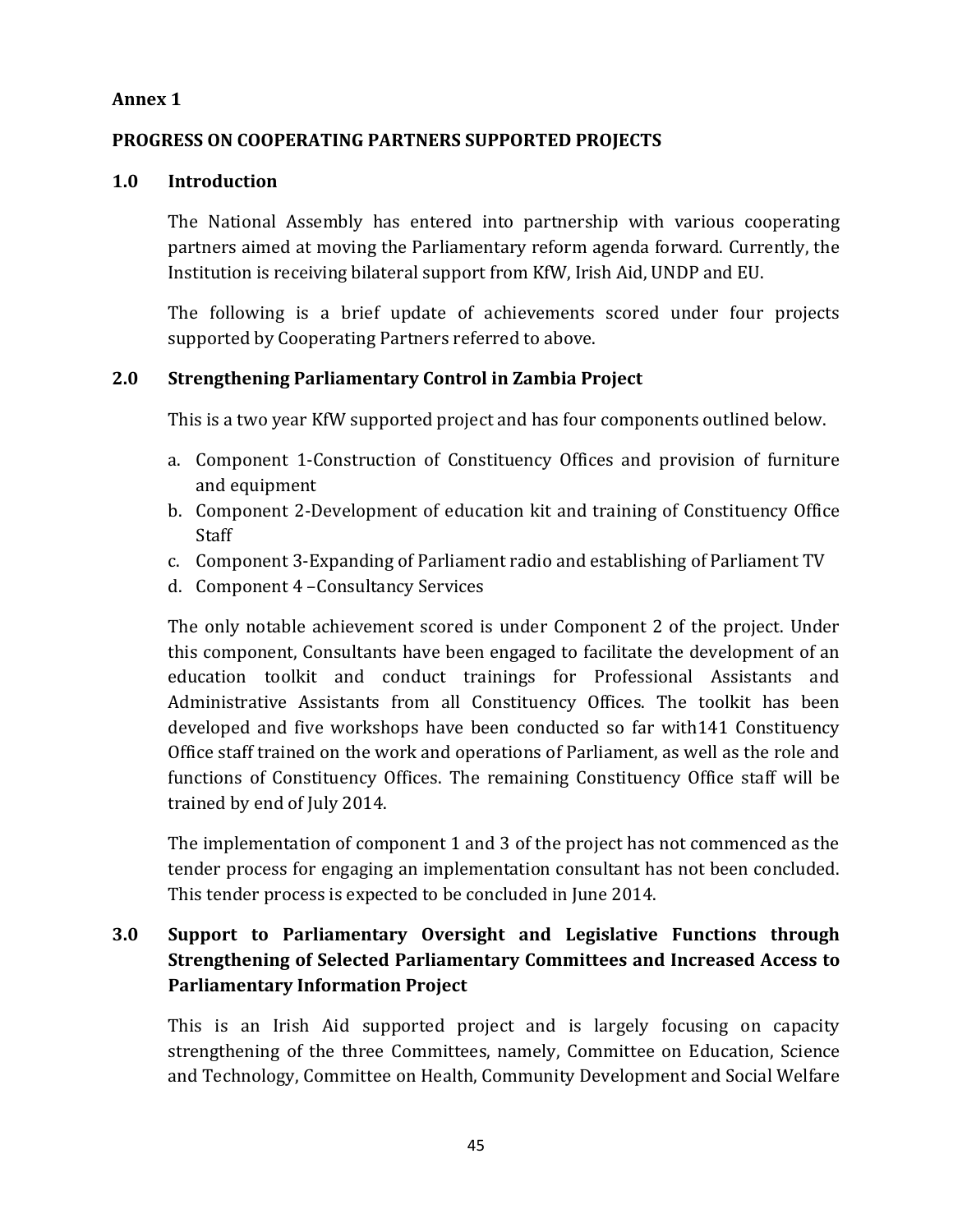and the Estimates Committee. Further, the project is also aimed at rolling out selected activities in the National Assembly Communication Strategy for 2011-15.

The selection of the three committees was informed by the Irish Aid's development assistance framework which has prioritised education, health and public finance sectors.

The project goal is to contribute to improved policy implementation and accountability in the education, health and public finance sectors. The project objectives are as follows:

- i. To enhance oversight and legislative capacities of MPs in 3 selected Committees: - Committee on Education, Science and Technology, Committee on Health, Community Development and Social Welfare and the Estimates Committee.
- ii. To increase citizenry and stakeholder participation in the work of National Assembly and the Parliamentary Committees.

To achieve the objective I, the National Assembly will undertake the following activities:

- a) Capacity Development Workshops for members of 3 Selected Parliamentary Committees focusing on budget analysis;
- b) Engage a Consultant to develop a Skills and Knowledge transfer mechanisms from Committee Clerks to Members; and
- c) Knowledge and Lesson Sharing workshops focusing on topics identified by eachCommittee.

The key activities under objective ii are as follows:

- a) Mobile and Mounted Road Shows in Masaiti and Chasefu Constituencies;
- b) Broadcast of selected parliamentary programmes on 16 community radio stations;and
- c) Parliamentary programmes on ZNBC and Muvi TV.

This is a one year project with a total contract value of  $\epsilon$ 125,000. Preparatory work leading to the execution of planned activities has commenced. Concept notes for various activities have been developed to ensure a common understanding among various departments involved in project implementation.

Overally, this project is on course and all the planned activities are expected to be accomplished by the end of 2014.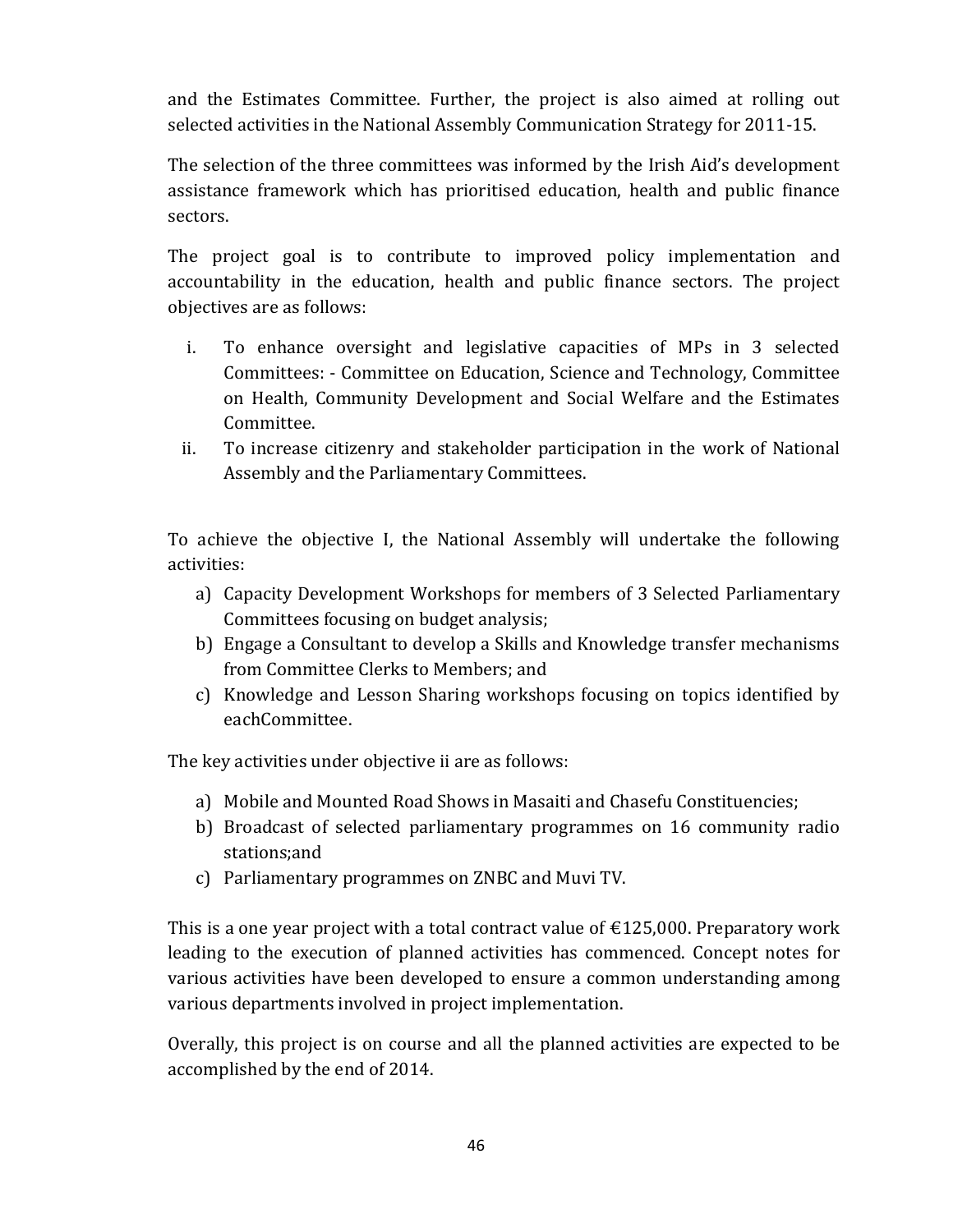## **4.0 Enhancing Oversight Capacity of Parliament**

This is a UNDP supported project whose objective is to enhance the oversight capacity of the National Assembly. In 2013, the following activities were implemented:

- (i) Two retreats for the Programme Management Committee and the Parliamentary Reforms and Modernisation Committee to make recommendations for the next phase of parliamentary reforms.
- (ii) A research was carried out to assess the operations of Constituency Offices, Parliament Radio and the impact of trainings of Members of Parliament and a draft report has been submitted to National Assembly.
- (iii) Community Mobilisation workshops were carried out for constituency staff in five (5) provinces, namely; Copperbelt, Western, Muchinga, Northen and North Western.
- (iv) A draft Strategic Plan, Implementation Plan and Communications Strategy for the Women Parliamentarians Caucus was developed and validated.
- (v) Two staff were trained in Financial Management of Donor Funded Projects and Monitoring and Evaluation.
- (vi) Participation of female MPs in the Annual Summit of the Women in Parliament Global Forum held from 27<sup>th</sup> to 29<sup>th</sup> November, 2013 in Brussels, Belgium. The forum enabled the parliamentarians to share experiences, challenges and lessons learnt with other female MPs. In addition, the experience will be cardinal during the finalization of the Women Parliamentarian Caucus Strategic Plan.
- (vii) Commemoration of the International Day of Democracy was an opportunity for National Assembly of Zambia to sensitise the public on the work of parliament through mounted and road shows.

In 2014, UNDP will support National Assembly with US \$ 685, 119 to implement various activities aimed at enhancing the oversight capacity of the institution.

As part of this project, some activities in the Zambian Women Parliamentarians Caucus Implementation Plan will be supported. One of the activities is the finalization and launch of the Caucus Strategic Plan and the establishment of a Caucus Secretariat. In this line, the National Assembly of Zambia has seconded a member of staff to facilitate Caucus activities prior to the recruitment of full time staff.

The community mobilization trainings that commenced in 2012 will be finalized with staff from Southern, Luapula, Eastern and Lusaka Provinces being trained 2014.

In 2014, Public Hearings for the Committee on Estimates, Committee on Education Science and Technology, Committee on Health, Community Development and Social